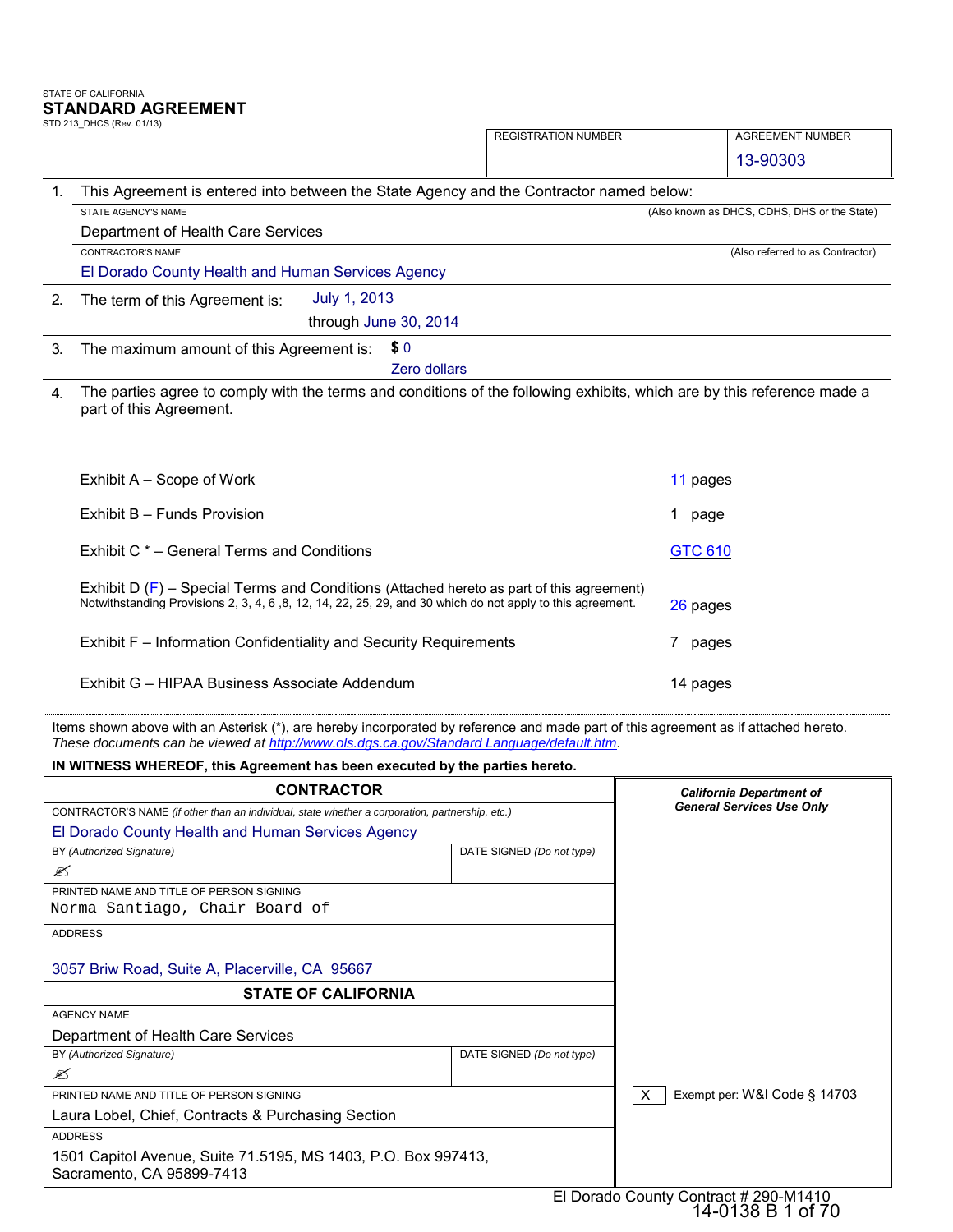# **CCC-307**

# **CERTIFICATION**

I, the official named below, CERTIFY UNDER PENALTY OF PERJURY that I am duly authorized to legally bind the prospective Contractor to the clause(s) listed below. This certification is made under the laws of the State of California.

| Contractor/Bidder Firm Name (Printed)      | <b>Federal ID Number</b>  |  |  |
|--------------------------------------------|---------------------------|--|--|
| County of El Dorado                        | 94-6000511                |  |  |
| By (Authorized Signature)                  |                           |  |  |
|                                            |                           |  |  |
| Printed Name and Title of Person Signing   |                           |  |  |
| Norma Santiago, Chair Board of Supervisors |                           |  |  |
| Date Executed                              | Executed in the County of |  |  |
|                                            | El Dorado                 |  |  |

# **CONTRACTOR CERTIFICATION CLAUSES**

1. STATEMENT OF COMPLIANCE: Contractor has, unless exempted, complied with the nondiscrimination program requirements. (Gov. Code §12990 (a-f) and CCR, Title 2, Section 8103) (Not applicable to public entities.)

2. DRUG-FREE WORKPLACE REQUIREMENTS: Contractor will comply with the requirements of the Drug-Free Workplace Act of 1990 and will provide a drug-free workplace by taking the following actions:

a. Publish a statement notifying employees that unlawful manufacture, distribution, dispensation, possession or use of a controlled substance is prohibited and specifying actions to be taken against employees for violations.

b. Establish a Drug-Free Awareness Program to inform employees about:

1) the dangers of drug abuse in the workplace;

- 2) the person's or organization's policy of maintaining a drug-free workplace;
- 3) any available counseling, rehabilitation and employee assistance programs; and,
- 4) penalties that may be imposed upon employees for drug abuse violations.

c. Every employee who works on the proposed Agreement will:

1) receive a copy of the company's drug-free workplace policy statement; and,

2) agree to abide by the terms of the company's statement as a condition of employment on the Agreement.

Failure to comply with these requirements may result in suspension of payments under the Agreement or termination of the Agreement or both and Contractor may be ineligible for award of any future State agreements if the department determines that any of the following has occurred: the Contractor has made false certification, or violated the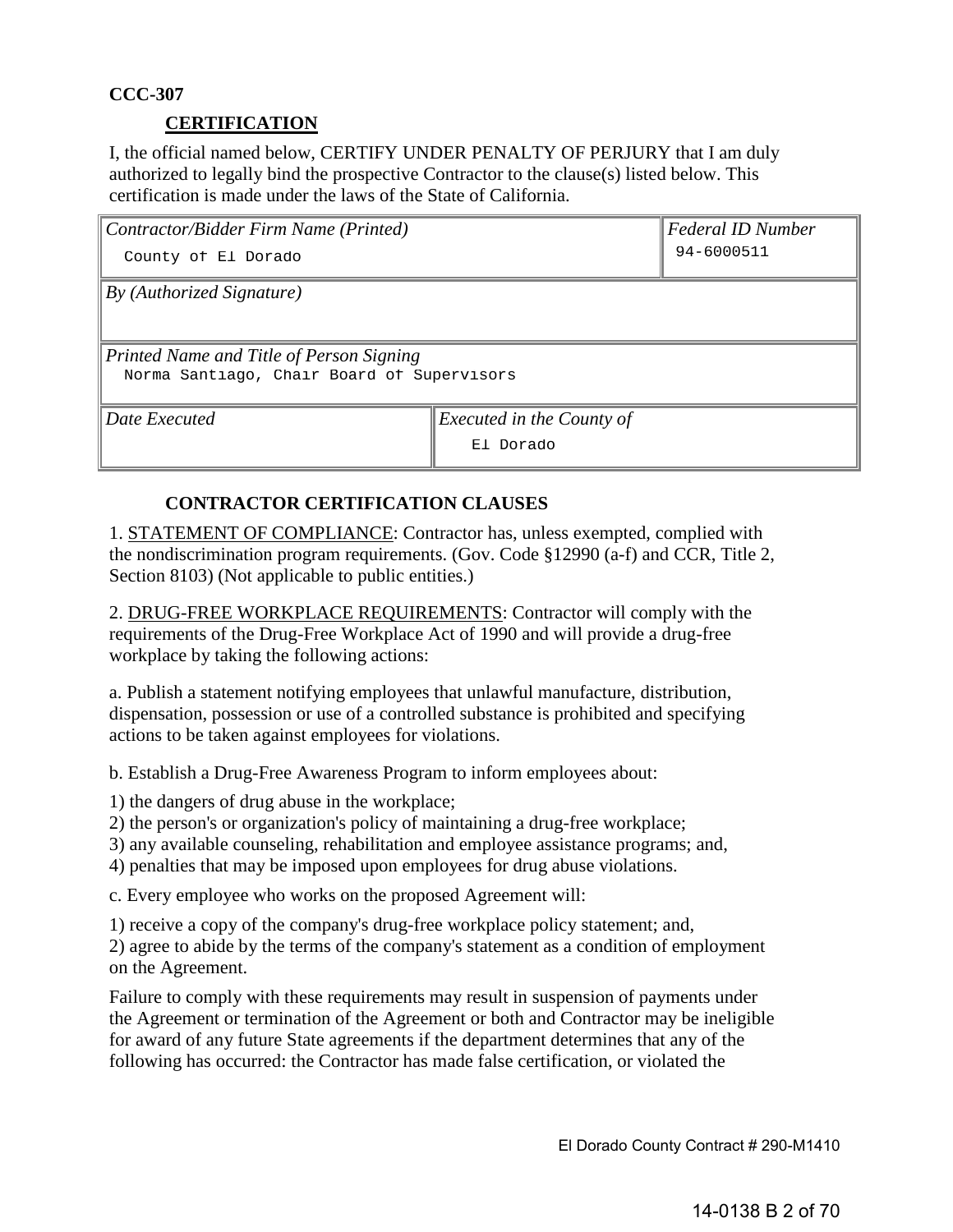certification by failing to carry out the requirements as noted above. (Gov. Code §8350 et seq.)

3. NATIONAL LABOR RELATIONS BOARD CERTIFICATION: Contractor certifies that no more than one (1) final unappealable finding of contempt of court by a Federal court has been issued against Contractor within the immediately preceding two-year period because of Contractor's failure to comply with an order of a Federal court, which orders Contractor to comply with an order of the National Labor Relations Board. (Pub. Contract Code §10296) (Not applicable to public entities.)

4. CONTRACTS FOR LEGAL SERVICES \$50,000 OR MORE- PRO BONO REQUIREMENT: Contractor hereby certifies that contractor will comply with the requirements of Section 6072 of the Business and Professions Code, effective January 1, 2003.

Contractor agrees to make a good faith effort to provide a minimum number of hours of pro bono legal services during each year of the contract equal to the lessor of 30 multiplied by the number of full time attorneys in the firm's offices in the State, with the number of hours prorated on an actual day basis for any contract period of less than a full year or 10% of its contract with the State.

Failure to make a good faith effort may be cause for non-renewal of a state contract for legal services, and may be taken into account when determining the award of future contracts with the State for legal services.

5. EXPATRIATE CORPORATIONS: Contractor hereby declares that it is not an expatriate corporation or subsidiary of an expatriate corporation within the meaning of Public Contract Code Section 10286 and 10286.1, and is eligible to contract with the State of California.

# 6. SWEATFREE CODE OF CONDUCT:

a. All Contractors contracting for the procurement or laundering of apparel, garments or corresponding accessories, or the procurement of equipment, materials, or supplies, other than procurement related to a public works contract, declare under penalty of perjury that no apparel, garments or corresponding accessories, equipment, materials, or supplies furnished to the state pursuant to the contract have been laundered or produced in whole or in part by sweatshop labor, forced labor, convict labor, indentured labor under penal sanction, abusive forms of child labor or exploitation of children in sweatshop labor, or with the benefit of sweatshop labor, forced labor, convict labor, indentured labor under penal sanction, abusive forms of child labor or exploitation of children in sweatshop labor. The contractor furth[er declares under p](http://www.dir.ca.gov/)enalty of perjury that they adhere to the Sweatfree Code of Conduct as set forth on the California Department of Industrial Relations website located at www.dir.ca.gov, and Public Contract Code Section 6108.

b. The contractor agrees to cooperate fully in providing reasonable access to the contractor's records, documents, agents or employees, or premises if reasonably required by authorized officials of the contracting agency, the Department of Industrial Relations,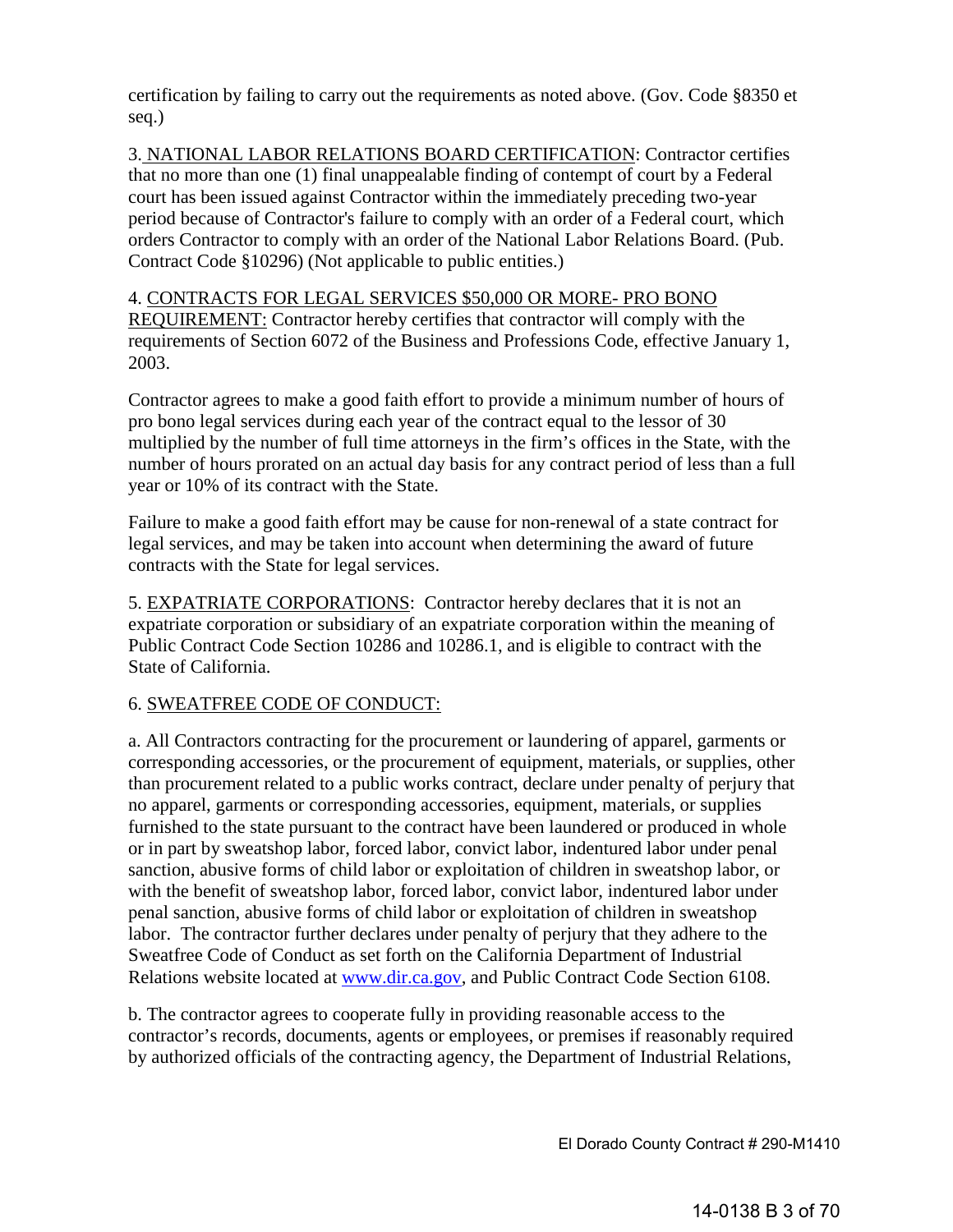or the Department of Justice to determine the contractor's compliance with the requirements under paragraph (a).

7. DOMESTIC PARTNERS: For contracts over \$100,000 executed or amended after January 1, 2007, the contractor certifies that contractor is in compliance with Public Contract Code section 10295.3.

# **DOING BUSINESS WITH THE STATE OF CALIFORNIA**

The following laws apply to persons or entities doing business with the State of California.

1. CONFLICT OF INTEREST: Contractor needs to be aware of the following provisions regarding current or former state employees. If Contractor has any questions on the status of any person rendering services or involved with the Agreement, the awarding agency must be contacted immediately for clarification.

Current State Employees (Pub. Contract Code §10410):

1). No officer or employee shall engage in any employment, activity or enterprise from which the officer or employee receives compensation or has a financial interest and which is sponsored or funded by any state agency, unless the employment, activity or enterprise is required as a condition of regular state employment.

2). No officer or employee shall contract on his or her own behalf as an independent contractor with any state agency to provide goods or services.

Former State Employees (Pub. Contract Code §10411):

1). For the two-year period from the date he or she left state employment, no former state officer or employee may enter into a contract in which he or she engaged in any of the negotiations, transactions, planning, arrangements or any part of the decision-making process relevant to the contract while employed in any capacity by any state agency.

2). For the twelve-month period from the date he or she left state employment, no former state officer or employee may enter into a contract with any state agency if he or she was employed by that state agency in a policy-making position in the same general subject area as the proposed contract within the 12-month period prior to his or her leaving state service.

If Contractor violates any provisions of above paragraphs, such action by Contractor shall render this Agreement void. (Pub. Contract Code §10420)

Members of boards and commissions are exempt from this section if they do not receive payment other than payment of each meeting of the board or commission, payment for preparatory time and payment for per diem. (Pub. Contract Code §10430 (e))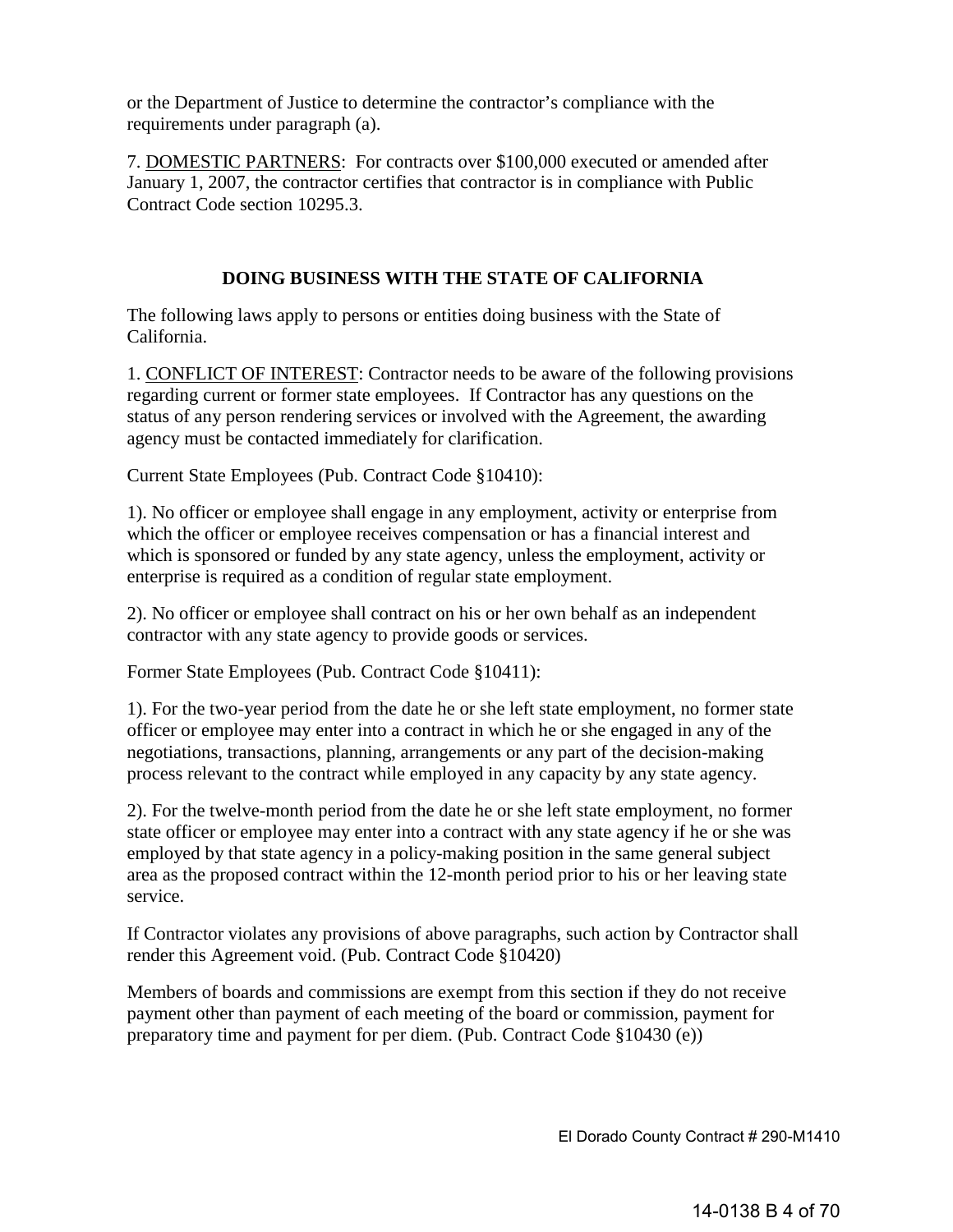2. LABOR CODE/WORKERS' COMPENSATION: Contractor needs to be aware of the provisions which require every employer to be insured against liability for Worker's Compensation or to undertake self-insurance in accordance with the provisions, and Contractor affirms to comply with such provisions before commencing the performance of the work of this Agreement. (Labor Code Section 3700)

3. AMERICANS WITH DISABILITIES ACT: Contractor assures the State that it complies with the Americans with Disabilities Act (ADA) of 1990, which prohibits discrimination on the basis of disability, as well as all applicable regulations and guidelines issued pursuant to the ADA. (42 U.S.C. 12101 et seq.)

4. CONTRACTOR NAME CHANGE: An amendment is required to change the Contractor's name as listed on this Agreement. Upon receipt of legal documentation of the name change the State will process the amendment. Payment of invoices presented with a new name cannot be paid prior to approval of said amendment.

# 5. CORPORATE QUALIFICATIONS TO DO BUSINESS IN CALIFORNIA:

a. When agreements are to be performed in the state by corporations, the contracting agencies will be verifying that the contractor is currently qualified to do business in California in order to ensure that all obligations due to the state are fulfilled.

b. "Doing business" is defined in R&TC Section 23101 as actively engaging in any transaction for the purpose of financial or pecuniary gain or profit. Although there are some statutory exceptions to taxation, rarely will a corporate contractor performing within the state not be subject to the franchise tax.

c. Both domestic and foreign corporations (those incorporated outside of California) must be in good standing in order to be qualified to do business in California. Agencies will determine whether a corporation is in good standing by calling the Office of the Secretary of State.

6. RESOLUTION: A county, city, district, or other local public body must provide the State with a copy of a resolution, order, motion, or ordinance of the local governing body which by law has authority to enter into an agreement, authorizing execution of the agreement.

7. AIR OR WATER POLLUTION VIOLATION: Under the State laws, the Contractor shall not be*:* (1) in violation of any order or resolution not subject to review promulgated by the State Air Resources Board or an air pollution control district; (2) subject to cease and desist order not subject to review issued pursuant to Section 13301 of the Water Code for violation of waste discharge requirements or discharge prohibitions; or (3) finally determined to be in violation of provisions of federal law relating to air or water pollution.

8. PAYEE DATA RECORD FORM STD. 204: This form must be completed by all contractors that are not another state agency or other governmental entity.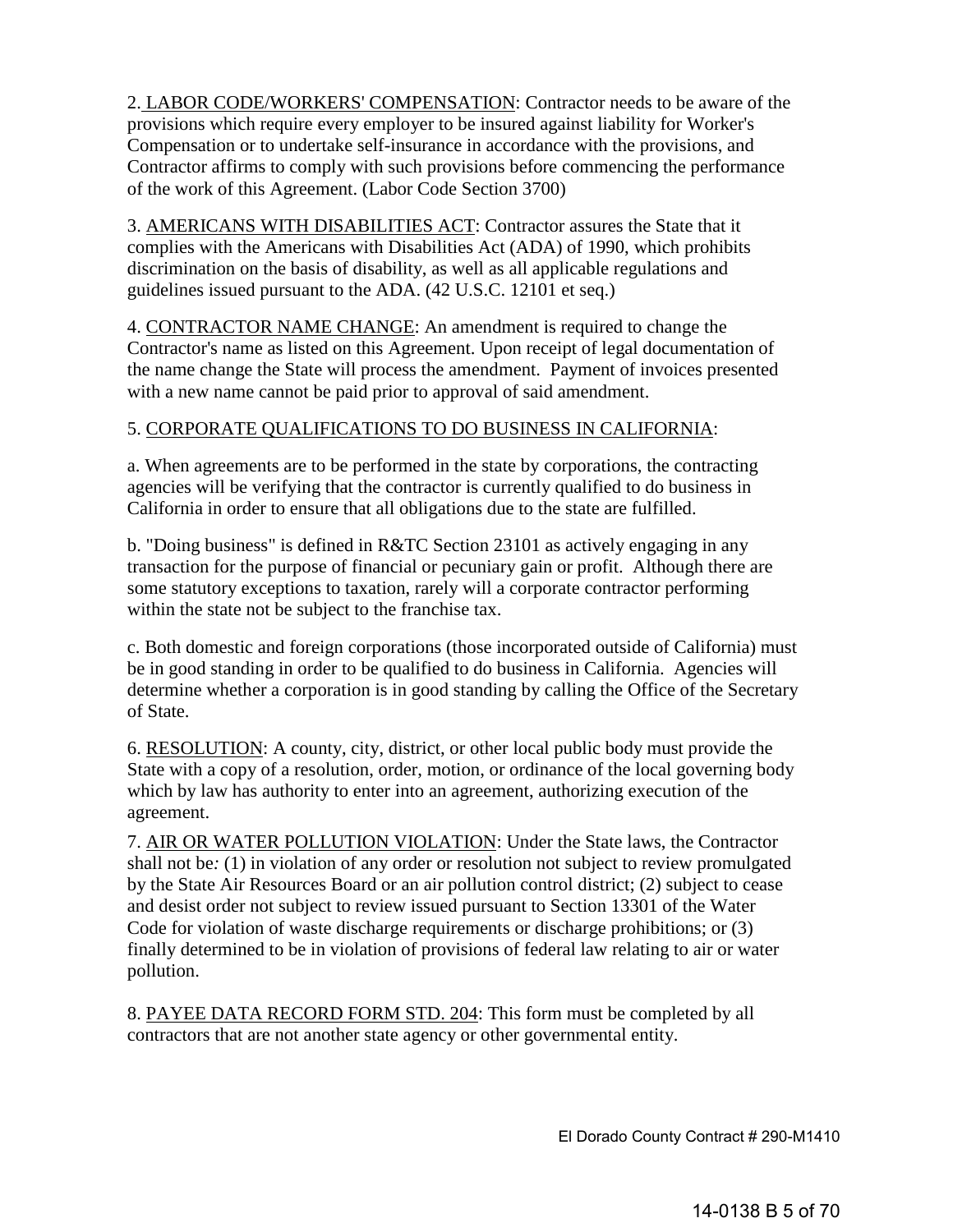S:\ADMIN\HOMEPAGE\CCC\CCC-307.doc

El Dorado County Contract # 290-M1410

14-0138 B 6 of 70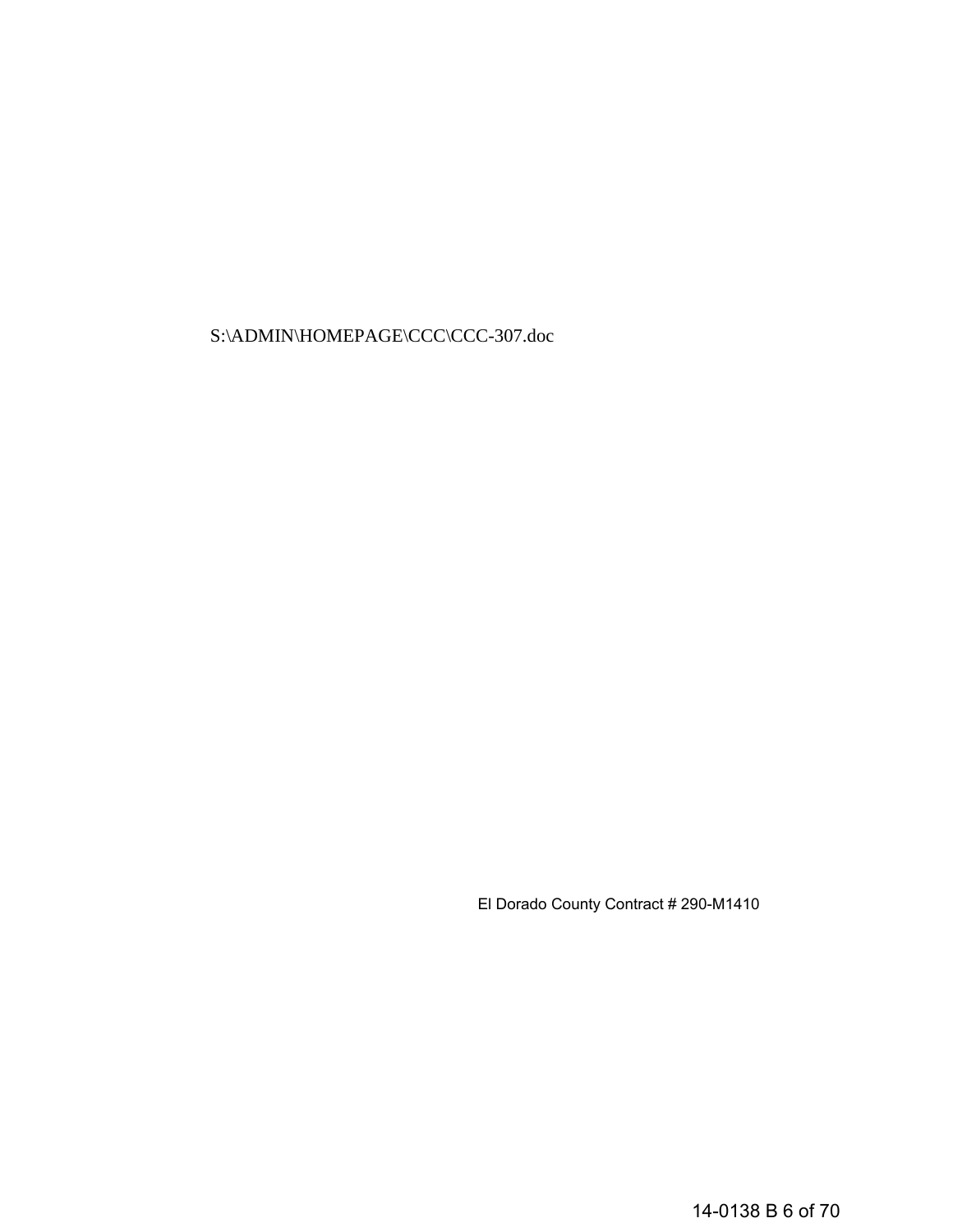# Scope of Work

# **1. Service Overview**

The California Department of Health Care Services (hereafter referred to as DHCS or Department) administers the Mental Health Services Act, Projects for Assistance in Transition from Homelessness (PATH) and Community Mental Health Services Grant (MHBG) programs and oversees county provision of community mental health services provided with realignment funds. Contractor (hereafter referred to as County in this Exhibit) must meet certain conditions and requirements to receive funding for these programs and community mental health services. This Agreement, which is County's performance contract, as required by Welfare and Institutions Code (W&I) sections 5650(a), 5847, and Title 9, California Code of Regulations (CCR), section 3310, sets forth conditions and requirements that County must meet in order to receive this funding. This Agreement does not cover federal financial participation or State general funds as they relate to Medi-Cal services provided through the Mental Health Plan Contracts. County agrees to comply with all of the conditions and requirements described herein.

DHCS shall monitor this Agreement to ensure compliance with applicable federal and State law and applicable regulations (W&I §§ 5610 and 5651.)

# **2. Service Location**

The services shall be performed at appropriate sites as described in this contract.

# **3. Service Hours**

The services shall be provided during times required by this contract.

# **4. Project Representatives**

A. The project representatives during the term of this Agreement will be:

| <b>Department of Health Care Services</b> | <b>Contractor's Name</b>    |
|-------------------------------------------|-----------------------------|
| Dina Kokkos-Gonzales                      | Don Ashton, MPA, Director   |
| Telephone: (916) 552-9055                 | Telephone: (530) 642-5515   |
| Fax: (916) 440-7620                       | Fax: (530) 295-2670         |
| Email: Dina.Kokkos@dhcs.ca.gov            | Email: don.ashton@edcgov.us |

B. Direct all inquiries to: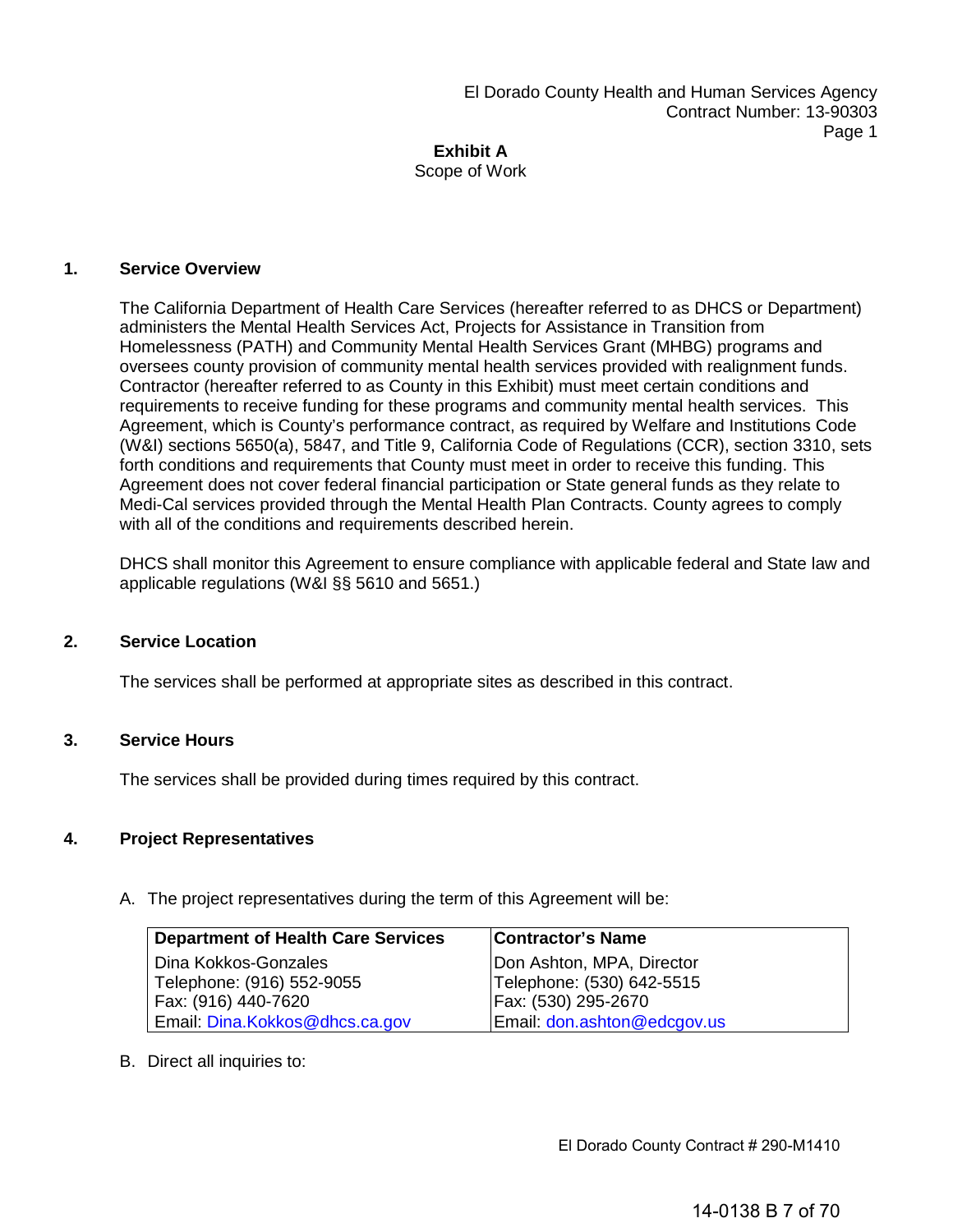# **Exhibit A** Scope of Work

| <b>Department of Health Care Services</b>              | <b>Contractor's Name</b>                           |
|--------------------------------------------------------|----------------------------------------------------|
| Mental Health Services Division/Program                | Attention: Don Ashton                              |
| Policy Unit<br><b>Attention: Dee Taylor</b>            | 3057 Briw Road, Suite A<br>Placerville, CA 95667   |
| 1500 Capitol Avenue, MS 2702<br>P.O. Box Number 997413 | Telephone: (530) 642-5515                          |
| Sacramento, CA, 95899-7413                             | Fax: (530) 295-2670<br>Email: don.ashton@edcgov.us |
| Telephone: (916) 552-9536<br>Fax: (916) 440-7620       |                                                    |
| Email: Dee.Taylor@dhcs.ca.gov                          |                                                    |

C. Either party may make changes to the information above by giving written notice to the other party. Said changes shall not require an amendment to this Agreement.

# **5. Services to be Performed**

County shall adhere to the program principles and, to the extent funds are available, County shall provide the array of treatment options in accordance with Welfare and Institutions Code sections 5600.2 through 5600.9, inclusive.

# **A. GENERAL REQUIREMENTS FOR AGREEMENT**

County shall comply with all of the requirements Section A.1 of this Provision for all County mental health programs, including those specified in Sections B, C and D. County shall provide all of the data and information specified in Section A.2 to the extent that the data and information is required for each of the County mental health programs, including those specified in Sections B, C and D of this Provision, for which it receives federal or State funds.

- 1) W&I section 5651 provides specific assurances, listed below, that must be included in this Agreement. County shall:
	- a. Comply with the expenditure requirements of Section 17608.05,
	- b. Provide services to persons receiving involuntary treatment as required by Part 1 (commencing with Section 5000) and Part 1.5 (commencing with Section 5585) of Division 5 of the Welfare and Institution Code,
	- c. Comply with all of the requirements necessary for Medi–Cal reimbursement for mental health treatment services and case management programs provided to Medi-Cal eligible individuals, including, but not limited to, the provisions set forth in Chapter 3 (commencing with Section 5700) of the Welfare and Institutions Code, and submit cost reports and other data to DHCS in the form and manner determined by the DHCS,
	- d. Ensure that the Local Mental Health Advisory Board has reviewed and approved procedures ensuring citizen and professional involvement at all stages of the planning process pursuant to W&I section 5604.2,
	- e. Comply with all provisions and requirements in law pertaining to patient rights,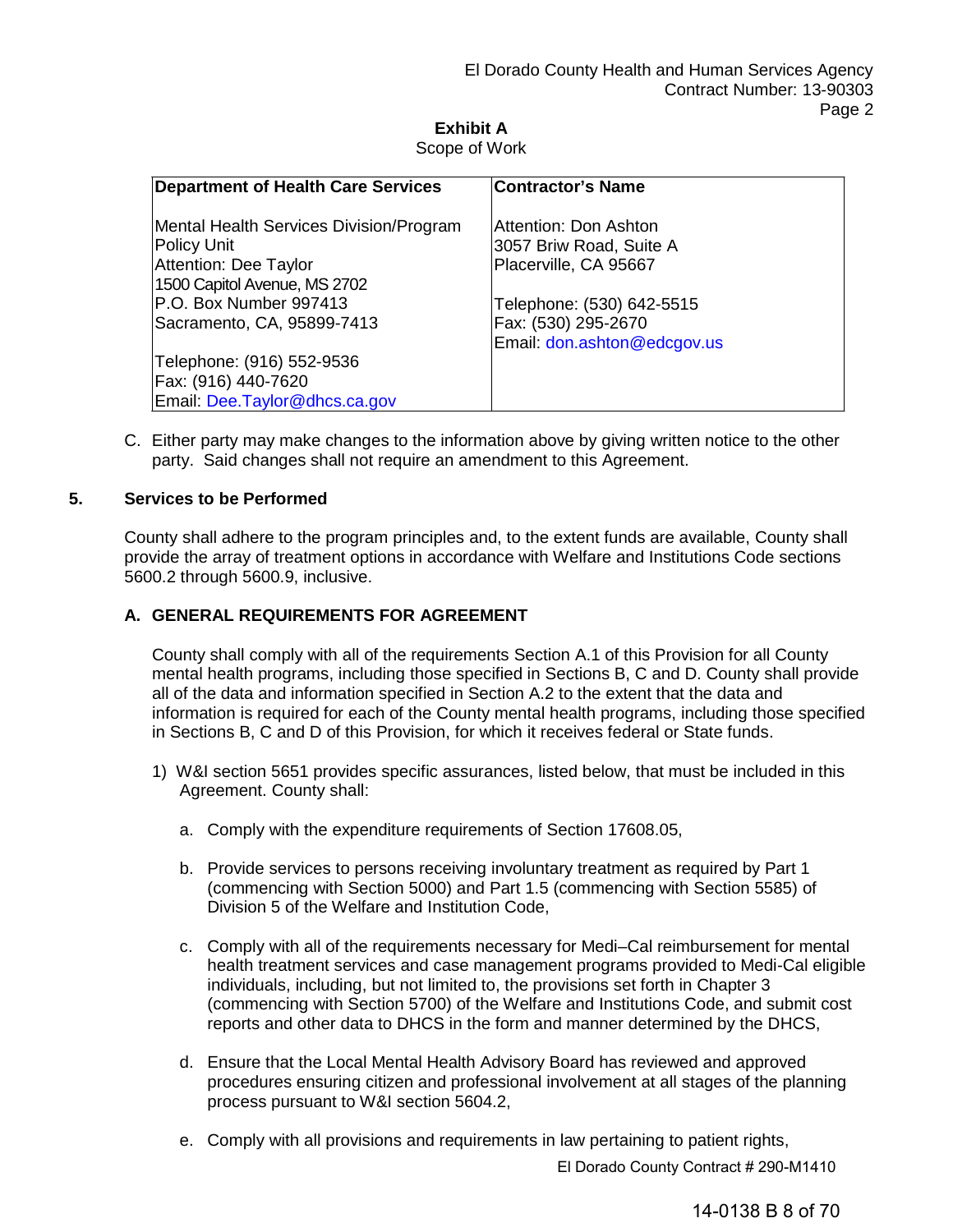# Scope of Work

- f. Comply with all requirements in federal law and regulation pertaining to federally funded mental health programs,
- g. Provide all data and information set forth in Sections 5610, 5664 and 5845(d)(6) of the Welfare and Institutions Code,
- h. If the County elects to provide the services described in Chapter 2.5 (commencing with Section 5670) of Division 5 of the Welfare and Institution Code, comply with guidelines established for program initiatives outlined in this chapter, and
- i. Comply with all applicable laws and regulations for all services delivered, including all laws, regulations, and guidelines of the Mental Health Services Act.
- 2) County shall comply with all data and information submission requirements specified in this Agreement.
	- a. County shall provide all applicable data and information required by federal and/or State law in order to receive any funds to pay for its mental health programs and services, including but not limited to its MHSA programs, PATH grant (if the County receives funds from this grant) or MHBG grant. These federal and State laws include, Title 42, United States Code, sections 290cc-21 through 290cc-35 and 300x through 300x-9, inclusive, W&I sections 5610 and 5664 and the regulations that implement, interpret or make specific, these federal and State laws and any DHCS-issued guidelines that relate to the programs or services.
	- b. County shall comply with the reporting requirements set forth in Division 1 of Title 9 of the California Code of Regulations (CCR) and any other reporting requirements for which County receives federal or State funding source for mental health programs. County shall submit complete and accurate information to DHCS including, but not limited, to the following:
		- i. Client and Service Information (CSI) System Data (See Subparagraph c of this Paragraph)
		- ii. MHSA Quarterly Progress Reports, as specified in Title 9, CCR, section 3530.20. MHSA Quarterly Progress Reports provide the actual number of clients served by MHSA-funded program. Reports are submitted on a quarterly basis.
		- iii. Full Service Partnership Performance Outcome data, as specified in Title 9, CCR, section 3530.30.
		- vi. Consumer Perception Survey data, as specified in Title 9, CCR, section 3530.40.
		- v. County shall submit the Annual Mental Health Services Act Revenue and Expenditure Report to DHCS and the Mental Health Services Oversight and Accountability Commission (MHSOAC), pursuant to W&I section 5899(a) and Title 9, CCR, section 3510 and DHCS-issued guidelines.
	- c. County shall submit CSI data to DHCS, in accordance with the requirements set forth in the DHCS' CSI Data Dictionary. County shall: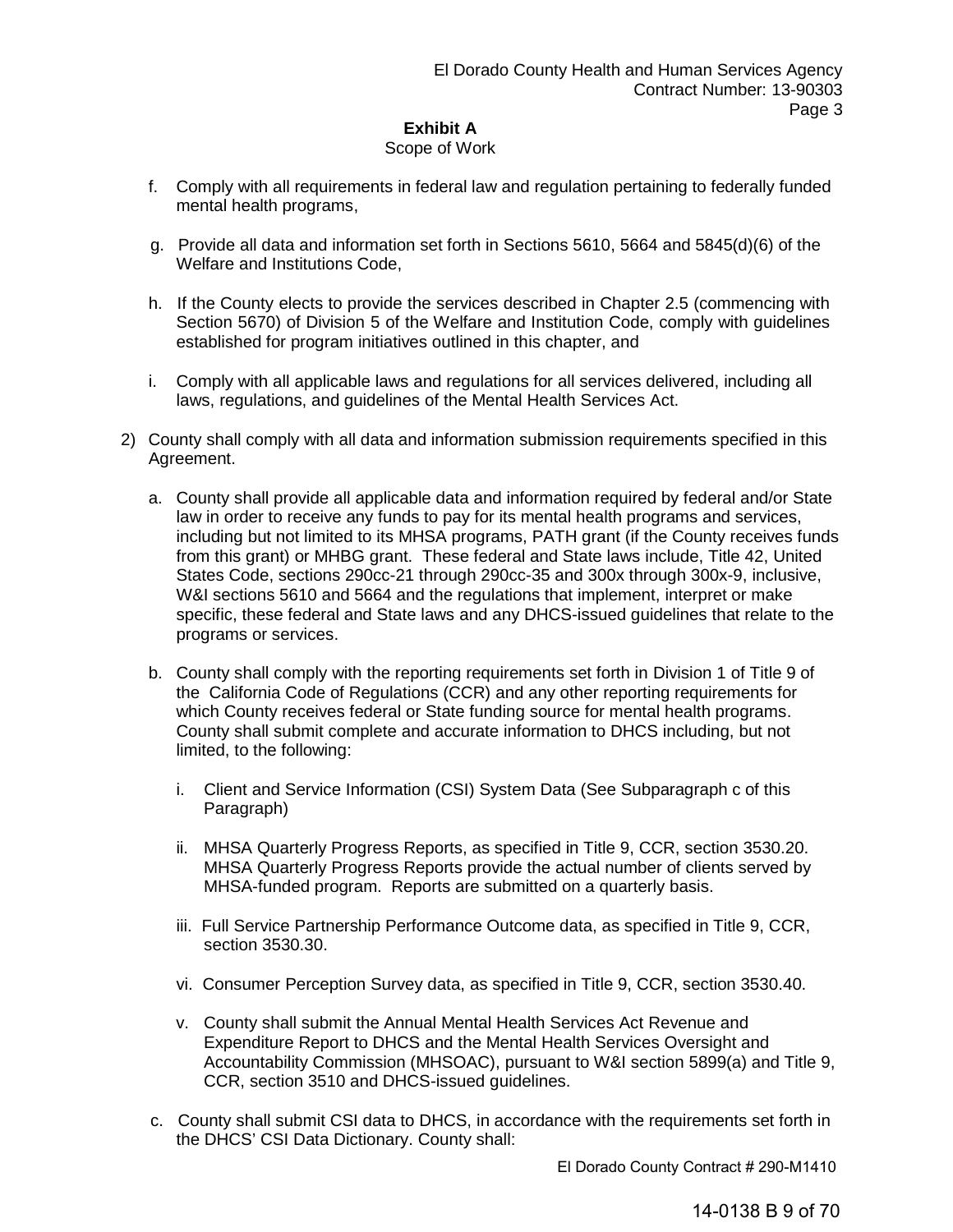# Scope of Work

- i. Report monthly CSI data to DHCS within 60 calendar days after the end of the month in which services were provided.
- ii. Report within 60 calendar days or be in compliance with an approved plan of correction with the DHCS's CSI Unit.
- iii. Make diligent efforts to minimize errors on the CSI error file.
- iv. Notify DHCS 90 calendar days prior to any change in reporting system and/or change of automated system vendor.
- d. In the event that DHCS or County determines that changes requiring a change in County's or DHCS' obligation must be made relating to either the DHCS' or County's information needs due to federal or state law changes or business requirements, both the DHCS and County agree to provide notice to the other party as soon as practicable prior to implementation. This notice shall include information and comments regarding the anticipated requirements and impacts of the projected changes. DHCS and County agree to meet and discuss the design, development, and costs of the anticipated changes prior to implementation.
- e. If applicable to a specific federal or State funding source covered by this Agreement, County shall require each of its subcontractors to submit a fiscal year-end cost report, due to DHCS no later than December 31 following the close of the fiscal year, in accordance with applicable federal and State laws regulations and DHCS-issued guidelines.
- f. If applicable to a specific federal or State funding source covered by this Agreement, County shall comply with W&I section 5751.7 and ensure that minors are not admitted into inpatient psychiatric treatment with adults. If the health facility does not have a specific separate housing arrangements, treatment staff, and treatment programs designed to serve children or adolescents it must request a waiver of this requirement from DHCS as follows:
	- i. If this requirement creates an undue hardship on County, County may request a waiver of this requirement. County shall submit the waiver request on Form I, Attachment B of this Agreement, to DHCS.
	- ii. DHCS shall review County's waiver request and provide a written notice of approval or denial of the waiver. If County's waiver request is denied, it shall comply with the provision of W&I section 5751.7.
	- iii. County shall submit, and DHCS shall accept, the waiver request only at the time County submits this Agreement, signed by County, is submitted to DHCS for execution. County shall complete Form I, including its responses to items 1 and 2 and attach it to this Agreement. See Attachment B entitled "Form I" of this Agreement for additional submission information.
- g. If County chooses to participate in the Assisted Outpatient Treatment program (AOT) Demonstration Project Act of 2002 it shall be required to comply with all applicable statutes including, but not limited to, W&I sections 5345 through 5349.5, inclusive. In addition, County shall submit to DHCS any documents that DHCS requests as part of its El Dorado County Contract # 290-M1410

14-0138 B 10 of 70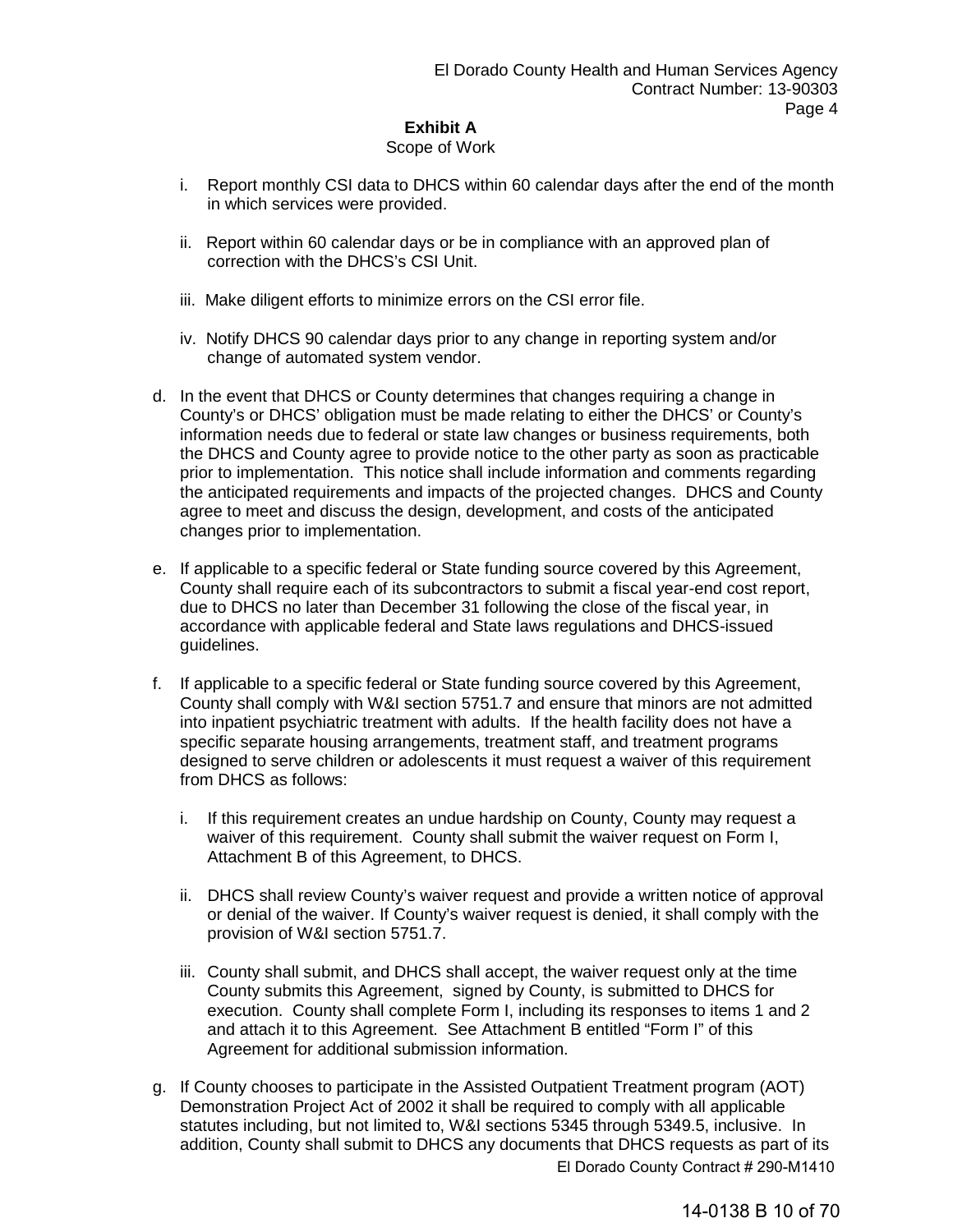# Scope of Work

statutory responsibilities in accordance with DHCS Letter No.: 03-01 dated March 20, 2003.

h. For all mental health funding sources received by County that require submission of a cost report, County shall submit a fiscal year-end cost report by December 31st following the close of the fiscal year in accordance with County's existing or future mental health programs applicable federal and State law. State law includes at least W&I section 5705, applicable regulations and DHCS-issued guidelines. The cost report shall be certified by the mental health director and one of the following: the County mental health departments chief financial officer (or equivalent), and individual who has delegated authority to sign for, and reports directly to the county mental health department's chief financial officer (or equivalent), or the county's auditor-controller (or equivalent) . Data submitted shall be full and complete. The County shall also submit a reconciled cost report certified by the mental health director and the county's auditor-controller as being true and correct, no later than 18 months after the close of the following fiscal year.

If the County does not submit the cost reports by the reporting deadlines or does not meet the other requirements, DHCS shall request a plan of correction with specific timelines (W&I § 5897 (d)). If County does not submit cost reports by the reporting deadlines or the County does not meet the other requirements, DHCS may, after a hearing held with no less than 20 days- notice to the county mental health director (W&I § 5655) withhold payments from the MHS Fund until the County is in compliance with W&I section 5664.

# **B. THE MENTAL HEALTH SERVICES ACT PROGRAM**

1) Program Description

Proposition 63, which created the Mental Health Services Act (MHSA), was approved by the voters of California on November 2, 2004. The Mental Health Services (MHS) Fund, which provides funds to counties for the implementation of its MHSA programs, was established pursuant to W&I section 5890. The MHSA was designed to expand California's public mental health programs and services through funding received by a one percent tax on incomes in excess of \$1 million. Counties use this funding for projects and programs for prevention and early intervention, community services and supports, workforce development and training, innovation, plus capital facilities and technological needs through mental health projects and programs. The State Controller distributes MHS Funds to the counties to plan for and provide mental health programs and other related activities outlined in a county's three-year program and expenditure plan or annual update. MHS Funds are distributed by the State Controller's Office to the counties on a monthly basis.

DHCS shall monitor County's use of MHS Funds to ensure that the county meets the MHSA and MHS Fund requirements. (W&I section 5651(c).)

2) Issue Resolution Process

County shall have an Issue Resolution Process (Process) to handle client disputes related to the provision of their mental health services. The Process shall be completed in an expedient and appropriate manner. County shall develop a log to record issues submitted as part of the Process. The log shall contain the date of the issue was received; a brief synopsis of the issue; the final issue resolution outcome; and the date the final issue resolution was reached.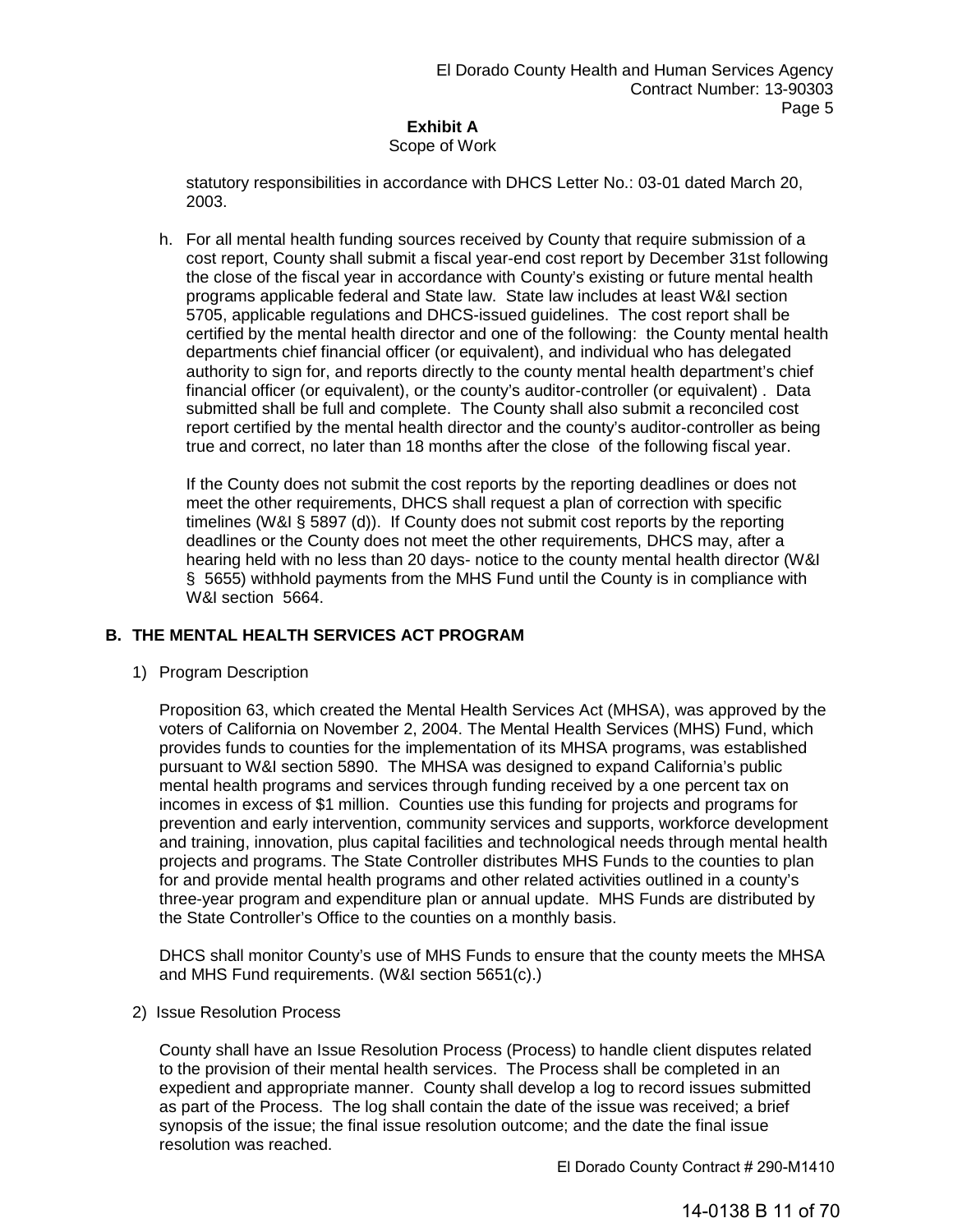Scope of Work

# 3) Revenue and Expenditure Report

County shall submit its Revenue and Expenditure Report (RER) by December 31<sup>st</sup> following the close of the fiscal year in accordance with W&I sections 5705 and 5899, regulations and DHCS-issued guidelines. The RER shall be certified by the mental health director and one of the following: County mental health department's chief financial officer (or equivalent), and individual who has delegated authority to sign for, and reports directly to the County mental health department's chief financial officer (or equivalent), or the County's auditorcontroller (or equivalent), using the DHCS-issued certification form. Data submitted shall be full and complete. County shall also submit a reconciled RER certified by the mental health director and the county's auditor-controller as being true and correct, using the DHCSissued certification form, no later than 18 months after the close of the following fiscal year.

If County does not submit the RER by the reporting deadlines or the RER does not meet the requirements, DHCS shall request a plan of correction with specific timelines (W&I § 5897(d)). If the RER is not timely submitted, or does not meet the requirements, DHCS may, after a hearing held with no less than 20 days- notice to the county mental health director (W&I § 5655), withhold payments from the MHS Fund until the County is in compliance with Title 9, CCR, sections 3505(d) and 3510(c).

- 4) Distribution and Use of Local Mental Health Services Funds:
	- a. W&I section 5891 provides that, commencing July 1, 2012, on or before the 15<sup>th</sup> day of each month, pursuant to a methodology provided by DHCS, the State Controller shall distribute to County's Local Mental Health Service Fund, established by County pursuant to W&I section 5892(f), all unexpended and unreserved funds on deposit as of the last day of the prior month in the Mental Health Services Fund for the provision of specified programs and other related activities.
	- b. County shall allocate the monthly Local MHS Fund in accordance with W&I section 5892 as follows :
		- i. Twenty percent of the funds shall be used for prevention and early intervention (PEI) programs in accordance with Part 3.6 of Division 5 of the Welfare and Institutions Code (commencing with Section 5840). The expenditure for PEI may be increased by County if DHCS determines that the increase will decrease the need and cost for additional services to severely mentally ill persons in County by an amount at least commensurate with the proposed increase.
		- ii. The balance of funds shall be distributed to County's mental health programs for services to persons with severe mental illnesses pursuant to Part 4 of Division 5 of the Welfare and Institutions Code (commencing with Section 5850), for the children's system of care and Part 3 of Division 5 of the Welfare and Institutions Code (commencing with Section 5800), for the adult and older adult system of care.
		- iii. Five percent of the total funding for the County's mental health programs established pursuant to Part 3 of Division 5 of the Welfare and Institutions Code (commencing with Section 5800), Part 3.6 of Division 5 of the Welfare and Institutions Code (commencing with Section 5840), and Part 4 of Division 5 of the Welfare and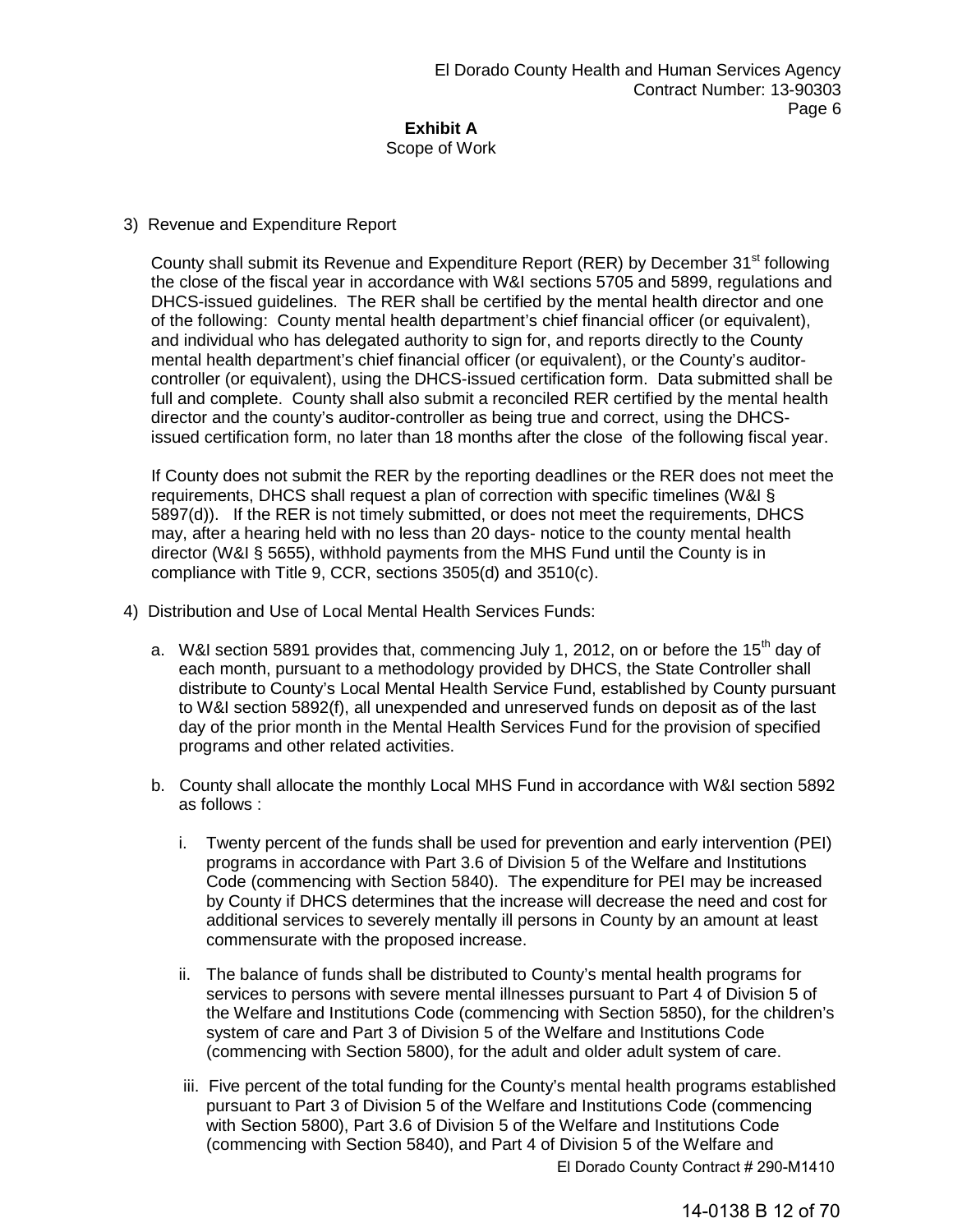# Scope of Work

Institutions Code (commencing with Section 5850) shall be utilized for innovative programs in accordance with W&I sections 5830, 5847 and 5848.

- iv. Programs for services pursuant to Part 3 of Division 5 of the Welfare and Institutions Code (commencing with Section 5800), and Part 4 of Division 5 of the Welfare & Institutions Code (commencing with Section 5850) may include funds for technological needs and capital facilities, human resource needs, and a prudent reserve to ensure services do not have to be significantly reduced in years in which revenues are below the average of previous years. The total allocation for these purposes shall not exceed 20 percent of the average amount of funds allocated to County for the previous five years.
- v. Allocations in Subparagraphs i. through iii. above, include funding for annual planning costs pursuant to W&I section 5848. The total of these costs shall not exceed five percent of the total annual revenues received for the Local MHS Fund. The planning costs shall include moneys for County's mental health programs to pay for the costs of having consumers, family members, and other stakeholders participate in the planning process and for the planning and implementation required for private provider contracts to be significantly expanded to provide additional services.
- c. County shall use Local MHS Fund monies to pay for those portions of the mental health programs/services for children and adults for which there is no other source of funds available. (W&I §§ 5813.5(b), 5878.3(a) and 9 CCR 3610(d)
- d. County shall only use Local MHS Funds to expand mental health services. These funds shall not be used to supplant existing state or county funds utilized to provide mental health services. These funds shall only be used to pay for the programs authorized in W&I section 5892. These funds may not be used to pay for any other program and may not be loaned to County's general fund or any other County fund for any purpose. (W&I § 5891.)
- e. All expenditures for County mental health programs shall be consistent with a currently approved three-year program and expenditure plan or annual update pursuant to W&I section 5847. (W&I § 5892(g).)
- 5) Three-Year Program and Expenditure Plan and Annual Updates:
	- a. County shall prepare and submit a three-year program and expenditure plan, and annual updates, adopted by County's Board of Supervisors, to the Mental Health Services Oversight and Accountability Commission (MHSOAC) and the Department of Health Care Services (DHCS) within 30 calendar days after adoption. The three-year program and expenditure plan and annual updates shall include all of the following:
		- i. A program for Prevention and Early Intervention (PEI) in accordance with Part 3.6 of Division 5 of the Welfare and Institutions Code (commending with Section 5840).
		- ii. A program for services to children in accordance with Part 4 of Division 5 of the Welfare and Institutions Code (commencing with Section 5850), to include a wraparound program pursuant to Chapter 4 of Part 6 of Division 9 of the Welfare and Institutions Code (commencing with Section 18250), or provide substantial evidence that it is not feasible to establish a wraparound program in the County.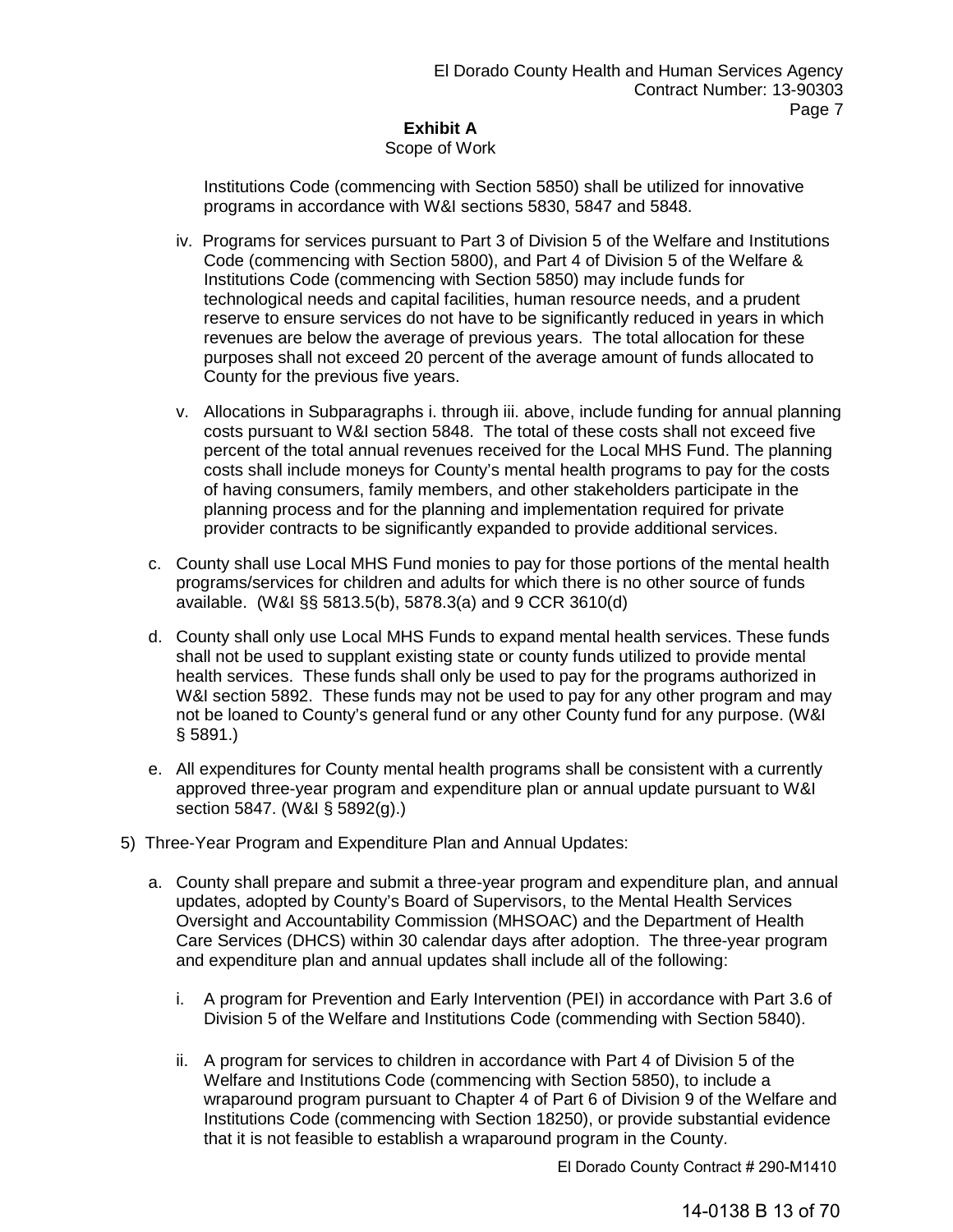#### **Exhibit A** Scope of Work

- iii. A program for services to adults and seniors in accordance with Part 3 of Division 5 of the Welfare and Institutions Code (commencing with Section 5800).
- iv. A program for innovations in accordance with Part 3.2 of Division 5 of the Welfare and Institutions Code (commencing with Section 5830). Counties shall expend funds for their innovation programs upon approval by the Mental Health Services Oversight and Accountability Commission.
- v. A program for technological needs and capital facilities needed to provide services pursuant to Part 3 of Division 5 of the Welfare and Institutions Code (commencing with Section 5800), Part 3.6 of Division 5 of the Welfare and Institutions Code (commencing with Section 5840), and Part 4 of Division 5 of the Welfare and Institutions Code (commencing with Section 5850). All plans for proposed facilities with restrictive settings shall demonstrate that the needs of the people to be served cannot be met in a less restrictive or more integrated setting.
- vi. Identification of shortages in personnel to provide services pursuant to the above programs and the additional assistance needed from the education and training programs established pursuant to Part 3.1 of Division 5 of the Welfare and Institutions Code (commencing with Section 5820) and Title 9, CCR, section 3830(b).
- vii. Establishment and maintenance of a prudent reserve to ensure the County program will continue to be able to serve children, adults, and seniors that it is currently serving pursuant to Part 3 of Division 5 of the Welfare and Institutions Code (commencing with Section 5800), Part 3.6 of Division 5 of the Welfare and Institutions Code (commencing with Section 5840), and Part 4 of Division 5 of the Welfare and Institutions Code (commencing with Section 5850), during years in which revenues for the MHS Fund are below recent averages adjusted by changes in the state population and the California Consumer Price Index.
- viii. Certification by County's mental health director, which ensures that County has complied with all pertinent regulations, laws, and statutes of the MHSA, including stakeholder participation and non-supplantation requirements.
- ix. Certification by County's Mental Health Director and County's Auditor-Controller that the County has complied with any fiscal accountability requirements as directed by DHCS, and that all expenditures are consistent with the requirements of the MHSA.
- b. County shall include services in the programs described in Subparagraphs 5.a.i. through 5.a.v., inclusive, to address the needs of transition age youth between the ages of 16 years old to 25 years old, including the needs of transition age foster youth pursuant to W&I section 5847(c).
- c. County shall prepare expenditure plans for the programs described in Subparagraphs 5.a.i. through 5.a.v., inclusive, and annual expenditure updates. Each expenditure plan update shall indicate the number of children, adults, and seniors to be served, and the cost per person. (W&I § 5847(e)).
- d. County's three-year program and expenditure plan and annual updates shall include reports on the achievement of performance outcomes for services pursuant to the Adult and Older Adult Mental Health System of Care Act, Prevention and Early Intervention,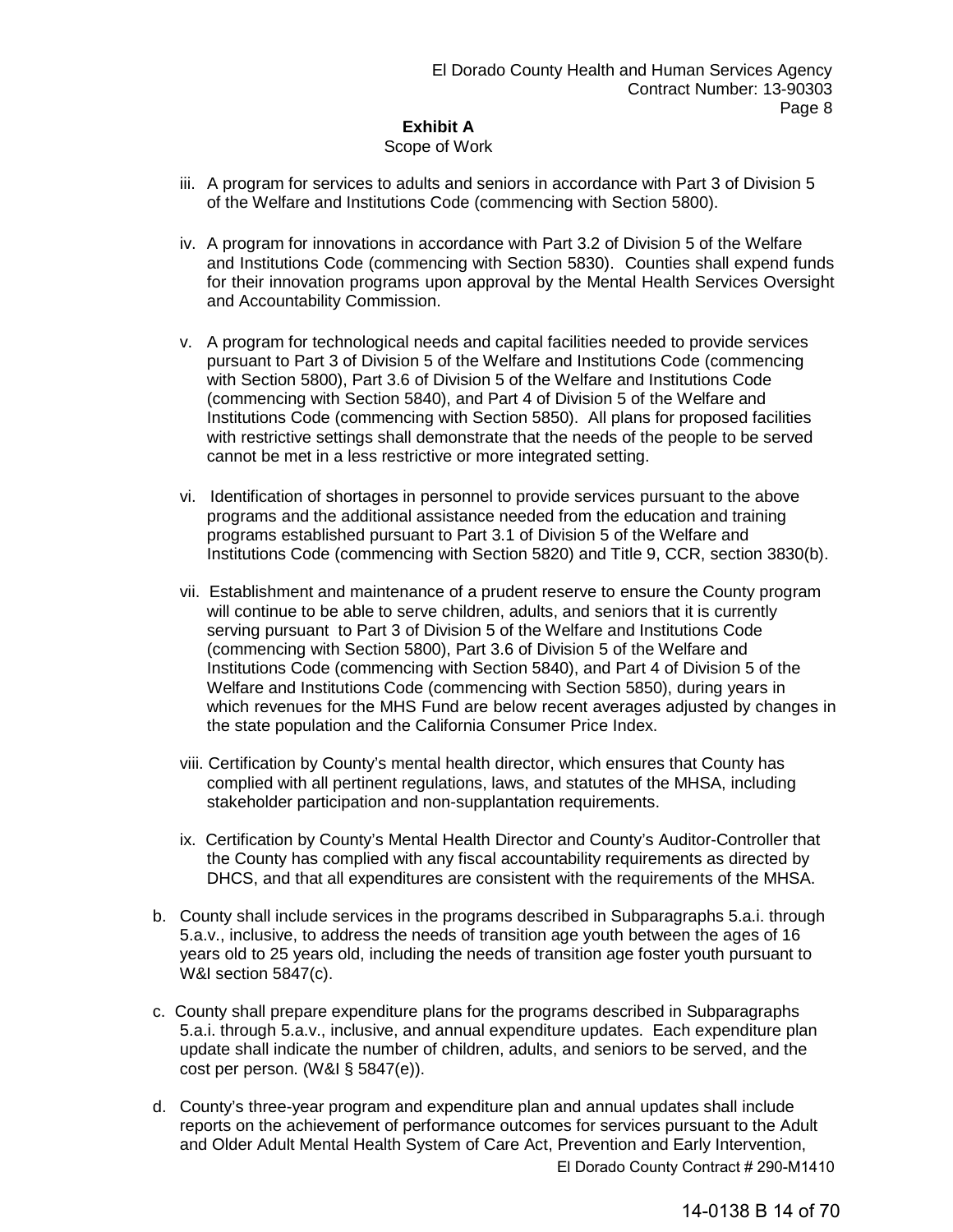# Scope of Work

and the Children's Mental Health Services Act funded by the MHS Fund and established jointly by DHCS and the MHSOAC, in collaboration with the California Mental Health Director's Association. (W&I § 5848(c)). County contracts with providers shall include the performance goals from the County's three-year program and expenditure plan and annual updates that apply to each provider's programs and services.

- e. County's three-year program and expenditure plan and annual update shall consider ways to provide services that are similar to those established pursuant to the Mentally Ill Offender Crime Reduction Grant Program. Funds shall not be used to pay for persons incarcerated in state prison or parolees from state prisons. (W&I § 5813.5(f))
- 6) Planning Requirements and Stakeholder Involvement:
	- a. County shall develop its three-year program and expenditure plan and annual update with local stakeholders, including adults and seniors with severe mental illness, families of children, adults, and seniors with severe mental illness, providers of services, law enforcement agencies, education, social services agencies, veterans, representatives from veterans organizations, providers of alcohol and drug services, health care organizations, and other important interest. Counties shall demonstrate a partnership with constituents and stakeholders throughout the process that includes meaningful stakeholder involvement on mental health policy, program planning, and implementation, monitoring, quality improvement, evaluation, and budget allocations. County shall prepare and circulate a draft plan and update for review and comment for at least 30 calendar days to representatives of stakeholders interest and any interested party who has requested a copy of the draft plans. (W&I § 5848(a))
	- b. County's mental health board, established pursuant to W&I section 5604, shall conduct a public hearing on the County's draft three-year program and expenditure plan and annual updates at the close of the 30 calendar day comment period. Each adopted three-year program and expenditure plan or annual update shall summarize and analyze substantive recommendations and describe substantive changes to the three-year program and expenditure plan and annual updates. The County's mental health board shall review the adopted three-year program and expenditure plan and annual updates and make recommendations to County's mental health department for amendments. (W&I § 5848(b) and Title 9, CCR, § 3315.)
- 7) County Requirements for Handling MHSA Funds
	- a. County shall place all funds received from the State MHS Fund into a Local MHS Fund. The Local MHS Fund balance shall be invested consistent with other County funds and the interest earned on the investments shall be transferred into the Local MHS Fund. (W&I § 5892(f).)
	- b. The earnings on investment of these funds shall be available for distribution from the fund in future years. (W&I § 5892 (f).)
	- c. Other than funds placed in a reserve in accordance with an approved plan, any funds allocated to County which it has not spent for the authorized purpose within the three years shall revert to the State. County may retain MSHA Funds for capital facilities, technological needs, or education and training for up to 10 years before reverting to the State. (W&I § 5892(h).)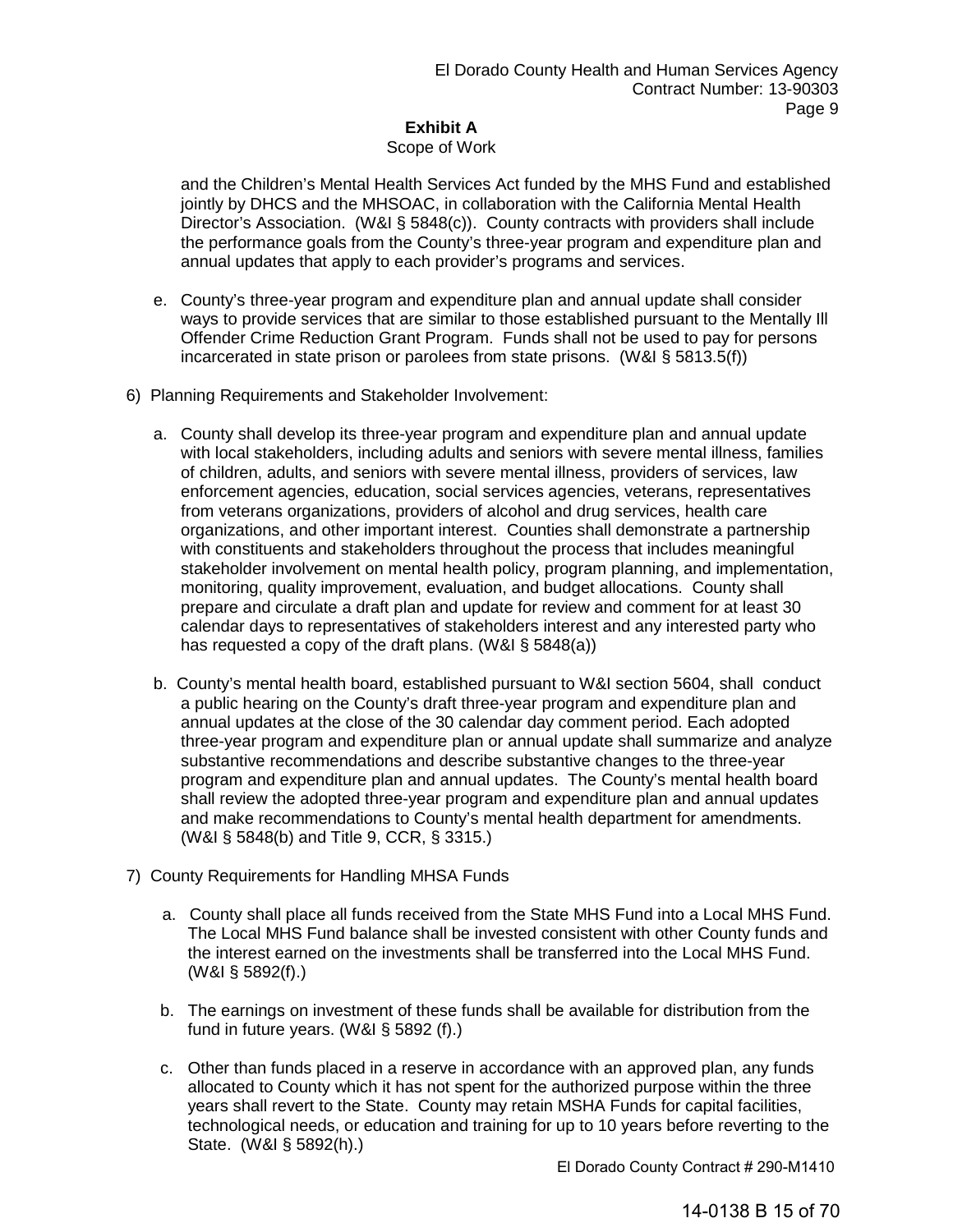# Scope of Work

8) Department Compliance Investigations:

DHCS may investigate County's performance of the Mental Health Services Act related provisions of this Agreement and compliance with the provisions of the Mental Health Services Act, and relevant regulations. In conducting such an investigation DHCS may inspect and copy books, records, papers, accounts, documents and any writing as defined by Evidence Code Section 250 that is pertinent or material to the investigation of the County. For purposes of this Paragraph "provider" means any person or entity that provides services, goods, supplies or merchandise, which are directly or indirectly funded pursuant to MHSA. (Gov. Code §§ 1180, 1181, 1182 and W&I Code § 14124.2.)

9) County Breach, Plan of Correction and Withholding of State Mental Health Funds:

- a. If DHCS determines that County is out-of-compliance with the Mental Health Services Act related provisions of this Agreement, DHCS may request that County submit a plan of correction, including a specific timeline to correct the deficiencies, to DHCS. (W&I § 5897(d).)
- b. If DHCS determines that County is substantially out-of-compliance with any provision of the Mental Health Services Act or relevant regulations, including all reporting requirements, and that administrative action is necessary, DHCS may after a hearing held with no less than 20 days- notice to the county mental health director (W&I § 5655):
	- i. Withhold part or all state mental health funds from County; and/or
	- ii. Require County to enter into negotiations with DHCS to agree on a plan for County to address County's non-compliance. (W&I § 5655.)

# **C. PROJECTS FOR ASSISTANCE IN TRANSITION FROM HOMELESSNESS (PATH) PROGRAM (Title 42, United States Code, sections 290cc-21 through 290cc-35, inclusive)**

Pursuant to Title 42, United State Code, sections 290cc-21 through 290cc-35, inclusive, the State of California has been awarded federal homeless funds through the federal McKinney Projects for Assistance in Transition from Homelessness (PATH) formula grant. The PATH grant funds community based outreach, mental health and substance abuse referral/treatment, case management and other support services, as well as a limited set of housing services for the homeless mentally ill.

While county mental health programs serve thousands of homeless persons with realignment funds and other local revenues, the PATH grant augments these programs by providing services to approximately 8,300 additional persons annually. The county determines its use of PATH funds based on county priorities and needs.

If County wants to receive PATH funds, it shall submit its RFA responses and required documentation specified in DHCS' Request for Application (RFA). County shall complete its RFA responses in accordance with the instructions, enclosures and attachments available on the DHCS website at:

http://www.dhcs.ca.gov/services/MH/Pages/PATH.aspx.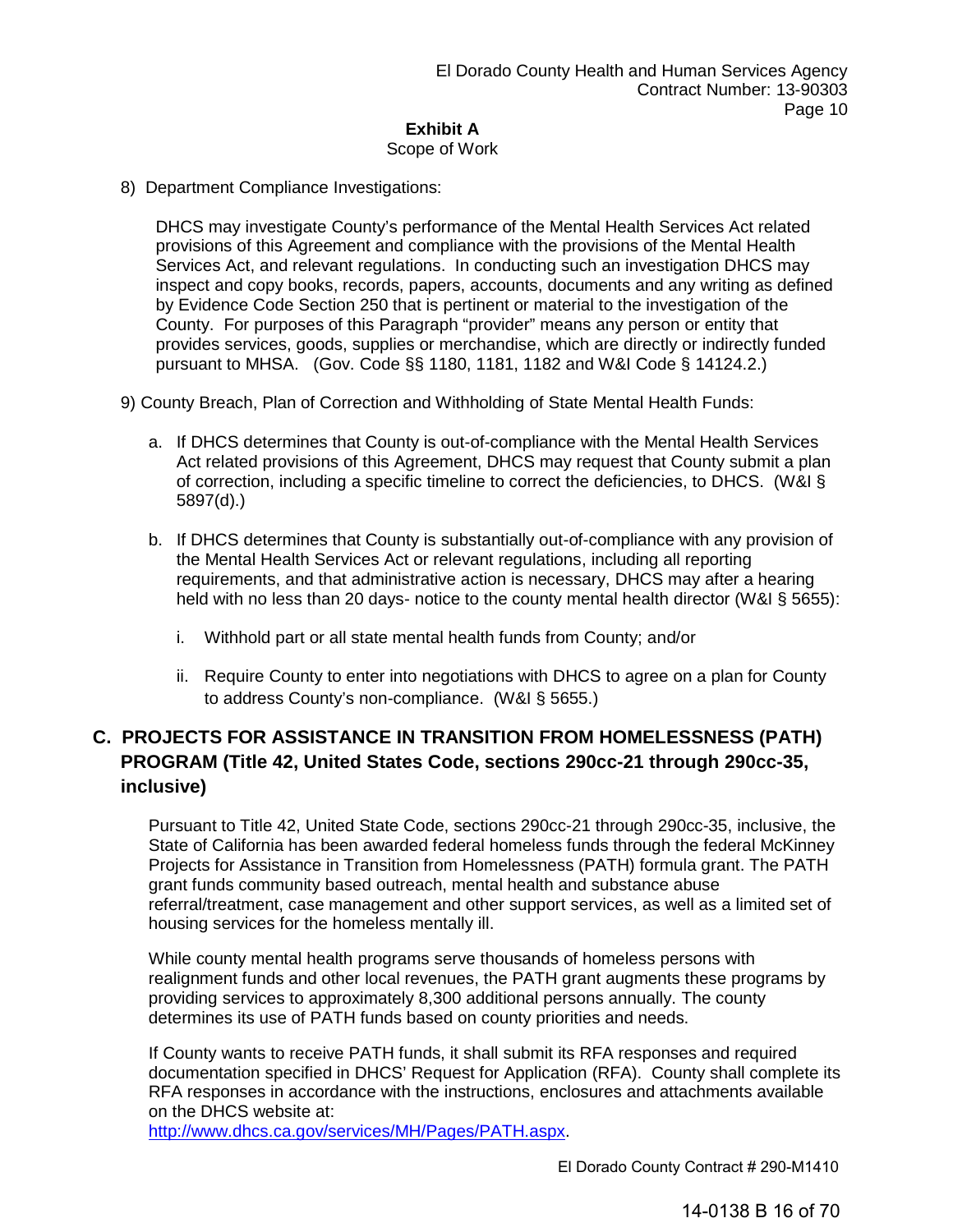El Dorado County Health and Human Services Agency Contract Number: 13-90303 Page 11

# **Exhibit A**

# Scope of Work

If County applied for and DHCS approved its request to receive PATH grant funds, the RFA, County's RFA responses and required documentation, and DHCS' approval constitute provisions of this Agreement and are incorporated by reference herein. County shall comply with all provisions of the RFA and the County's RFA responses in order to receive its PATH grant funds.

# **D. COMMUNITY MENTAL HEALTH SERVICES GRANT (MHBG) PROGRAM (Title 42, United States Code section 300x-1 et seq.)**

DHCS awards federal Community Mental Health Services Block Grant funds (known as Mental Health Block Grant (MHBG)) to counties in California. The county mental health agencies provide a broad array of mental health services within their mental health system of care (SOC) programs. These programs provide services to the following target populations: children and youth with serious emotional disturbances (SED), adults and older adults with serious mental illnesses (SMI).

The MHBG funds provide the counties with a stable, flexible, and non-categorical funding base that the counties can use to develop innovative programs or augment existing programs within their SOC. The MHBG funds also assist the counties in providing an appropriate level of community mental health services to the most needy individuals in the target populations who have a mental health diagnosis, and/or individuals who have a mental health diagnosis with a co-occurring substance abuse disorder.

If County wants to receive MHBG funds, it shall submit its RFA responses and required documentation specified in DHCS' RFA. County shall complete its RFA responses in accordance with the instructions, enclosures and attachments available on the DHCS website at:

http://www.dhcs.ca.gov/services/MH/Pages/MHBG.aspx.

If County applied for and DHCS approved its request to receive MHBG grant funds, the RFA, County's RFA responses and required documentation, and DHCS' approval constitute provisions of this Agreement and are incorporated by reference herein. County shall comply with all provisions of the RFA and the County's RFA responses in order to receive its MHBG grant funds.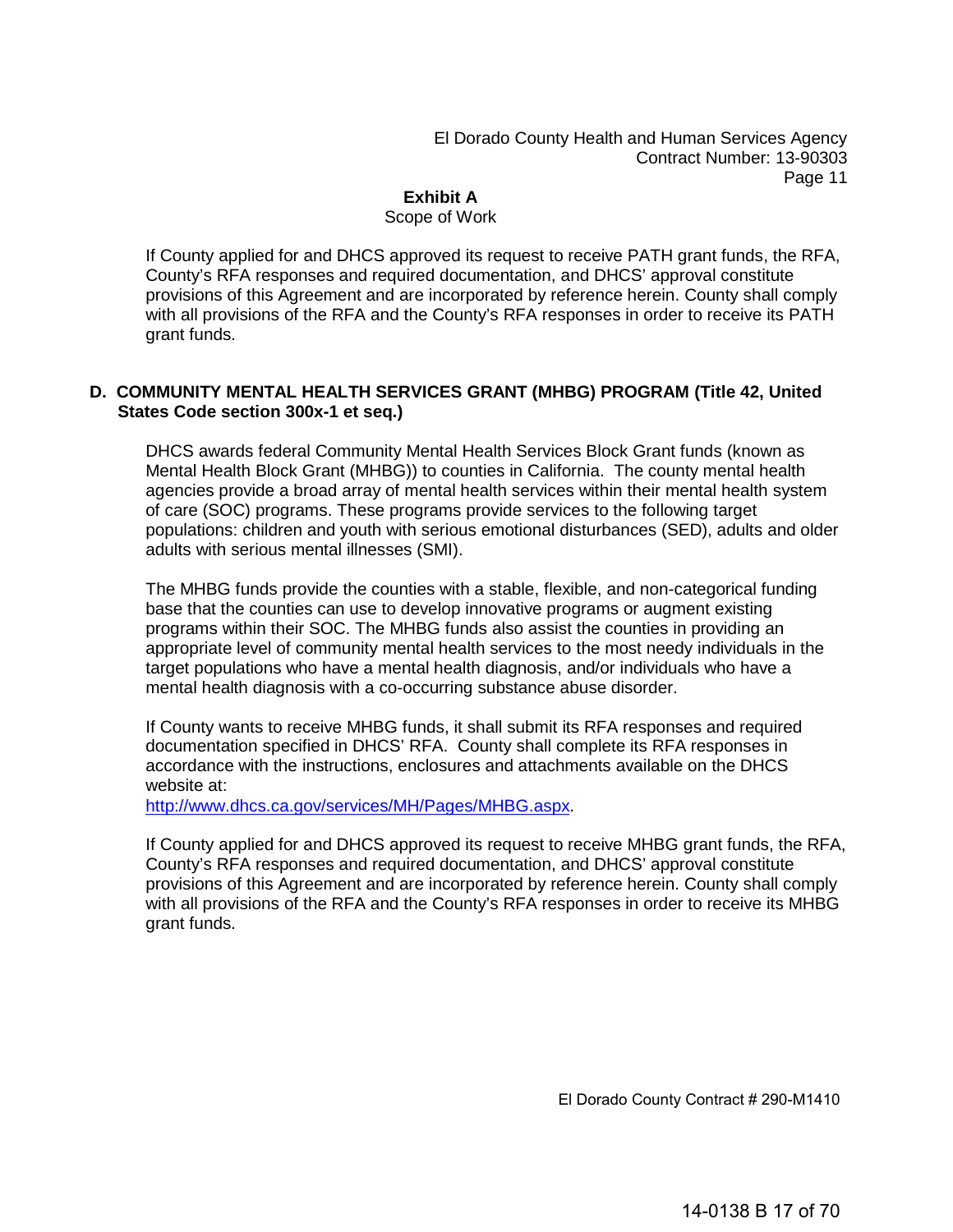El Dorado County Health and Human Services Agency 13-90303 Page 1

# **Exhibit B Funds Provision**

# **1. Budget Contingency Clause**

- A. It is mutually agreed that if the Budget Act of the current year and/or any subsequent years covered under this Agreement does not appropriate sufficient funds for the program, this Agreement shall be of no further force and effect. In this event, DHCS shall have no liability to pay any funds whatsoever to El Dorado County Health and Human Services Agency or to furnish any other considerations under this Agreement and El Dorado County Health and Human Services Agency shall not be obligated to perform any provisions of this Agreement.
- B. If funding for any fiscal year is reduced or deleted by the Budget Act for purposes of this program, DHCS shall have the option to either cancel this Agreement with no liability occurring to DHCS, or offer an agreement amendment to El Dorado County Health and Human Services Agency to reflect the reduced amount.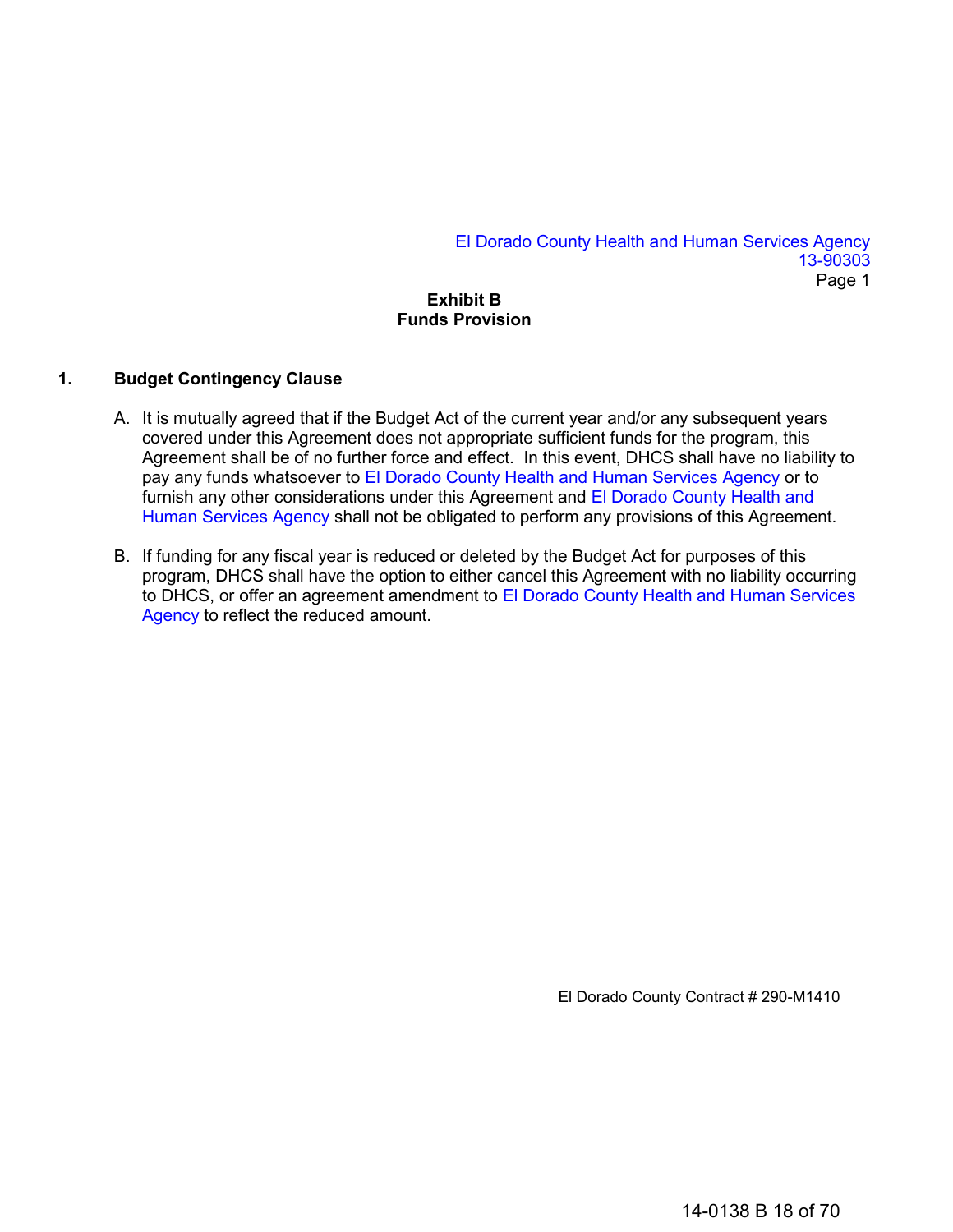# **EXHIBIT B BUDGET DETAIL AND PAYMENT PROVISIONS**

## **BUDGET CONTINGENCY**

It is mutually agreed that if the State Budget Act of the current year and/or any subsequent years covered under this Contract does not appropriate sufficient funds for the program, this Contract shall be of no further force and effect. In this event, the State shall have no liability to pay any funds whatsoever to Contractor or to furnish any other considerations under this Contract and Contractor shall not be obligated to perform any provisions of this Contract.

## PROMPT PAYMENT CLAUSE

Payment will be made in accordance with, and within the time specified in, Government Code Chapter 4.5, commencing with Section 927.

Exhibit B

El Dorado County Contract # 290-M1410

14-0138 B 19 of 70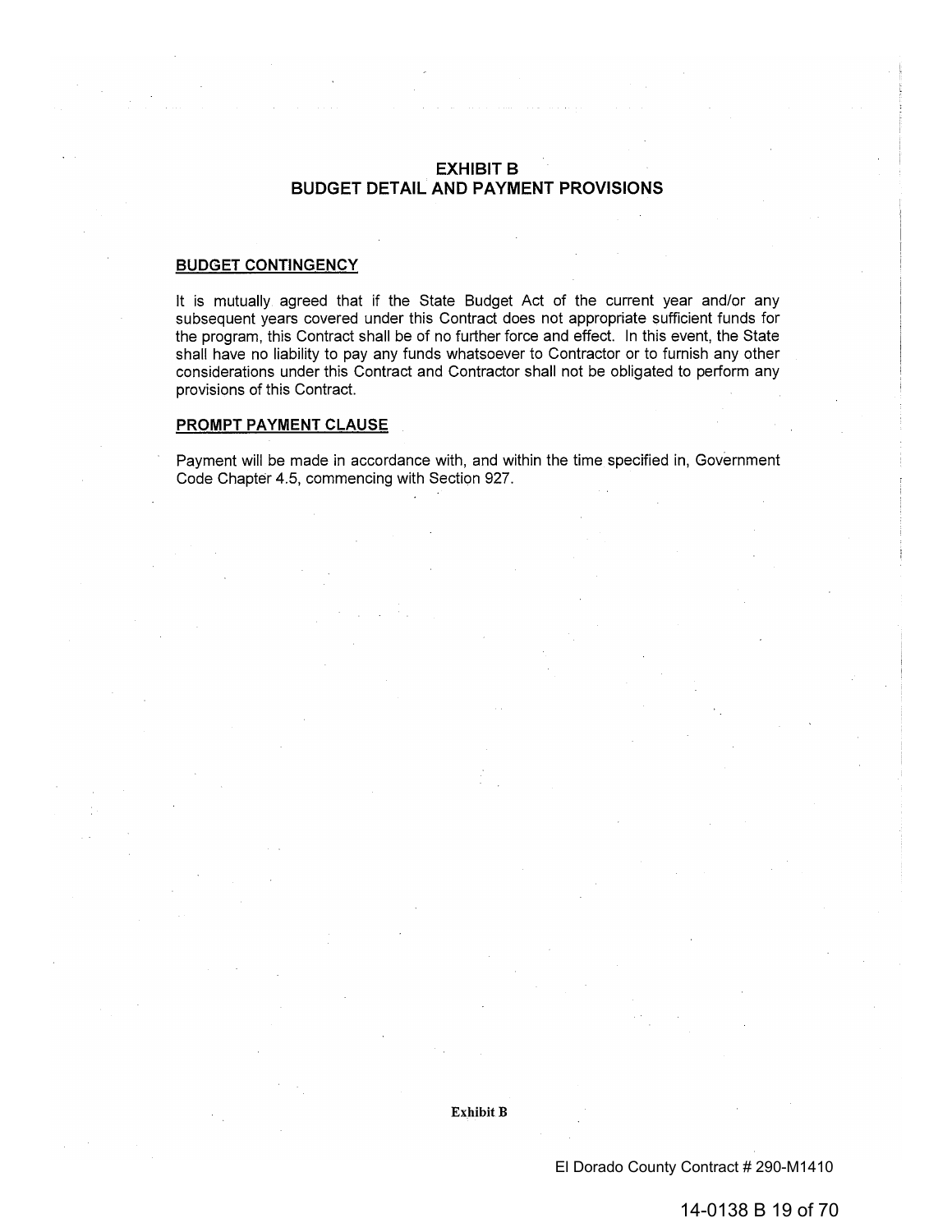## GTC 610

#### **EXHIBIT C**

## GENERAL TERMS AND CONDITIONS

1. APPROVAL: This Agreement is of no force or effect until signed by both parties and approved by the Department of General Services, if required. Contractor may not commence performance until such approval has been obtained.

2. AMENDMENT: No amendment or variation of the terms of this Agreement shall be valid unless made in writing, signed by the parties and approved as required. No oral understanding or Agreement not incorporated in the Agreement is binding on any of the parties.

3. ASSIGNMENT: This Agreement is not assignable by the Contractor, either in whole or in part, without the consent of the State in the form of a formal written amendment.

4. AUDIT: Contractor agrees that the awarding department, the Department of General Services, the Bureau of State Audits, or their designated representative shall have the right to review and to copy any records and supporting documentation pertaining to the performance of this Agreement. Contractor agrees to maintain such records for possible audit for a minimum of three (3) years after final payment, unless a longer period of records retention is stipulated. Contractor agrees to allow the auditor(s) access to such records during normal business hours and to allow interviews of any employees who might reasonably have information related to such records. Further, Contractor agrees to include a similar right of the State to audit records and interview staff in any subcontract related to performance of this Agreement. (Gov. Code §8546.7, Pub. Contract Code §10115 et seq., CCR Title 2, Section 1896).

5. INDEMNIFICATION: Contractor agrees to indemnify, defend and save harmless the State, its officers, agents and employees from any and all claims and losses accruing or resulting to any and all contractors, subcontractors, suppliers, laborers, and any other person, firm or corporation furnishing or supplying work services, materials, or supplies in connection with the performance of this Agreement, and from any and all claims and losses accruing or resulting to any person, firm or corporation who may be injured or damaged by Contractor in the performance of this Agreement.

6. DISPUTES: Contractor shall continue with the responsibilities under this Agreement during any dispute.

7. TERMINATION FOR CAUSE: The State may terminate this Agreement and be relieved of any payments should the Contractor fail to perform the requirements of this Agreement at the time and in the manner herein provided. In the event of such termination the State may proceed with the work in any manner deemed proper by the State. All costs to the State shall be deducted from any sum due the Contractor under this Agreement and the balance, if any, shall be paid to the Contractor upon demand.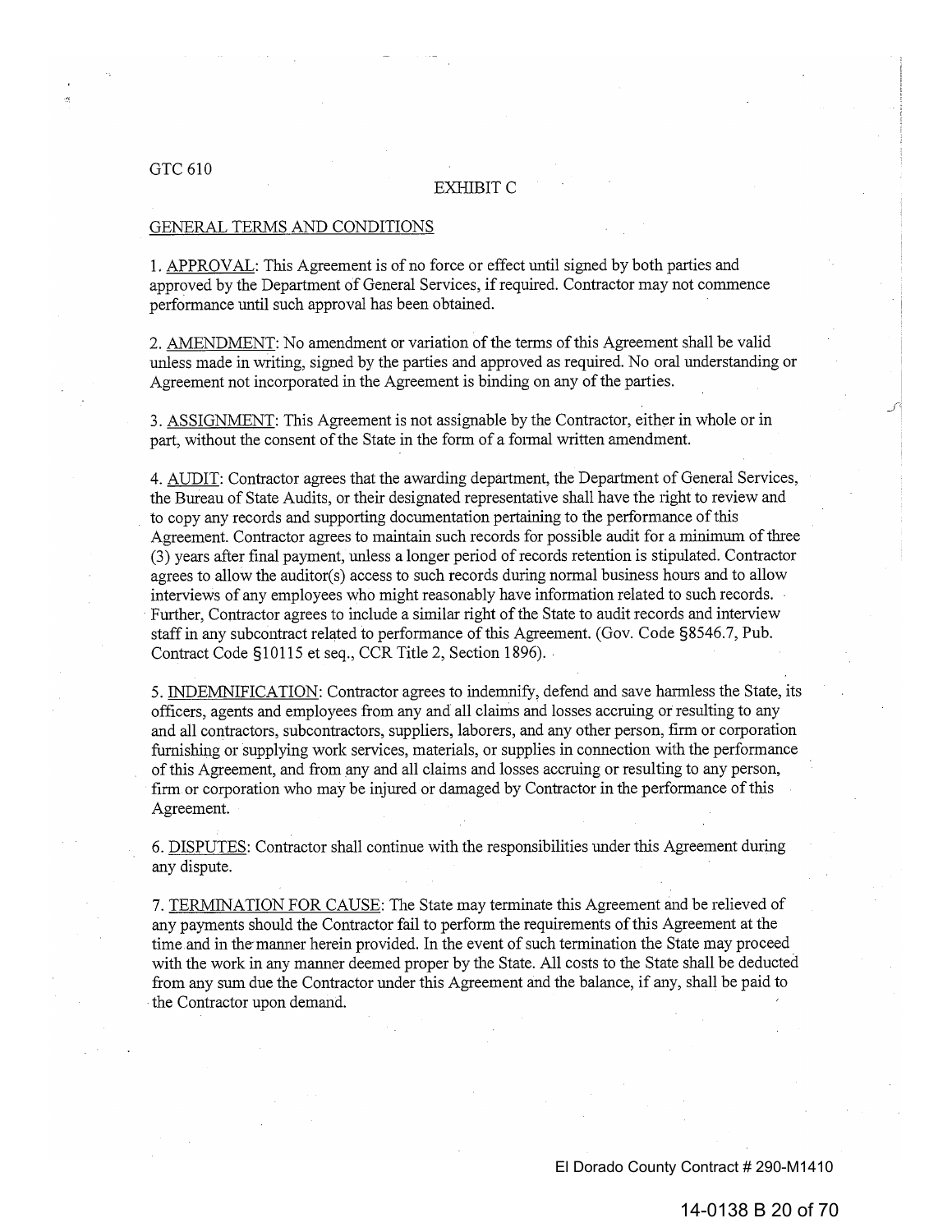8. INDEPENDENT CONTRACTOR: Contractor, and the agents and employees of Contractor, in the performance of this Agreement, shall act in an independent capacity and not as officers or employees or agents of the State.

9. RECYCLING CERTIFICATION: The Contractor shall certify in writing under penalty of perjury, the minimum, if not exact, percentage of post consumer material as defined in the Public Contract Code Section 12200, in products, materials, goods, or supplies offered or sold to the State regardless of whether the product meets the requirements of Public Contract Code Section 12209. With respect to printer or duplication cartridges that comply with the requirements of Section  $12156(e)$ , the certification required by this subdivision shall specify that the cartridges so comply (Pub. Contract Code §12205).

10. NON-DISCRIMINATION CLAUSE: During the performance of this Agreement, Contractor and its subcontractors shall not unlawfully discriminate, harass, or allow harassment against any employee or applicant for employment because of sex, race, color, ancestry, religious creed, national origin, physical disability (including HIV and AIDS), mental disability, medical condition (e.g., cancer), age (over 40), marital status, and denial of family care leave. Contractor and subcontractors shall insure that the evaluation and treatment of their employees and applicants for employment are free from such discrimination and harassment. Contractor and subcontractors shall comply with the provisions of the Fair Employment and Housing Act (Gov. Code §12990 (a-f) et seq.) and the applicable regulations promulgated thereunder (California Code of Regulations, Title 2, Section 7285 et seq.). The applicable regulations of the Fair Employment and Housing Commission implementing Government Code Section 12990 (a-f), set forth in Chapter 5 of Division 4 of Title 2 of the California Code of Regulations, are incorporated into this Agreement by reference and made a part hereof as if set forth in full. Contractor and its subcontractors shall give written notice of their obligations under this clause to labor organizations with which they have a collective bargaining or other Agreement.

Contractor shall include the nondiscrimination and compliance provisions of this clause in all subcontracts to perform work under the Agreement.

11. CERTIFICATION CLAUSES: The CONTRACTOR CERTIFICATION CLAUSES contained in the document CCC 307 are hereby incorporated by reference and made a part of this Agreement by this reference as if attached hereto.

12. TIMELINESS: Time is of the essence in this Agreement.

13. COMPENSATION: The consideration to be paid Contractor, as provided herein, shall be in compensation for all of Contractor's expenses incurred in the performance hereof, including travel, per diem, and taxes, unless otherwise expressly so provided.

14. GOVERNING LAW: This contract is governed by and shall be interpreted in accordance with the laws of the State of California.

El Dorado County Contract # 290-M1410

14-0138 B 21 of 70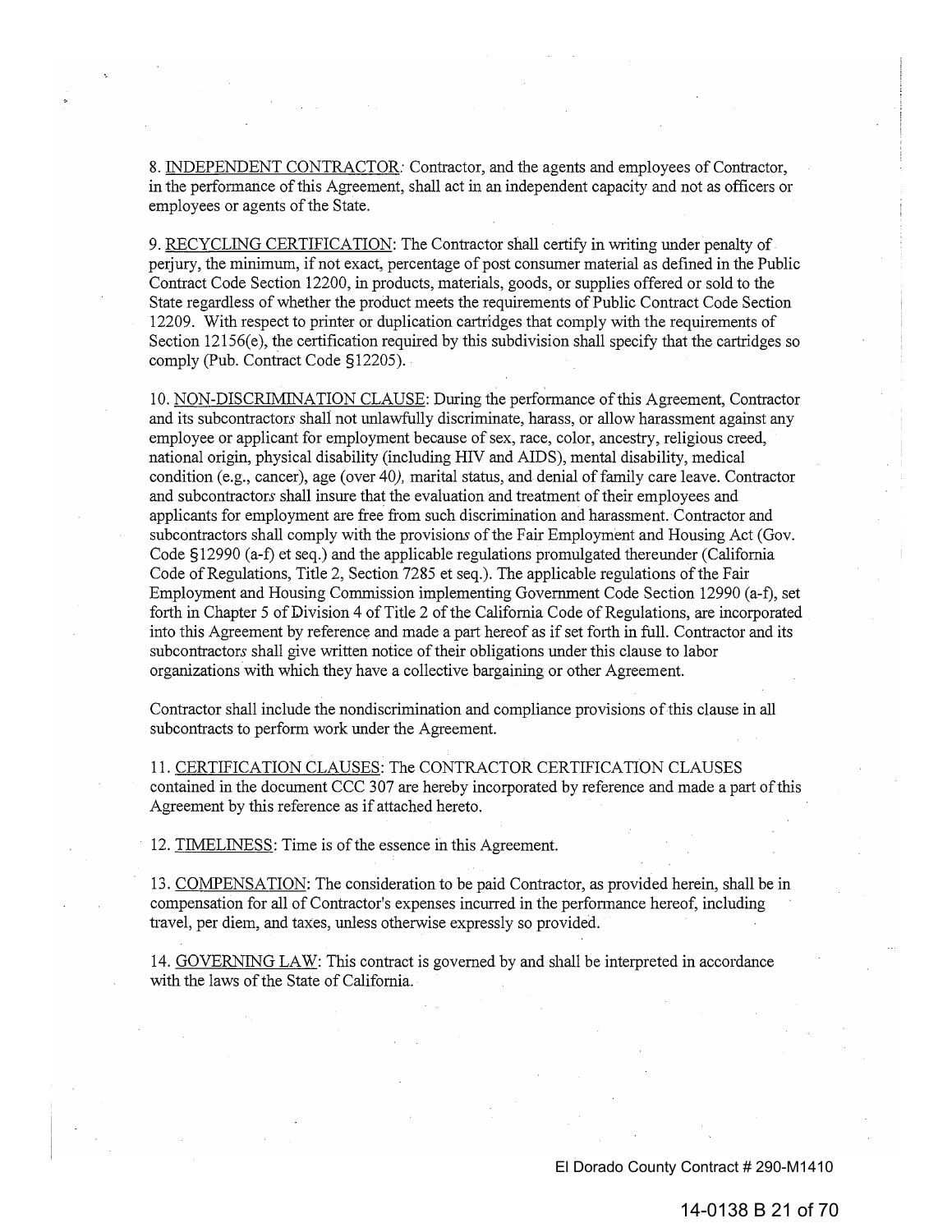15. ANTITRUST CLAIMS: The Contractor by signing this agreement hereby certifies that if these services or goods are obtained by means of a competitive bid, the Contractor shall comply with the requirements of the Government Codes Sections set out below.

a. The Government Code Chapter on Antitrust claims contains the following definitions: 1) "Public purchase" means a purchase by means of competitive bids of goods, services, or materials by the State or any of its political subdivisions or public agencies on whose behalf the Attorney General may bring an action pursuant to subdivision (c) of Section 16750 of the Business and Professions Code.

2) "Public purchasing body" means the State or the subdivision or agency making a public purchase. Government Code Section 4550.

b. In submitting a bid to a public purchasing body, the bidder offers and agrees that if the bid is accepted, it will assign to the purchasing body all rights, title, and interest in and to all causes of action it may have under Section 4 of the Clayton Act (15 U.S.C. Sec. 15) or under the Cartwright Act (Chapter 2 (commencing with Section 16700) of Part 2 of Division 7 of the Business and Professions Code), arising from purchases of goods, materials, or services by the bidder for sale to the purchasing body pursuant to the bid. Such assignment shall be made and become effective at the time the purchasing body tenders final payment to the bidder. Government Code Section 4552.

c. If an awarding body or public purchasing body receives, either through judgment or settlement, a monetary recovery for a cause of action assigned under this chapter, the assignor shall be entitled to receive reimbursement for actual legal costs incurred and may, upon demand, recover from the public body any portion of the recovery, including treble damages, attributable to overcharges that were paid by the assignor but were not paid by the public body as part of the bid price, less the expenses incurred in obtaining that portion of the recovery. Government Code Section 4553.

d. Upon demand in writing by the assignor, the assignee shall, within one year from such demand, reassign the cause of action assigned under this part if the assignor has been or may have been injured by the violation of law for which the cause of action arose and (a) the assignee has not been injured thereby, or (b) the assignee declines to file a court action for the cause of action. See Government Code Section 4554.

16. CHILD SUPPORT COMPLIANCE ACT: For any Agreement in excess of \$100,000, the contractor acknowledges in accordance with Public Contract Code 7110, that:

a. The contractor recognizes the importance of child and family support obligations and shall fully comply with all applicable state and federal laws relating to child and family support enforcement, including, but not limited to, disclosure of information and compliance with earnings assignment orders, as provided in Chapter 8 (commencing with section 5200) of Part 5 of Division 9 of the Family Code; and

b. The contractor, to the best of its knowledge is fully complying with the earnings assignment orders of all employees and is providing the names of all new employees to the New Hire Registry maintained by the California Employment Development Department.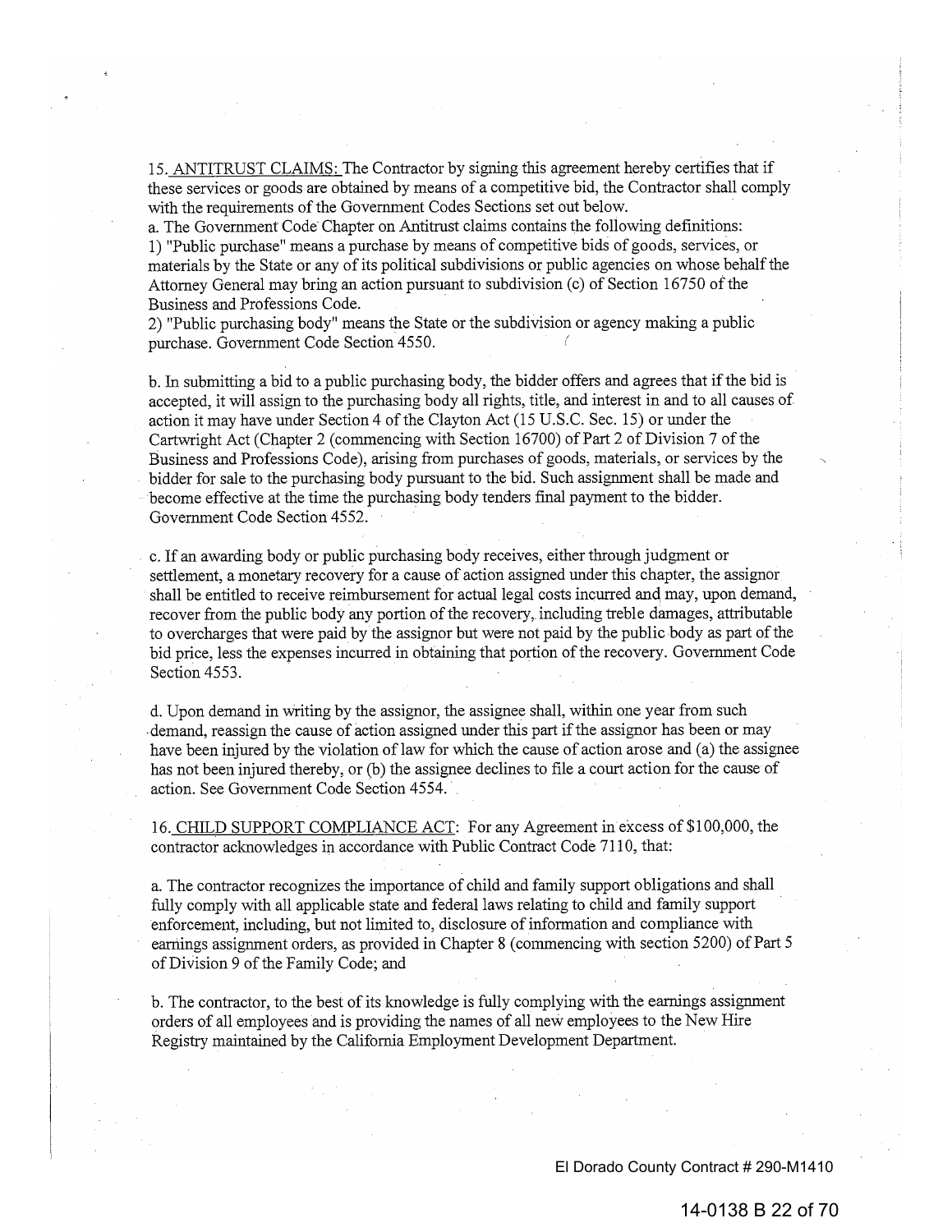17. UNENFORCEABLE PROVISION: In the event that any provision of this Agreement is unenforceable or held to be unenforceable, then the parties agree that all other provisions of this Agreement have force and effect and shall not be affected thereby.

18. PRIORITY HIRING CONSIDERATIONS: If this Contract includes services in excess of \$200,000, the Contractor shall give priority consideration in filling vacancies in positions funded by the Contract to qualified recipients of aid under Welfare and Institutions Code Section 11200 in accordance with Pub. Contract Code §10353.

# 19. SMALL BUSINESS PARTICIPATION AND DVBE PARTICIPATION REPORTING REQUIREMENTS:

a. If for this Contract Contractor made a commitment to achieve small business participation, then Contractor must within 60 days of receiving final payment under this Contract (or within such other time period as may be specified elsewhere in this Contract) report to the awarding department the actual percentage of small business participation that was achieved. (Govt. Code  $$14841.)$ 

b. If for this Contract Contractor made a commitment to achieve disabled veteran business enterprise (DVBE) participation, then Contractor must within 60 days of receiving final payment under this Contract (or within such other time period as may be specified elsewhere in this Contract) certify in a report to the awarding department: (1) the total amount the prime Contractor received under the Contract; (2) the name and address of the DVBE(s) that participated in the performance of the Contract; (3) the amount each DVBE received from the prime Contractor; (4) that all payments under the Contract have been made to the DVBE; and (5) the actual percentage of DVBE participation that was achieved. A person or entity that knowingly provides false information shall be subject to a civil penalty for each violation. (Mil. & Vets. Code § 999.5(d); Govt. Code § 14841.)

#### 20. LOSS LEADER:

If this contract involves the furnishing of equipment, materials, or supplies then the following statement is incorporated: It is unlawful for any person engaged in business within this state to sell or use any article or product as a "loss leader" as defined in Section 17030 of the Business and Professions Code. (PCC 10344(e).)

#### S:\ADMIN\HOMEPAGE\GTC-610.doc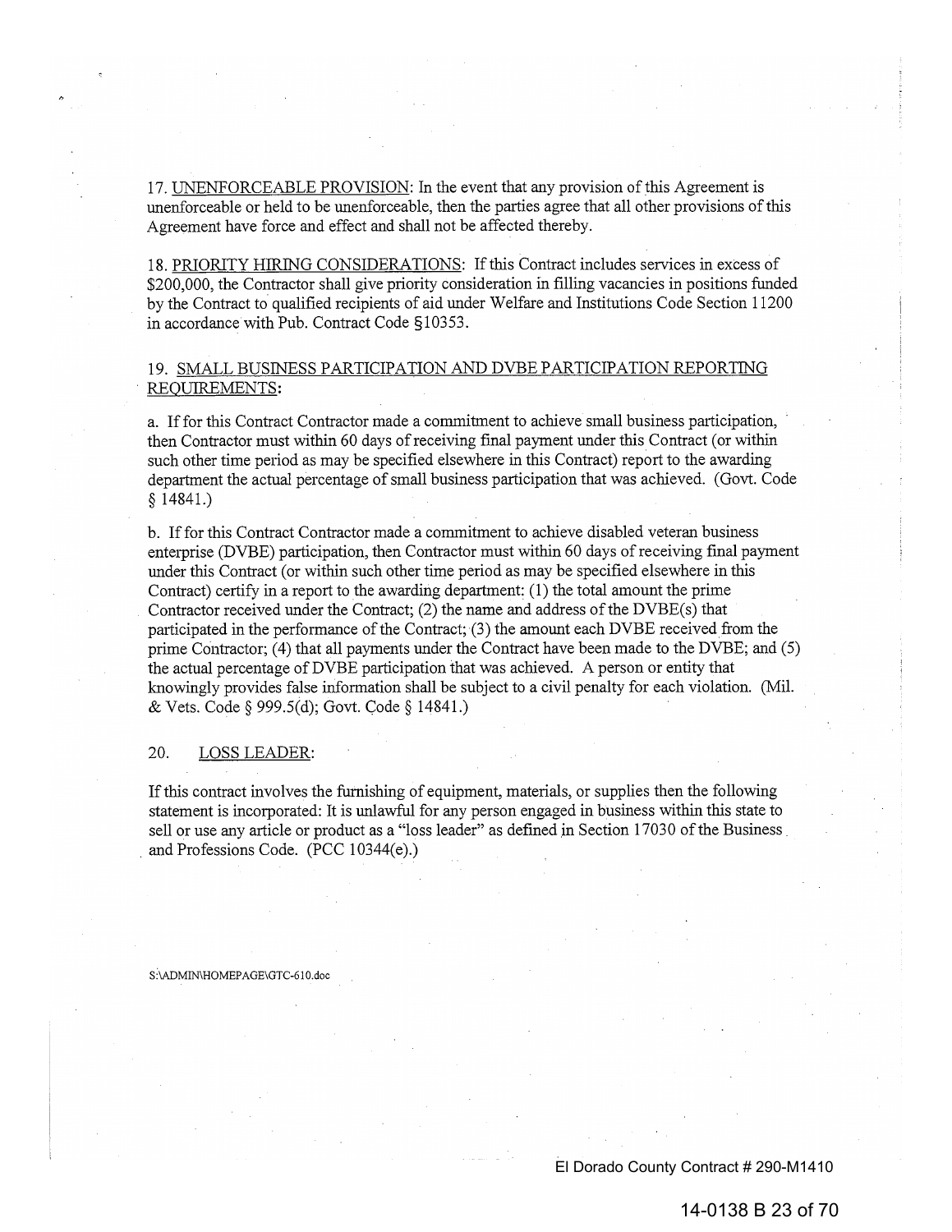## **Special Terms and Conditions**

#### *(For federally funded service contracts or agreements and grant agreements)*

The use of headings or titles throughout this exhibit is for convenience only and shall not be used to interpret or to govern the meaning of any specific term or condition.

The terms "contract", "Contractor" and "Subcontractor" shall also mean, "agreement", "grant", "grant agreement", "Grantee" and "Subgrantee" respectively.

The terms "California Department of Health Care Services", "California Department of Health Services", 'Department of Health Care Services", "Department of Health Services", "CDHCS", "DHCS", "CDHS", and "DHS" shall all have the same meaning and refer to the California State agency that is a party to this Agreement.

This exhibit contains provisions that require strict adherence to various contracting laws and policies. Some provisions herein are conditional and only apply if specified conditions exist (i.e., agreement total exceeds a certain amount; agreement is federally funded, etc.). The provisions herein apply to this Agreement unless the provisions are removed by reference on the face of this Agreement, the provisions are superseded by an alternate provision appearing elsewhere in this Agreement, or the applicable conditions do not exist.

| 1.  | <b>Federal Equal Employment Opportunity</b>        | 17. | Human Subjects Use Requirements                       |
|-----|----------------------------------------------------|-----|-------------------------------------------------------|
|     | Requirements                                       | 18. | <b>Novation Requirements</b>                          |
| 2.  | Travel and Per Diem Reimbursement                  | 19. | Debarm ent and Suspension Certification               |
| 3.  | <b>Procurement Rules</b>                           | 20. | Smoke-Free Workplace Certification                    |
| 4.  | Equipment Ownership / Inventory / Disposition      | 21. | <b>Covenant Against Contingent Fees</b>               |
| 5.  | <b>Subcontract Requirements</b>                    | 22. | Payment Withholds                                     |
| 6.  | Income Restrictions                                |     |                                                       |
| 7.  | Audit and Record Retention                         | 23. | <b>Performance Evaluation</b>                         |
|     |                                                    | 24. | <b>Officials Not to Benefit</b>                       |
| 8.  | Site Inspection                                    | 25. | Four-Digit Date Compliance                            |
| 9.  | <b>Federal Contract Funds</b>                      | 26. | Prohibited Use of State Funds for Software            |
| 10. | Intellectual Property Rights                       | 27. | Use of Small, Minority Owned and Women's              |
| 11. | Air or Water Pollution Requirements                |     | <b>Businesses</b>                                     |
| 12. | Prior Approval of Training Seminars, Workshops     | 28. | Alien Ineligibility Certification                     |
|     | or Conferences                                     | 29. | Union Organizing                                      |
| 13. | Confidentiality of Information                     | 30. | <b>Contract Uniformity (Fringe Benefit</b>            |
| 14. | Documents, Publications, and Written Reports       |     | Allowability)                                         |
| 15. | Dispute Resolution Process (Revised 2/2012)        | 31. | Suspension or Stop Work Notification                  |
| 16. | <b>Financial and Compliance Audit Requirements</b> | 32. | Lobbying Restrictions and Disclosure<br>Certification |
|     |                                                    |     |                                                       |
|     |                                                    |     |                                                       |
|     |                                                    |     |                                                       |

#### **Index of Special Terms and Conditions**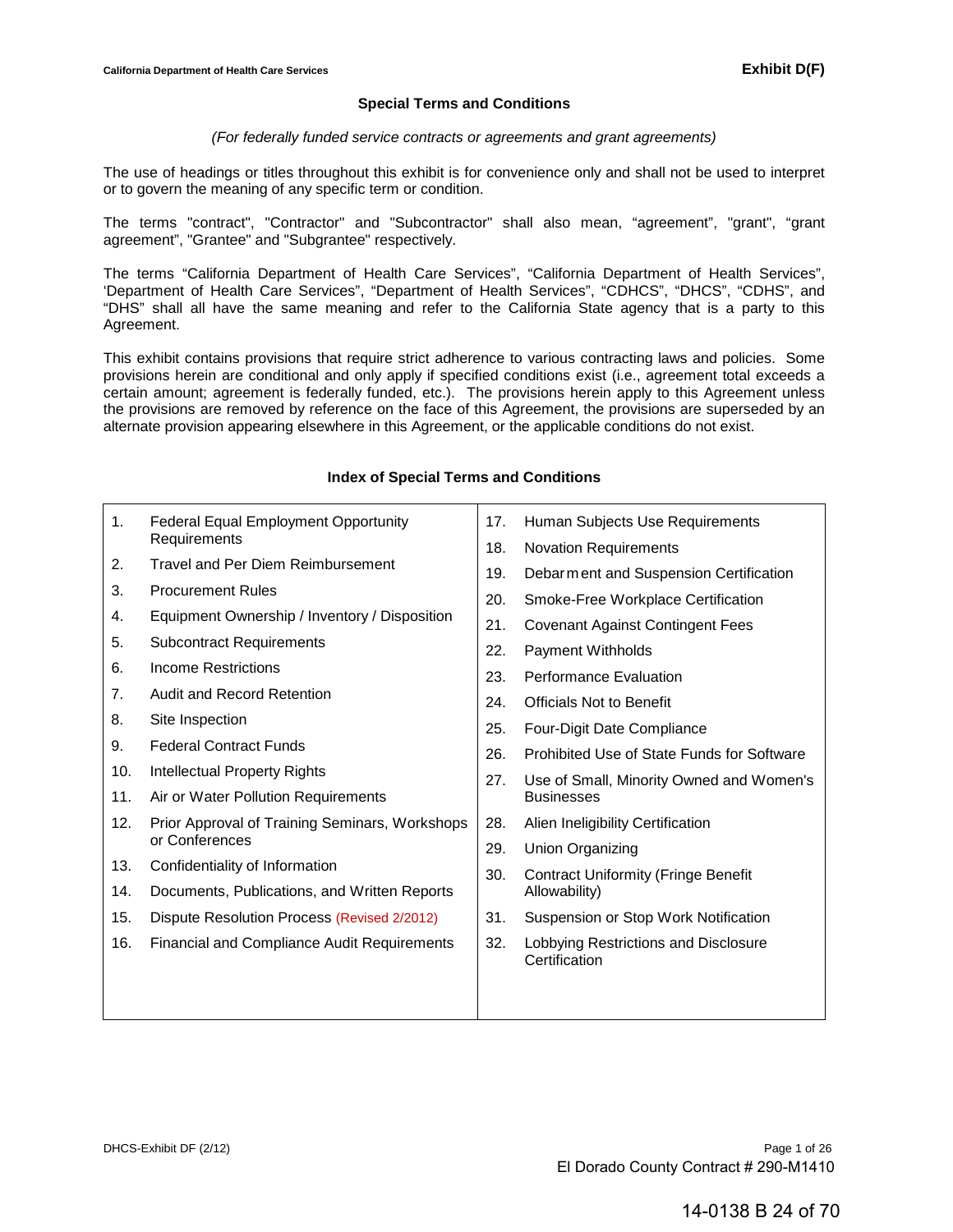#### **1. Federal Equal Opportunity Requirements**

(Applicable to all federally funded agreements entered into by the Department of Health Care Services)

- a. The Contractor will not discriminate against any employee or applicant for employment because of race, color, religion, sex, national origin, physical or mental handicap, disability, age or status as a disabled veteran or veteran of the Vietnam era. The Contractor will take affirmative action to ensure that qualified applicants are employed, and that employees are treated during employment, without regard to their race, color, religion, sex, national origin, physical or mental handicap, disability, age or status as a disabled veteran or veteran of the Vietnam era. Such action shall include, but not be limited to the following: employment, upgrading, demotion or transfer; recruitment or recruitment advertising; layoff or termination; rates of pay or other forms of compensation; and career development opportunities and selection for training, including apprenticeship. The Contractor agrees to post in conspicuous places, available to employees and applicants for employment, notices to be provided by the Federal Government or DHCS, setting forth the provisions of the Equal Opportunity clause, Section 503 of the Rehabilitation Act of 1973 and the affirmative action clause required by the Vietnam Era Veterans' Readjustment Assistance Act of 1974 (38 U.S.C. 4212). Such notices shall state the Contractor's obligation under the law to take affirmative action to employ and advance in employment qualified applicants without discrimination based on their race, color, religion, sex, national origin physical or mental handicap, disability, age or status as a disabled veteran or veteran of the Vietnam era and the rights of applicants and employees.
- b. The Contractor will, in all solicitations or advancements for employees placed by or on behalf of the Contractor, state that all qualified applicants will receive consideration for employment without regard to race, color, religion, sex, national origin physical or mental handicap, disability, age or status as a disabled veteran or veteran of the Vietnam era.
- c. The Contractor will send to each labor union or representative of workers with which it has a collective bargaining agreement or other contract or understanding a notice, to be provided by the Federal Government or the State, advising the labor union or workers' representative of the Contractor's commitments under the provisions herein and shall post copies of the notice in conspicuous places available to employees and applicants for employment.
- d. The Contractor will comply with all provisions of and furnish all information and reports required by Section 503 of the Rehabilitation Act of 1973, as amended, the Vietnam Era Veterans' Readjustment Assistance Act of 1974 (38 U.S.C. 4212) and of the Federal Executive Order No. 11246 as amended, including by Executive Order 11375, 'Amending Executive Order 11246 Relating to Equal Employment Opportunity,' and as supplemented by regulation at 41 CFR part 60, "Office of the Federal Contract Compliance Programs, Equal Employment Opportunity, Department of Labor," and of the rules, regulations, and relevant orders of the Secretary of Labor.
- e. The Contractor will furnish all information and reports required by Federal Executive Order No. 11246 as amended, including by Executive Order 11375, 'Amending Executive Order 11246 Relating to Equal Employment Opportunity,' and as supplemented by regulation at 41 CFR part 60, "Office of the Federal Contract Compliance Programs, Equal Employment Opportunity, Department of Labor," and the Rehabilitation Act of 1973, and by the rules, regulations, and orders of the Secretary of Labor, or pursuant thereto, and will permit access to its books, records, and accounts by the State and its designated representatives and the Secretary of Labor for purposes of investigation to ascertain compliance with such rules, regulations, and orders.
- f. In the event of the Contractor's noncompliance with the requirements of the provisions herein or with any federal rules, regulations, or orders which are referenced herein, this Agreement may be cancelled, terminated, or suspended in whole or in part and the Contractor may be declared ineligible for further federal and state contracts in accordance with procedures authorized in Federal Executive Order No. 11246 as amended and such other sanctions may be imposed and remedies invoked as provided in Federal Executive Order No. 11246 as amended, including by Executive Order 11375, 'Amending Executive Order 11246 Relating to Equal Employment Opportunity,' and as supplemented by regulation at 41 CFR part 60, "Office of the Federal Contract Compliance Programs, Equal Employment Opportunity, Department of Labor," or by rule, regulation, or order of the Secretary of Labor, or as otherwise provided by law.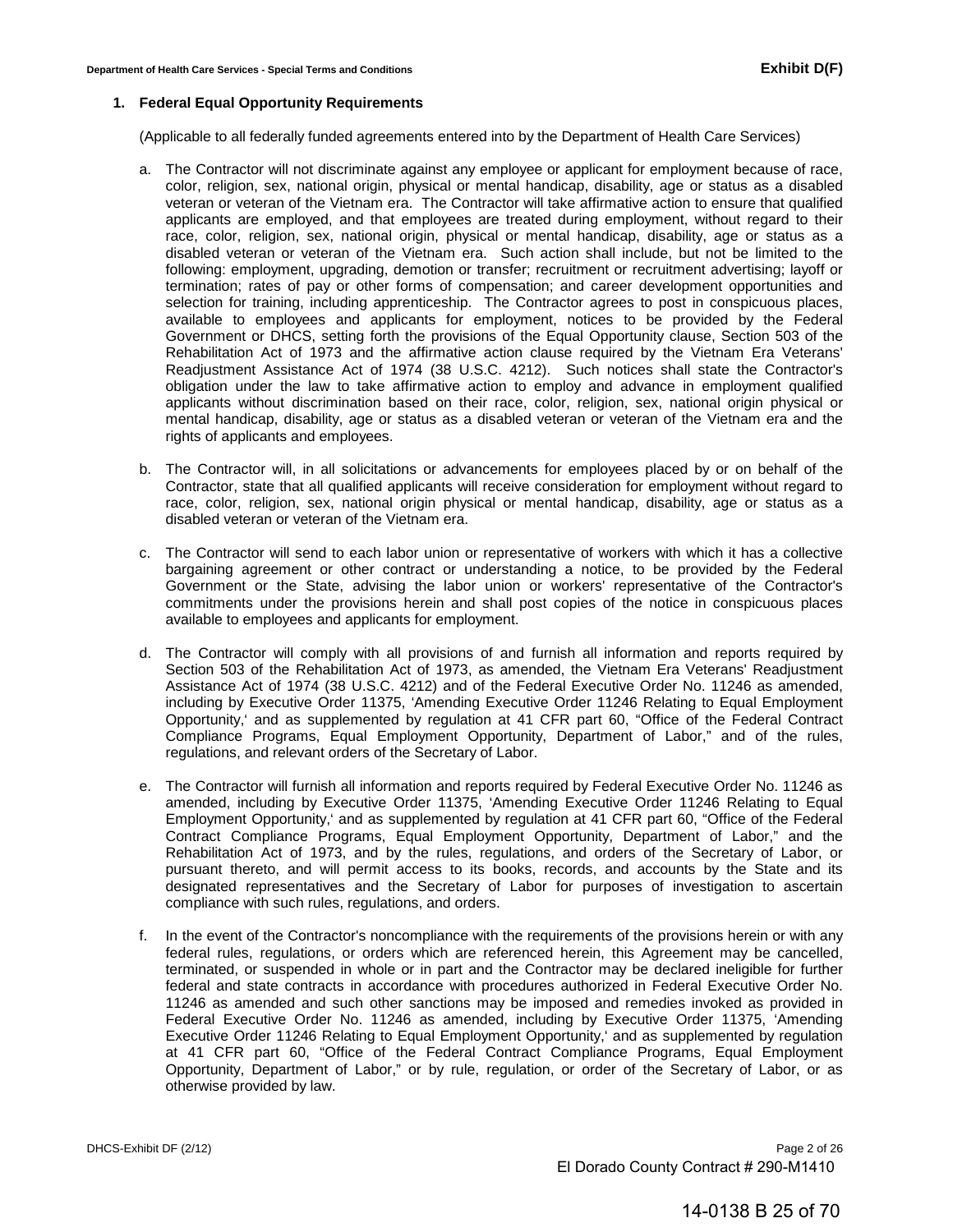g. The Contractor will include the provisions of Paragraphs a through g in every subcontract or purchase order unless exempted by rules, regulations, or orders of the Secretary of Labor issued pursuant to Federal Executive Order No. 11246 as amended, including by Executive Order 11375, 'Amending Executive Order 11246 Relating to Equal Employment Opportunity,' and as supplemented by regulation at 41 CFR part 60, "Office of the Federal Contract Compliance Programs, Equal Employment Opportunity, Department of Labor," or Section 503 of the Rehabilitation Act of 1973 or (38 U.S.C. 4212) of the Vietnam Era Veteran's Readjustment Assistance Act, so that such provisions will be binding upon each subcontractor or vendor. The Contractor will take such action with respect to any subcontract or purchase order as the Director of the Office of Federal Contract Compliance Programs or DHCS may direct as a means of enforcing such provisions including sanctions for noncompliance provided, however, that in the event the Contractor becomes involved in, or is threatened with litigation by a subcontractor or vendor as a result of such direction by DHCS, the Contractor may request in writing to DHCS, who, in turn, may request the United States to enter into such litigation to protect the interests of the State and of the United States.

#### **2. Travel and Per Diem Reimbursement**

(Applicable if travel and/or per diem expenses are reimbursed with agreement funds.)

Reimbursement for travel and per diem expenses from DHCS under this Agreement shall, unless otherwise specified in this Agreement, be at the rates currently in effect, as established by the California Department of Personnel Administration (DPA), for nonrepresented state employees as stipulated in DHCS' Travel Reimbursement Information Exhibit. If the DPA rates change during the term of the Agreement, the new rates shall apply upon their effective date and no amendment to this Agreement shall be necessary. Exceptions to DPA rates may be approved by DHCS upon the submission of a statement by the Contractor indicating that such rates are not available to the Contractor. No travel outside the State of California shall be reimbursed without prior authorization from DHCS. Verbal authorization should be confirmed in writing. Written authorization may be in a form including fax or email confirmation.

## **3. Procurement Rules**

(Applicable to agreements in which equipment/property, commodities and/or supplies are furnished by DHCS or expenses for said items are reimbursed by DHCS with state or federal funds provided under the Agreement.)

#### a. **Equipment/Property definitions**

Wherever the term equipment and/or property is used, the following definitions shall apply:

- (1) **Major equipment/property**: A tangible or intangible item having a base unit cost of **\$5,000 or more** with a life expectancy of one (1) year or more and is either furnished by DHCS or the cost is reimbursed through this Agreement. Software and videos are examples of intangible items that meet this definition.
- (2) **Minor equipment/property**: A tangible item having a base unit cost of **less than \$5,000** with a life expectancy of one (1) year or more and is either furnished by DHCS or the cost is reimbursed through this Agreement.
- b. **Government and public entities** (including state colleges/universities and auxiliary organizations), whether acting as a contractor and/or subcontractor, may secure all commodities, supplies, equipment and services related to such purchases that are required in performance of this Agreement. Said procurements are subject to Paragraphs d through h of Provision 3. Paragraph c of Provision 3 shall also apply, if equipment/property purchases are delegated to subcontractors that are nonprofit organizations or commercial businesses.
- c. **Nonprofit organizations and commercial businesses**, whether acting as a contractor and/or subcontractor, may secure commodities, supplies, equipment/property and services related to such purchases for performance under this Agreement.
	- (1) Equipment/property purchases shall not exceed \$50,000 annually.
		- To secure equipment/property above the annual maximum limit of \$50,000, the Contractor shall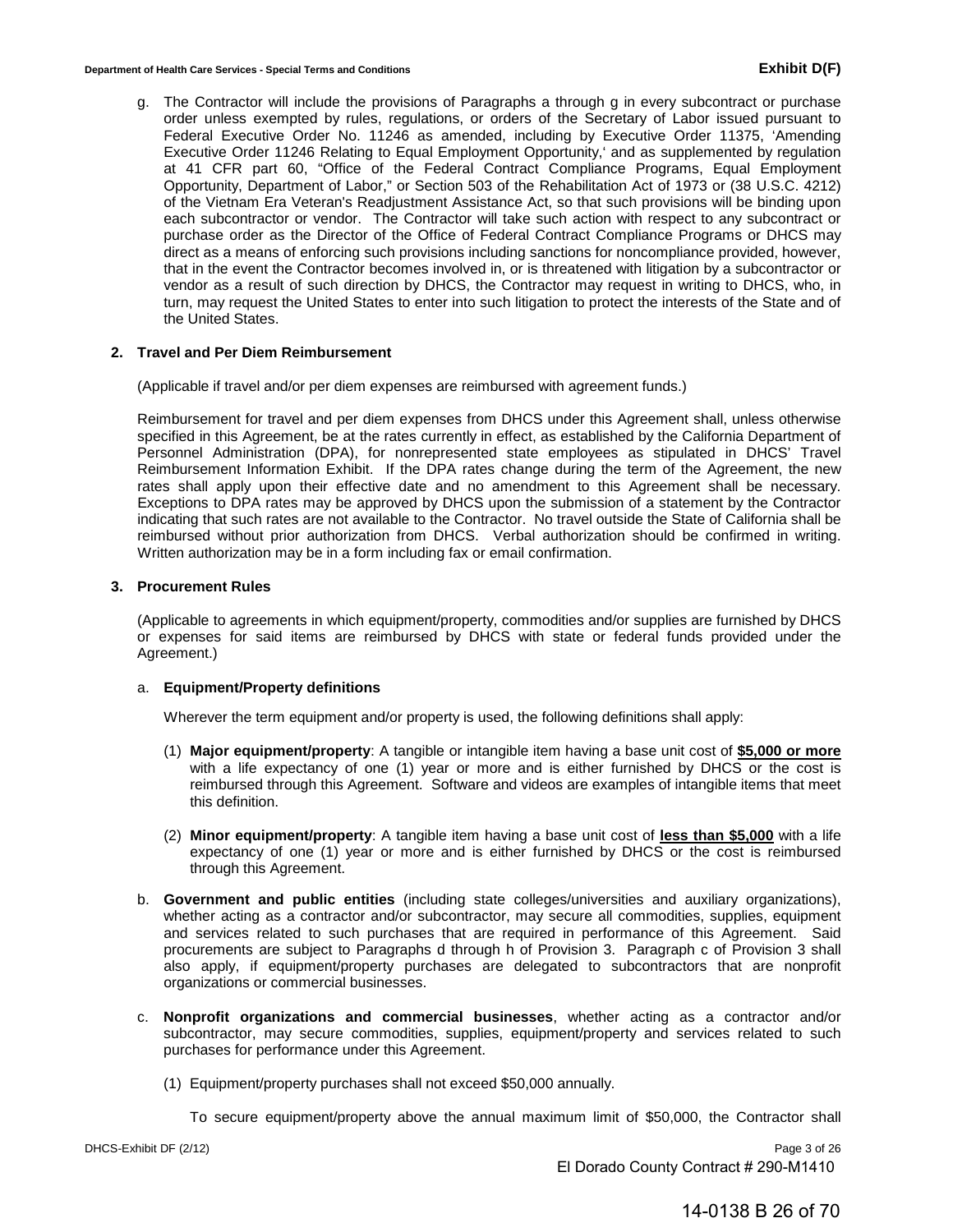make arrangements through the appropriate DHCS Program Contract Manager, to have all remaining equipment/property purchased through DHCS' Purchasing Unit. The cost of equipment/property purchased by or through DHCS shall be deducted from the funds available in this Agreement. Contractor shall submit to the DHCS Program Contract Manager a list of equipment/property specifications for those items that the State must procure. DHCS may pay the vendor directly for such arranged equipment/property purchases and title to the equipment/property will remain with DHCS. The equipment/property will be delivered to the Contractor's address, as stated on the face of the Agreement, unless the Contractor notifies the DHCS Program Contract Manager, in writing, of an alternate delivery address.

- (2) All equipment/property purchases are subject to Paragraphs d through h of Provision 3. Paragraph b of Provision 3 shall also apply, if equipment/property purchases are delegated to subcontractors that are either a government or public entity.
- (3) Nonprofit organizations and commercial businesses shall use a procurement system that meets the following standards:
	- (a) Maintain a code or standard of conduct that shall govern the performance of its officers, employees, or agents engaged in awarding procurement contracts. No employee, officer, or agent shall participate in the selection, award, or administration of a procurement, or bid contract in which, to his or her knowledge, he or she has a financial interest.
	- (b) Procurements shall be conducted in a manner that provides, to the maximum extent practical, open, and free competition.
	- (c) Procurements shall be conducted in a manner that provides for all of the following:
		- [1] Avoid purchasing unnecessary or duplicate items.
		- [2] Equipment/property solicitations shall be based upon a clear and accurate description of the technical requirements of the goods to be procured.
		- [3] Take positive steps to utilize small and veteran owned businesses.
- d. Unless waived or otherwise stipulated in writing by DHCS, prior written authorization from the appropriate DHCS Program Contract Manager will be required before the Contractor will be reimbursed for any purchase of \$5,000 or more for commodities, supplies, equipment/property, and services related to such purchases. The Contractor must provide in its request for authorization all particulars necessary, as specified by DHCS, for evaluating the necessity or desirability of incurring such costs. The term "purchase" excludes the purchase of services from a subcontractor and public utility services at rates established for uniform applicability to the general public.
- e. In special circumstances, determined by DHCS (e.g., when DHCS has a need to monitor certain purchases, etc.), DHCS may require prior written authorization and/or the submission of paid vendor receipts for any purchase, regardless of dollar amount. DHCS reserves the right to either deny claims for reimbursement or to request repayment for any Contractor and/or subcontractor purchase that DHCS determines to be unnecessary in carrying out performance under this Agreement.
- f. The Contractor and/or subcontractor must maintain a copy or narrative description of the procurement system, guidelines, rules, or regulations that will be used to make purchases under this Agreement. The State reserves the right to request a copy of these documents and to inspect the purchasing practices of the Contractor and/or subcontractor at any time.
- g. For all purchases, the Contractor and/or subcontractor must maintain copies of all paid vendor invoices, documents, bids and other information used in vendor selection, for inspection or audit. Justifications supporting the absence of bidding (i.e., sole source purchases) shall also be maintained on file by the Contractor and/or subcontractor for inspection or audit.
- h. DHCS may, with cause (e.g., with reasonable suspicion of unnecessary purchases or use of inappropriate purchase practices, etc.), withhold, cancel, modify, or retract the delegated purchase authority granted under Paragraphs b and/or c of Provision 3 by giving the Contractor no less than 30 calendar days written notice.

14-0138 B 27 of 70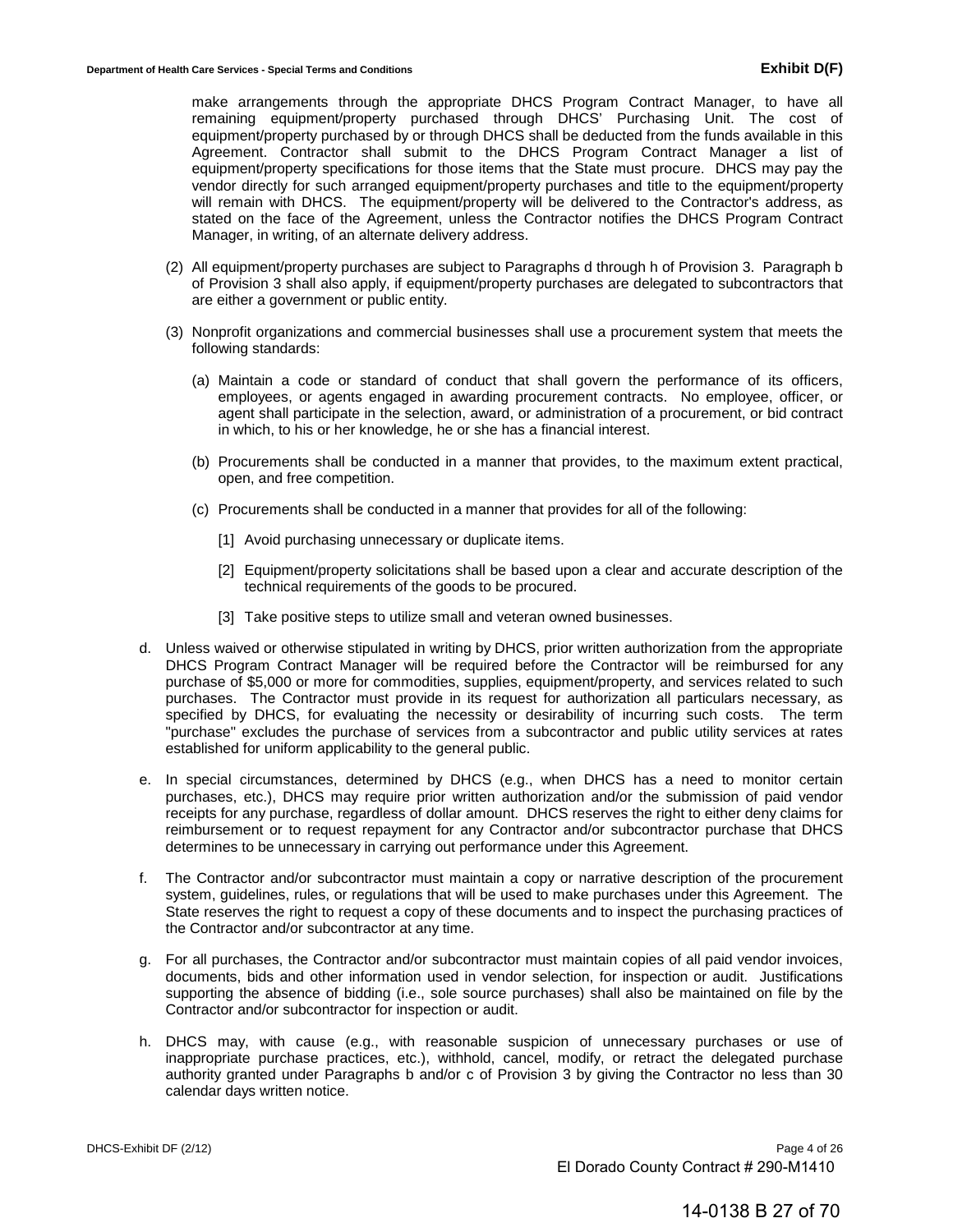#### **4. Equipment/Property Ownership / Inventory / Disposition**

(Applicable to agreements in which equipment/property is furnished by DHCS and/or when said items are purchased or reimbursed by DHCS with state or federal funds provided under the Agreement.)

a. Wherever the term equipment and/or property is used in Provision 4, the definitions in Paragraph a of Provision 3 shall apply.

Unless otherwise stipulated in this Agreement, all equipment and/or property that is purchased/reimbursed with agreement funds or furnished by DHCS under the terms of this Agreement shall be considered state equipment and the property of DHCS.

(1) **Reporting of Equipment/Property Receipt -** DHCS requires the reporting, tagging and annual inventorying of all equipment and/or property that is furnished by DHCS or purchased/reimbursed with funds provided through this Agreement.

Upon receipt of equipment and/or property, the Contractor shall report the receipt to the DHCS Program Contract Manager. To report the receipt of said items and to receive property tags, Contractor shall use a form or format designated by DHCS' Asset Management Unit. If the appropriate form (i.e., Contractor Equipment Purchased with DHCS Funds) does not accompany this Agreement, Contractor shall request a copy from the DHCS Program Contract Manager.

- (2) **Annual Equipment/Property Inventory** If the Contractor enters into an agreement with a term of more than twelve months, the Contractor shall submit an annual inventory of state equipment and/or property to the DHCS Program Contract Manager using a form or format designated by DHCS' Asset Management Unit. If an inventory report form (i.e., Inventory/Disposition of DHCS-Funded Equipment) does not accompany this Agreement, Contractor shall request a copy from the DHCS Program Contract Manager. Contractor shall:
	- (a) Include in the inventory report, equipment and/or property in the Contractor's possession and/or in the possession of a subcontractor (including independent consultants).
	- (b) Submit the inventory report to DHCS according to the instructions appearing on the inventory form or issued by the DHCS Program Contract Manager.
	- (c) Contact the DHCS Program Contract Manager to learn how to remove, trade-in, sell, transfer or survey off, from the inventory report, expired equipment and/or property that is no longer wanted, usable or has passed its life expectancy. Instructions will be supplied by either the DHCS Program Contract Manager or DHCS' Asset Management Unit.
- b. Title to state equipment and/or property shall not be affected by its incorporation or attachment to any property not owned by the State.
- c. Unless otherwise stipulated, DHCS shall be under no obligation to pay the cost of restoration, or rehabilitation of the Contractor's and/or Subcontractor's facility which may be affected by the removal of any state equipment and/or property.
- d. The Contractor and/or Subcontractor shall maintain and administer a sound business program for ensuring the proper use, maintenance, repair, protection, insurance and preservation of state equipment and/or property.
	- (1) In administering this provision, DHCS may require the Contractor and/or Subcontractor to repair or replace, to DHCS' satisfaction, any damaged, lost or stolen state equipment and/or property. In the event of state equipment and/or miscellaneous property theft, Contractor and/or Subcontractor shall immediately file a theft report with the appropriate police agency or the California Highway Patrol and Contractor shall promptly submit one copy of the theft report to the DHCS Program Contract Manager.
- e. Unless otherwise stipulated by the Program funding this Agreement, equipment and/or property purchased/reimbursed with agreement funds or furnished by DHCS under the terms of this Agreement, shall only be used for performance of this Agreement or another DHCS agreement.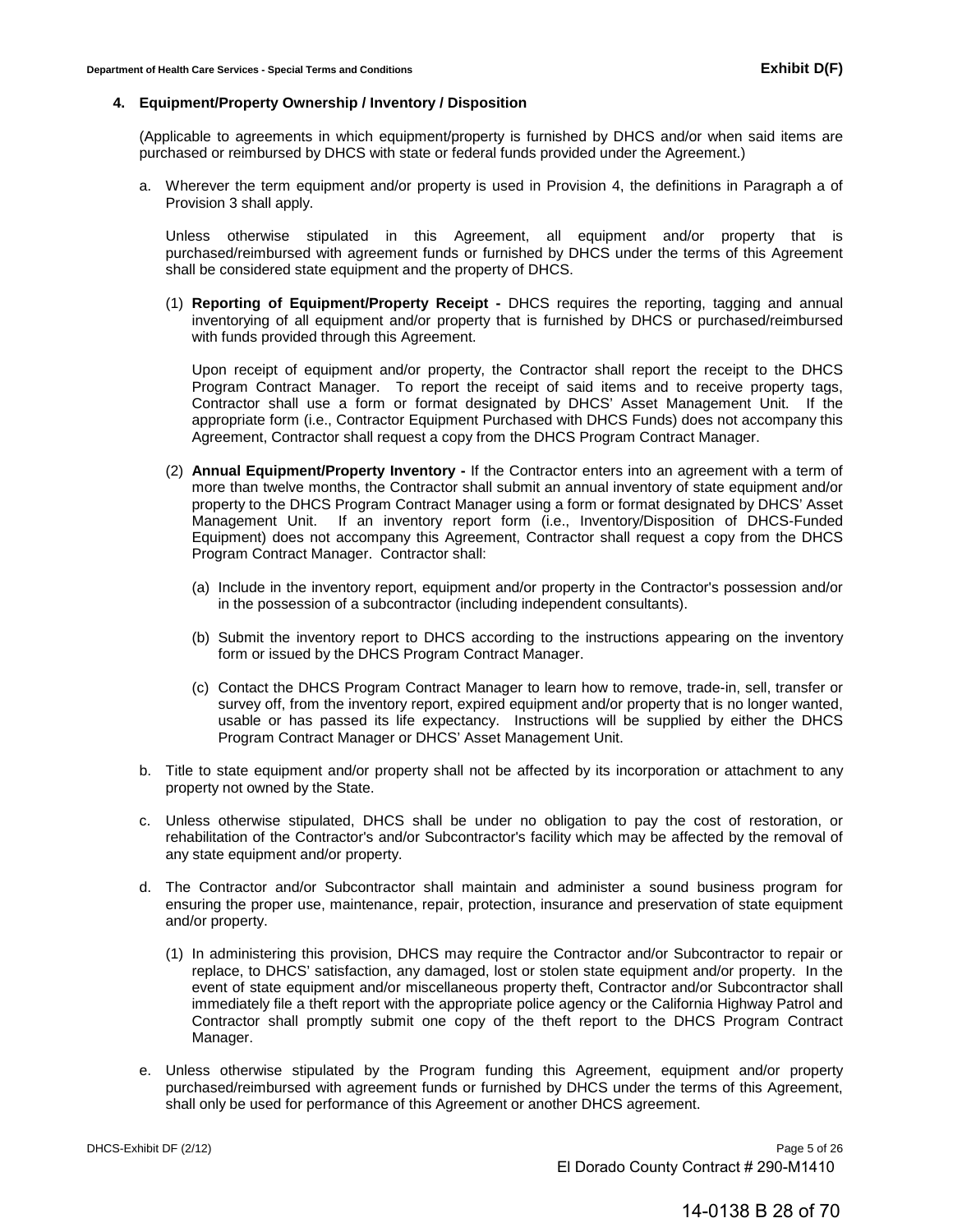f. Within sixty (60) calendar days prior to the termination or end of this Agreement, the Contractor shall provide a final inventory report of equipment and/or property to the DHCS Program Contract Manager and shall, at that time, query DHCS as to the requirements, including the manner and method, of returning state equipment and/or property to DHCS. Final disposition of equipment and/or property shall be at DHCS expense and according to DHCS instructions. Equipment and/or property disposition instructions shall be issued by DHCS immediately after receipt of the final inventory report. At the termination or conclusion of this Agreement, DHCS may at its discretion, authorize the continued use of state equipment and/or property for performance of work under a different DHCS agreement.

#### g. **Motor Vehicles**

(Applicable only if motor vehicles are purchased/reimbursed with agreement funds or furnished by DHCS under this Agreement.)

- (1) If motor vehicles are purchased/reimbursed with agreement funds or furnished by DHCS under the terms of this Agreement, within thirty (30) calendar days prior to the termination or end of this Agreement, the Contractor and/or Subcontractor shall return such vehicles to DHCS and shall deliver all necessary documents of title or registration to enable the proper transfer of a marketable title to DHCS.
- (2) If motor vehicles are purchased/reimbursed with agreement funds or furnished by DHCS under the terms of this Agreement, the State of California shall be the legal owner of said motor vehicles and the Contractor shall be the registered owner. The Contractor and/or a subcontractor may only use said vehicles for performance and under the terms of this Agreement.
- (3) The Contractor and/or Subcontractor agree that all operators of motor vehicles, purchased/reimbursed with agreement funds or furnished by DHCS under the terms of this Agreement, shall hold a valid State of California driver's license. In the event that ten or more passengers are to be transported in any one vehicle, the operator shall also hold a State of California Class B driver's license.
- (4) If any motor vehicle is purchased/reimbursed with agreement funds or furnished by DHCS under the terms of this Agreement, the Contractor and/or Subcontractor, as applicable, shall provide, maintain, and certify that, at a minimum, the following type and amount of automobile liability insurance is in effect during the term of this Agreement or any extension period during which any vehicle remains in the Contractor's and/or Subcontractor's possession:

#### **Automobile Liability Insurance**

- (a) The Contractor, by signing this Agreement, hereby certifies that it possesses or will obtain automobile liability insurance in the amount of \$1,000,000 per occurrence for bodily injury and property damage combined. Said insurance must be obtained and made effective upon the delivery date of any motor vehicle, purchased/reimbursed with agreement funds or furnished by DHCS under the terms of this Agreement, to the Contractor and/or Subcontractor.
- (b) The Contractor and/or Subcontractor shall, as soon as practical, furnish a copy of the certificate of insurance to the DHCS Program Contract Manager. The certificate of insurance shall identify the DHCS contract or agreement number for which the insurance applies.
- (c) The Contractor and/or Subcontractor agree that bodily injury and property damage liability insurance, as required herein, shall remain in effect at all times during the term of this Agreement or until such time as the motor vehicle is returned to DHCS.
- (d) The Contractor and/or Subcontractor agree to provide, at least thirty (30) days prior to the expiration date of said insurance coverage, a copy of a new certificate of insurance evidencing continued coverage, as indicated herein, for not less than the remainder of the term of this Agreement, the term of any extension or continuation thereof, or for a period of not less than one (1) year.
- (e) The Contractor and/or Subcontractor, if not a self-insured government and/or public entity, must provide evidence, that any required certificates of insurance contain the following provisions: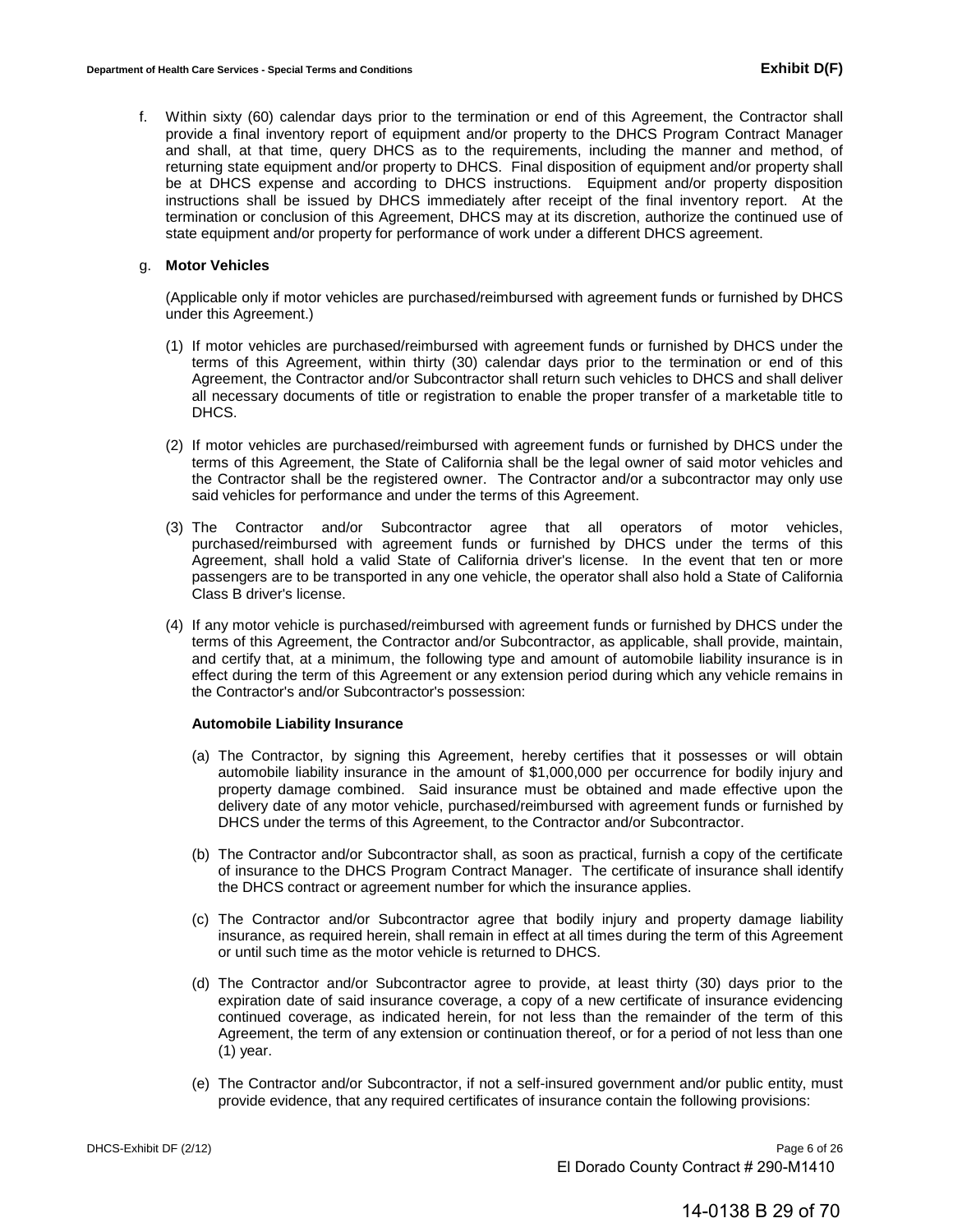- [1] The insurer will not cancel the insured's coverage without giving thirty (30) calendar days prior written notice to the State (California Department of Health Care Services).
- [2] The State of California, its officers, agents, employees, and servants are included as additional insureds, but only with respect to work performed for the State under this Agreement and any extension or continuation of this Agreement.
- [3] The insurance carrier shall notify the California Department of Health Care Services (DHCS), in writing, of the Contractor's failure to pay premiums; its cancellation of such policies; or any other substantial change, including, but not limited to, the status, coverage, or scope of the required insurance. Such notices shall contain a reference to each agreement number for which the insurance was obtained.
- (f) The Contractor and/or Subcontractor is hereby advised that copies of certificates of insurance may be subject to review and approval by the Department of General Services (DGS), Office of Risk and Insurance Management. The Contractor shall be notified by DHCS, in writing, if this provision is applicable to this Agreement. If DGS approval of the certificate of insurance is required, the Contractor agrees that no work or services shall be performed prior to obtaining said approval.
- (g) In the event the Contractor and/or Subcontractor fails to keep insurance coverage, as required herein, in effect at all times during vehicle possession, DHCS may, in addition to any other remedies it may have, terminate this Agreement upon the occurrence of such event.

#### **5. Subcontract Requirements**

(Applicable to agreements under which services are to be performed by subcontractors including independent consultants.)

- a. Prior written authorization will be required before the Contractor enters into or is reimbursed for any subcontract for services costing \$5,000 or more. Except as indicated in Paragraph a(3) herein, when securing subcontracts for services exceeding \$5,000, the Contractor shall obtain at least three bids or justify a sole source award.
	- (1) The Contractor must provide in its request for authorization, all information necessary for evaluating the necessity or desirability of incurring such cost.
	- (2) DHCS may identify the information needed to fulfill this requirement.
	- (3) Subcontracts performed by the following entities or for the service types listed below are exempt from the bidding and sole source justification requirements:
		- (a) A local governmental entity or the federal government,
		- (b) A State college or State university from any State,
		- (c) A Joint Powers Authority,
		- (d) An auxiliary organization of a California State University or a California community college,
		- (e) A foundation organized to support the Board of Governors of the California Community Colleges,
		- (f) An auxiliary organization of the Student Aid Commission established under Education Code § 69522,
		- (g) Firms or individuals proposed for use and approved by DHCS' funding Program via acceptance of an application or proposal for funding or pre/post contract award negotiations,
		- (h) Entities and/or service types identified as exempt from advertising and competitive bidding in State Contracting Manual [Chapter 5 Section 5.80 Subsection B.3. View this publication](http://www.dgs.ca.gov/ols/Resources/StateContractManual.aspx) at the following Internet address: http://www.dgs.ca.gov/ols/Resources/StateContractManual.aspx.
- b. DHCS reserves the right to approve or disapprove the selection of subcontractors and with advance written notice, require the substitution of subcontractors and require the Contractor to terminate subcontracts entered into in support of this Agreement.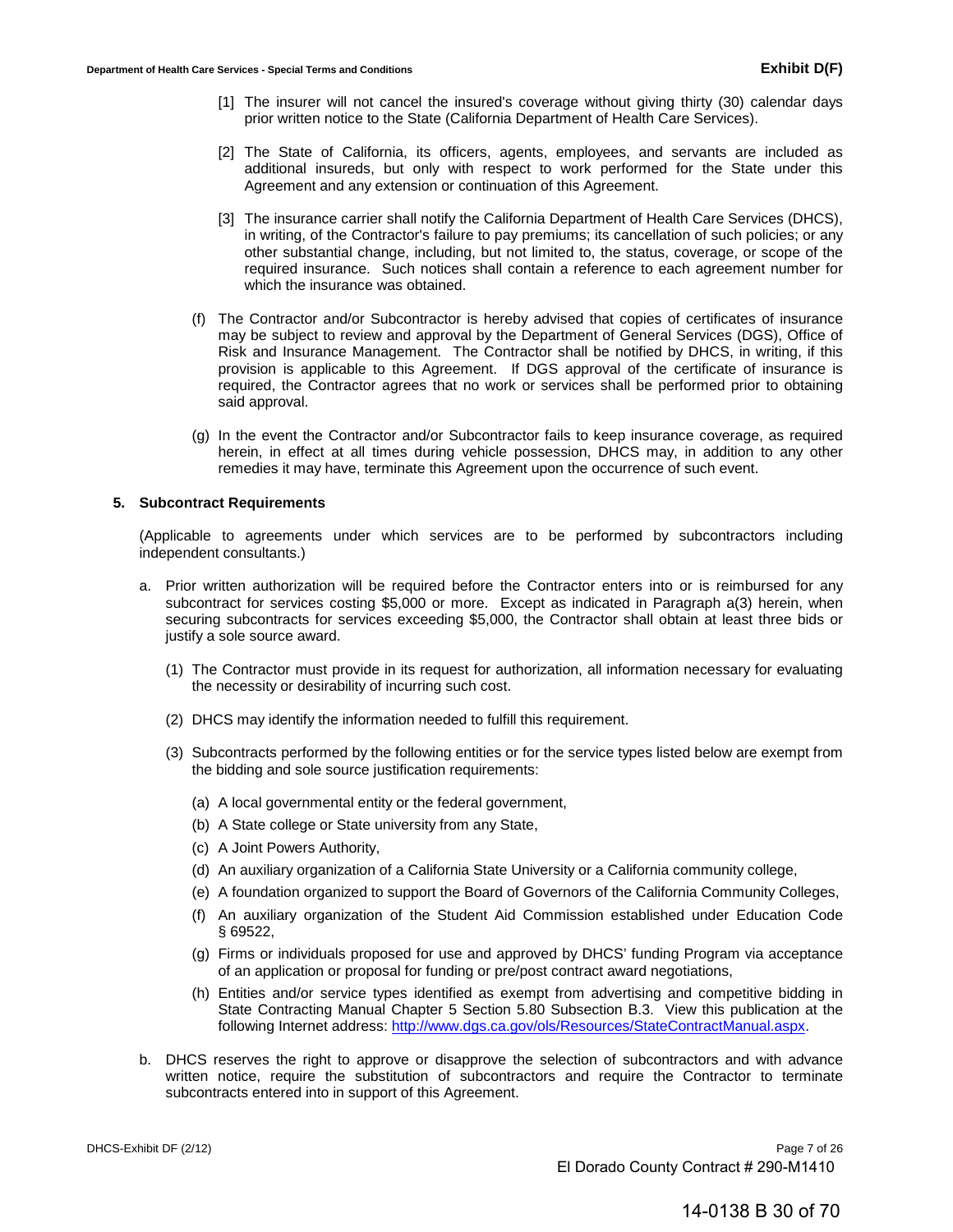- (1) Upon receipt of a written notice from DHCS requiring the substitution and/or termination of a subcontract, the Contractor shall take steps to ensure the completion of any work in progress and select a replacement, if applicable, within 30 calendar days, unless a longer period is agreed to by DHCS.
- c. Actual subcontracts (i.e., written agreement between the Contractor and a subcontractor) of \$5,000 or more are subject to the prior review and written approval of DHCS. DHCS may, at its discretion, elect to waive this right. All such waivers shall be confirmed in writing by DHCS.
- d. Contractor shall maintain a copy of each subcontract entered into in support of this Agreement and shall, upon request by DHCS, make copies available for approval, inspection, or audit.
- e. DHCS assumes no responsibility for the payment of subcontractors used in the performance of this Agreement. Contractor accepts sole responsibility for the payment of subcontractors used in the performance of this Agreement.
- f. The Contractor is responsible for all performance requirements under this Agreement even though performance may be carried out through a subcontract.
- g. The Contractor shall ensure that all subcontracts for services include provision(s) requiring compliance with applicable terms and conditions specified in this Agreement.
- h. The Contractor agrees to include the following clause, relevant to record retention, in all subcontracts for services:

"(*Subcontractor Name*) agrees to maintain and preserve, until three years after termination of (*Agreement Number*) and final payment from DHCS to the Contractor, to permit DHCS or any duly authorized representative, to have access to, examine or audit any pertinent books, documents, papers and records related to this subcontract and to allow interviews of any employees who might reasonably have information related to such records."

- i. Unless otherwise stipulated in writing by DHCS, the Contractor shall be the subcontractor's sole point of contact for all matters related to performance and payment under this Agreement.
- j. Contractor shall, as applicable, advise all subcontractors of their obligations pursuant to the following numbered provisions of this Exhibit: 1, 2, 3, 4, 5, 6, 7, 8, 10, 11, 12, 13, 14, 17, 19, 20, 24, 32 and/or other numbered provisions herein that are deemed applicable.

## **6. Income Restrictions**

Unless otherwise stipulated in this Agreement, the Contractor agrees that any refunds, rebates, credits, or other amounts (including any interest thereon) accruing to or received by the Contractor under this Agreement shall be paid by the Contractor to DHCS, to the extent that they are properly allocable to costs for which the Contractor has been reimbursed by DHCS under this Agreement.

#### **7. Audit and Record Retention**

(Applicable to agreements in excess of \$10,000.)

- a. The Contractor and/or Subcontractor shall maintain books, records, documents, and other evidence, accounting procedures and practices, sufficient to properly reflect all direct and indirect costs of whatever nature claimed to have been incurred in the performance of this Agreement, including any matching costs and expenses. The foregoing constitutes "records" for the purpose of this provision.
- b. The Contractor's and/or subcontractor's facility or office or such part thereof as may be engaged in the performance of this Agreement and his/her records shall be subject at all reasonable times to inspection, audit, and reproduction.
- c. Contractor agrees that DHCS, the Department of General Services, the Bureau of State Audits, or their designated representatives including the Comptroller General of the United States shall have the right to review and to copy any records and supporting documentation pertaining to the performance of this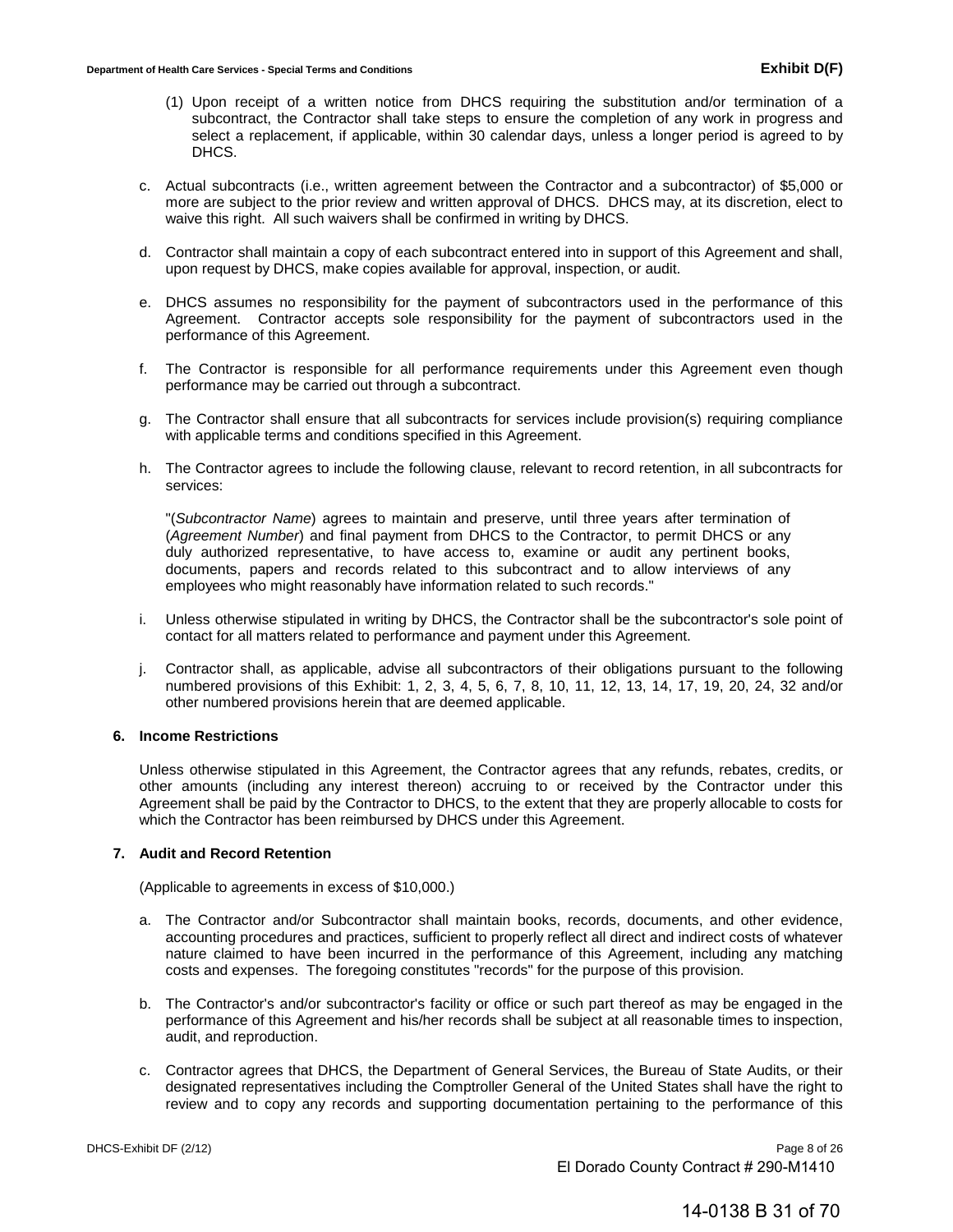Agreement. Contractor agrees to allow the auditor(s) access to such records during normal business hours and to allow interviews of any employees who might reasonably have information related to such records. Further, the Contractor agrees to include a similar right of the State to audit records and interview staff in any subcontract related to performance of this Agreement. (GC 8546.7, CCR Title 2, Section 1896).

- d. The Contractor and/or Subcontractor shall preserve and make available his/her records (1) for a period of three years from the date of final payment under this Agreement, and (2) for such longer period, if any, as is required by applicable statute, by any other provision of this Agreement, or by subparagraphs (1) or (2) below.
	- (1) If this Agreement is completely or partially terminated, the records relating to the work terminated shall be preserved and made available for a period of three years from the date of any resulting final settlement.
	- (2) If any litigation, claim, negotiation, audit, or other action involving the records has been started before the expiration of the three-year period, the records shall be retained until completion of the action and resolution of all issues which arise from it, or until the end of the regular three-year period, whichever is later.
- e. The Contractor and/or Subcontractor shall comply with the above requirements and be aware of the penalties for violations of fraud and for obstruction of investigation as set forth in Public Contract Code § 10115.10, if applicable.
- f. The Contractor and/or Subcontractor may, at its discretion, following receipt of final payment under this Agreement, reduce its accounts, books and records related to this Agreement to microfilm, computer disk, CD ROM, DVD, or other data storage medium. Upon request by an authorized representative to inspect, audit or obtain copies of said records, the Contractor and/or Subcontractor must supply or make available applicable devices, hardware, and/or software necessary to view, copy and/or print said records. Applicable devices may include, but are not limited to, microfilm readers and microfilm printers, etc.
- g. The Contractor shall, if applicable, comply with the Single Audit Act and the audit reporting requirements set forth in OMB Circular A-133.

#### **8. Site Inspection**

The State, through any authorized representatives, has the right at all reasonable times to inspect or otherwise evaluate the work performed or being performed hereunder including subcontract supported activities and the premises in which it is being performed. If any inspection or evaluation is made of the premises of the Contractor or Subcontractor, the Contractor shall provide and shall require Subcontractors to provide all reasonable facilities and assistance for the safety and convenience of the authorized representatives in the performance of their duties. All inspections and evaluations shall be performed in such a manner as will not unduly delay the work.

#### **9. Federal Contract Funds**

(Applicable only to that portion of an agreement funded in part or whole with federal funds.)

- a. It is mutually understood between the parties that this Agreement may have been written before ascertaining the availability of congressional appropriation of funds, for the mutual benefit of both parties, in order to avoid program and fiscal delays which would occur if the Agreement were executed after that determination was made.
- b. This agreement is valid and enforceable only if sufficient funds are made available to the State by the United States Government for the fiscal years covered by the term of this Agreement. In addition, this Agreement is subject to any additional restrictions, limitations, or conditions enacted by the Congress or any statute enacted by the Congress which may affect the provisions, terms or funding of this Agreement in any manner.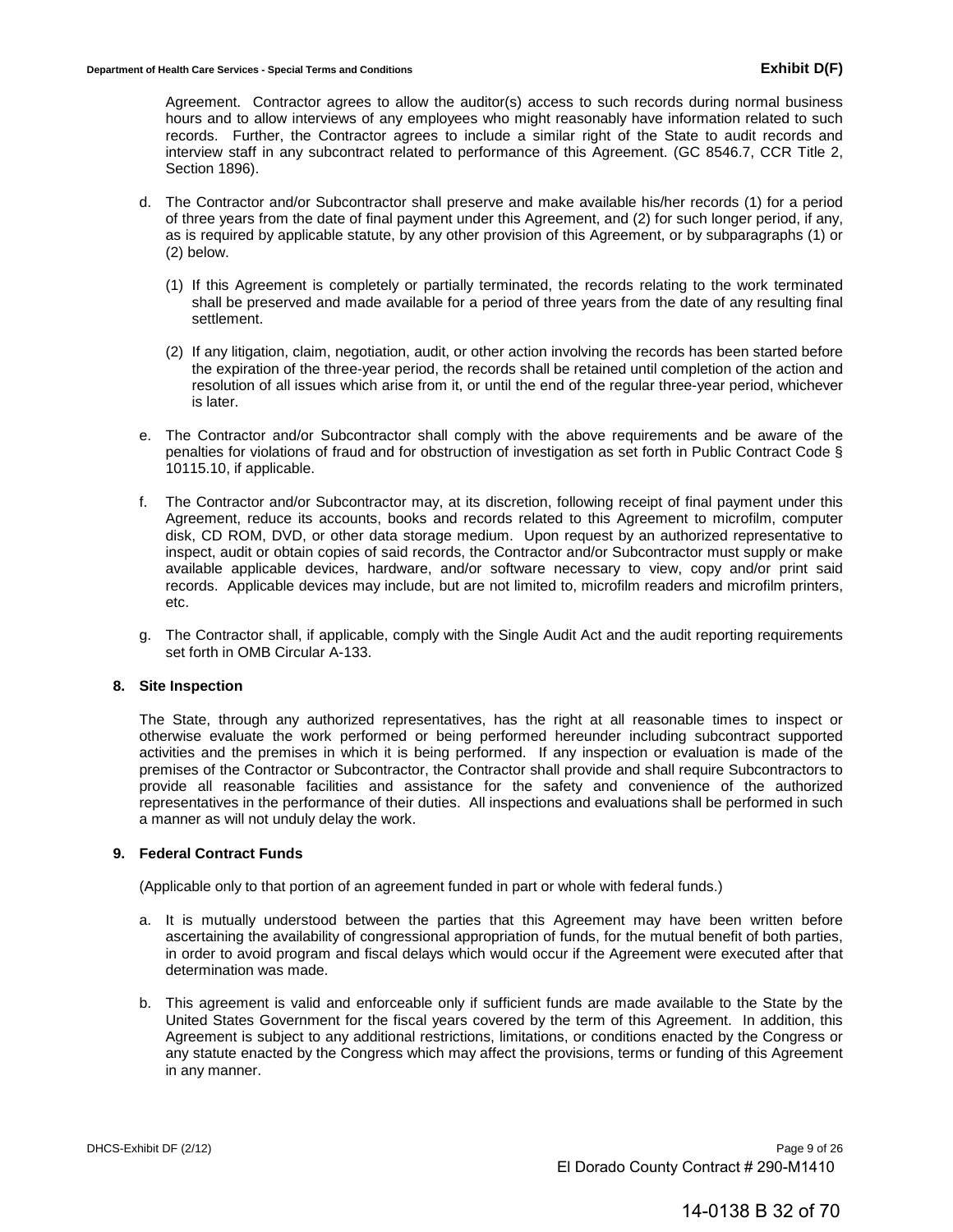- c. It is mutually agreed that if the Congress does not appropriate sufficient funds for the program, this Agreement shall be amended to reflect any reduction in funds.
- d. DHCS has the option to invalidate or cancel the Agreement with 30-days advance written notice or to amend the Agreement to reflect any reduction in funds.

#### **10. Intellectual Property Rights**

#### **a. Ownership**

- (1) Except where DHCS has agreed in a signed writing to accept a license, DHCS shall be and remain, without additional compensation, the sole owner of any and all rights, title and interest in all Intellectual Property, from the moment of creation, whether or not jointly conceived, that are made, conceived, derived from, or reduced to practice by Contractor or DHCS and which result directly or indirectly from this Agreement.
- (2) For the purposes of this Agreement, Intellectual Property means recognized protectable rights and interest such as: patents, (whether or not issued) copyrights, trademarks, service marks, applications for any of the foregoing, inventions, trade secrets, trade dress, logos, insignia, color combinations, slogans, moral rights, right of publicity, author's rights, contract and licensing rights, works, mask works, industrial design rights, rights of priority, know how, design flows, methodologies, devices, business processes, developments, innovations, good will and all other legal rights protecting intangible proprietary information as may exist now and/or here after come into existence, and all renewals and extensions, regardless of whether those rights arise under the laws of the United States, or any other state, country or jurisdiction.
	- (a) For the purposes of the definition of Intellectual Property, "works" means all literary works, writings and printed matter including the medium by which they are recorded or reproduced, photographs, art work, pictorial and graphic representations and works of a similar nature, film, motion pictures, digital images, animation cells, and other audiovisual works including positives and negatives thereof, sound recordings, tapes, educational materials, interactive videos and any other materials or products created, produced, conceptualized and fixed in a tangible medium of expression. It includes preliminary and final products and any materials and information developed for the purposes of producing those final products. Works does not include articles submitted to peer review or reference journals or independent research projects.
- (3) In the performance of this Agreement, Contractor will exercise and utilize certain of its Intellectual Property in existence prior to the effective date of this Agreement. In addition, under this Agreement, Contractor may access and utilize certain of DHCS' Intellectual Property in existence prior to the effective date of this Agreement. Except as otherwise set forth herein, Contractor shall not use any of DHCS' Intellectual Property now existing or hereafter existing for any purposes without the prior written permission of DHCS. **Except as otherwise set forth herein, neither the Contractor nor DHCS shall give any ownership interest in or rights to its Intellectual Property to the other**  Party. If during the term of this Agreement, Contractor accesses any third-party Intellectual Property that is licensed to DHCS, Contractor agrees to abide by all license and confidentiality restrictions applicable to DHCS in the third-party's license agreement.
- (4) Contractor agrees to cooperate with DHCS in establishing or maintaining DHCS' exclusive rights in the Intellectual Property, and in assuring DHCS' sole rights against third parties with respect to the Intellectual Property. If the Contractor enters into any agreements or subcontracts with other parties in order to perform this Agreement, Contractor shall require the terms of the Agreement(s) to include all Intellectual Property provisions. Such terms must include, but are not limited to, the subcontractor assigning and agreeing to assign to DHCS all rights, title and interest in Intellectual Property made, conceived, derived from, or reduced to practice by the subcontractor, Contractor or DHCS and which result directly or indirectly from this Agreement or any subcontract.
- (5) Contractor further agrees to assist and cooperate with DHCS in all reasonable respects, and execute all documents and, subject to reasonable availability, give testimony and take all further acts reasonably necessary to acquire, transfer, maintain, and enforce DHCS' Intellectual Property rights and interests.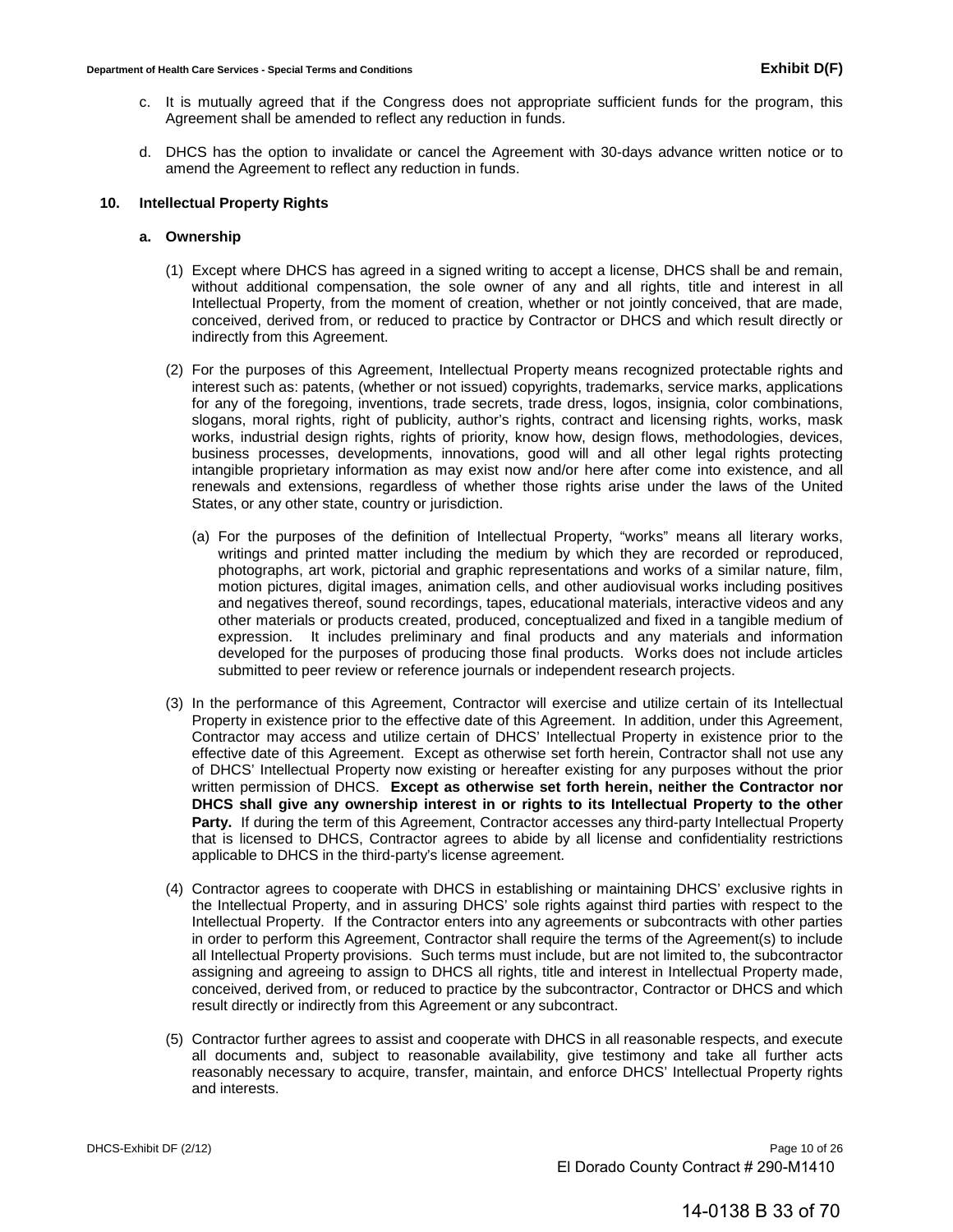#### **b. Retained Rights / License Rights**

- (1) Except for Intellectual Property made, conceived, derived from, or reduced to practice by Contractor or DHCS and which result directly or indirectly from this Agreement, Contractor shall retain title to all of its Intellectual Property to the extent such Intellectual Property is in existence prior to the effective date of this Agreement. Contractor hereby grants to DHCS, without additional compensation, a permanent, non-exclusive, royalty free, paid-up, worldwide, irrevocable, perpetual, non-terminable license to use, reproduce, manufacture, sell, offer to sell, import, export, modify, publicly and privately display/perform, distribute, and dispose Contractor's Intellectual Property with the right to sublicense through multiple layers, for any purpose whatsoever, to the extent it is incorporated in the Intellectual Property resulting from this Agreement, unless Contractor assigns all rights, title and interest in the Intellectual Property as set forth herein.
- (2) Nothing in this provision shall restrict, limit, or otherwise prevent Contractor from using any ideas, concepts, know-how, methodology or techniques related to its performance under this Agreement, provided that Contractor's use does not infringe the patent, copyright, trademark rights, license or other Intellectual Property rights of DHCS or third party, or result in a breach or default of any provisions of this Exhibit or result in a breach of any provisions of law relating to confidentiality.

#### **c. Copyright**

- (1) Contractor agrees that for purposes of copyright law, all works [as defined in Paragraph a, subparagraph (2)(a) of this provision] of authorship made by or on behalf of Contractor in connection with Contractor's performance of this Agreement shall be deemed "works made for hire". Contractor further agrees that the work of each person utilized by Contractor in connection with the performance of this Agreement will be a "work made for hire," whether that person is an employee of Contractor or that person has entered into an agreement with Contractor to perform the work. Contractor shall enter into a written agreement with any such person that: (i) all work performed for Contractor shall be deemed a "work made for hire" under the Copyright Act and (ii) that person shall assign all right, title, and interest to DHCS to any work product made, conceived, derived from, or reduced to practice by Contractor or DHCS and which result directly or indirectly from this Agreement.
- (2) All materials, including, but not limited to, visual works or text, reproduced or distributed pursuant to this Agreement that include Intellectual Property made, conceived, derived from, or reduced to practice by Contractor or DHCS and which result directly or indirectly from this Agreement, shall include DHCS' notice of copyright, which shall read in 3mm or larger typeface: "© *[Enter Current Year e.g., 2010, etc.]*, California Department of Health Care Services. This material may not be reproduced or disseminated without prior written permission from the California Department of Health Care Services." This notice should be placed prominently on the materials and set apart from other matter on the page where it appears. Audio productions shall contain a similar audio notice of copyright.

#### **d. Patent Rights**

With respect to inventions made by Contractor in the performance of this Agreement, which did not result from research and development specifically included in the Agreement's scope of work, Contractor hereby grants to DHCS a license as described under Section b of this provision for devices or material incorporating, or made through the use of such inventions. If such inventions result from research and development work specifically included within the Agreement's scope of work, then Contractor agrees to assign to DHCS, without additional compensation, all its right, title and interest in and to such inventions and to assist DHCS in securing United States and foreign patents with respect thereto.

#### **e. Third-Party Intellectual Property**

Except as provided herein, Contractor agrees that its performance of this Agreement shall not be dependent upon or include any Intellectual Property of Contractor or third party without first: (i) obtaining DHCS' prior written approval; and (ii) granting to or obtaining for DHCS, without additional compensation, a license, as described in Section b of this provision, for any of Contractor's or third-party's Intellectual Property in existence prior to the effective date of this Agreement. If such a license upon the these terms is unattainable, and DHCS determines that the Intellectual Property should be included in or is required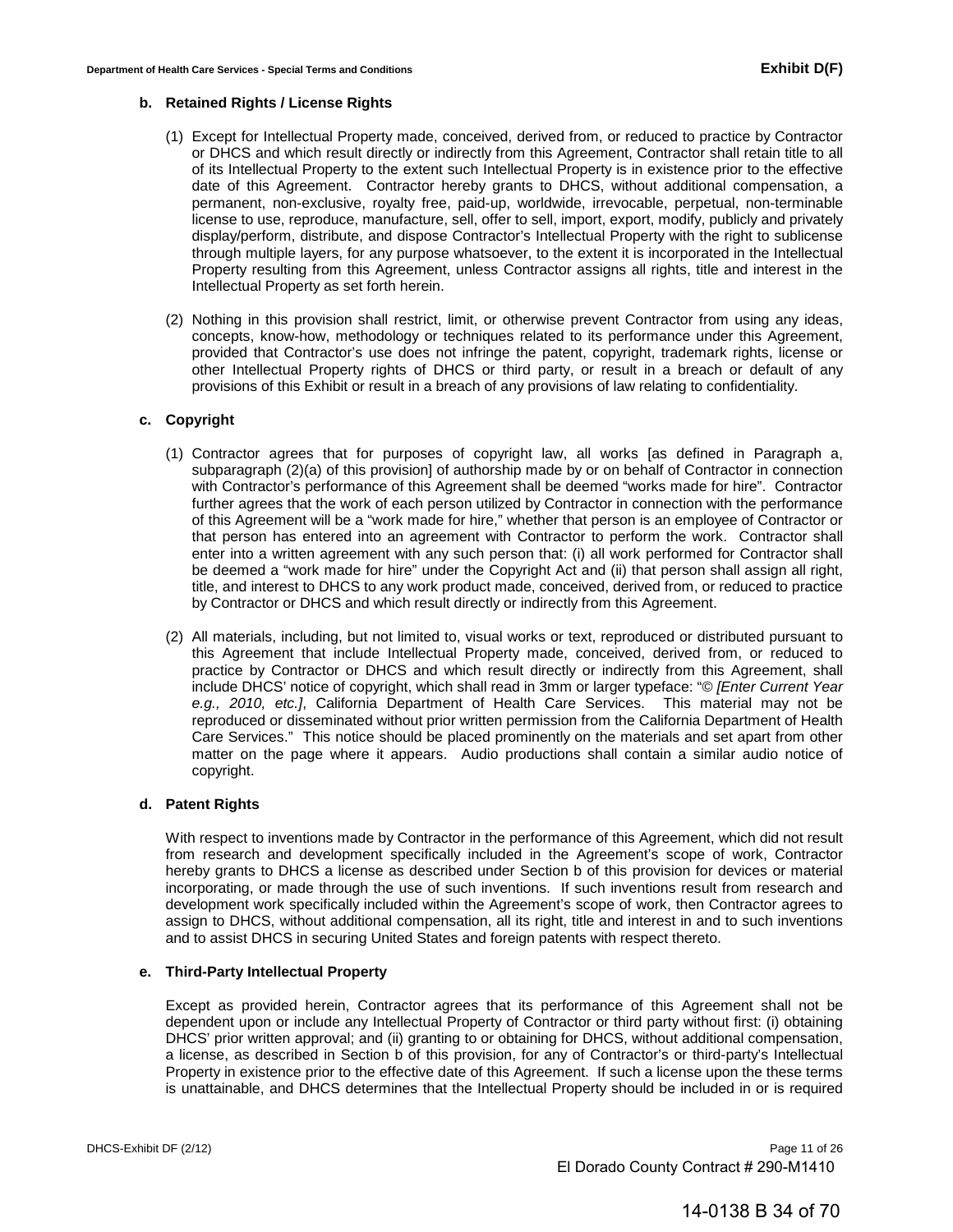for Contractor's performance of this Agreement, Contractor shall obtain a license under terms acceptable to DHCS.

#### **f. Warranties**

- (1) Contractor represents and warrants that:
	- (a) It is free to enter into and fully perform this Agreement.
	- (b) It has secured and will secure all rights and licenses necessary for its performance of this Agreement.
	- (c) Neither Contractor's performance of this Agreement, nor the exercise by either Party of the rights granted in this Agreement, nor any use, reproduction, manufacture, sale, offer to sell, import, export, modification, public and private display/performance, distribution, and disposition of the Intellectual Property made, conceived, derived from, or reduced to practice by Contractor or DHCS and which result directly or indirectly from this Agreement will infringe upon or violate any Intellectual Property right, non-disclosure obligation, or other proprietary right or interest of any third-party or entity now existing under the laws of, or hereafter existing or issued by, any state, the United States, or any foreign country. There is currently no actual or threatened claim by any such third party based on an alleged violation of any such right by Contractor.
	- (d) Neither Contractor's performance nor any part of its performance will violate the right of privacy of, or constitute a libel or slander against any person or entity.
	- (e) It has secured and will secure all rights and licenses necessary for Intellectual Property including, but not limited to, consents, waivers or releases from all authors of music or performances used, and talent (radio, television and motion picture talent), owners of any interest in and to real estate, sites, locations, property or props that may be used or shown.
	- (f) It has not granted and shall not grant to any person or entity any right that would or might derogate, encumber, or interfere with any of the rights granted to DHCS in this Agreement.
	- (g) It has appropriate systems and controls in place to ensure that state funds will not be used in the performance of this Agreement for the acquisition, operation or maintenance of computer software in violation of copyright laws.
	- (h) It has no knowledge of any outstanding claims, licenses or other charges, liens, or encumbrances of any kind or nature whatsoever that could affect in any way Contractor's performance of this Agreement.
- (2) DHCS MAKES NO WARRANTY THAT THE INTELLECTUAL PROPERTY RESULTING FROM THIS AGREEMENT DOES NOT INFRINGE UPON ANY PATENT, TRADEMARK, COPYRIGHT OR THE LIKE, NOW EXISTING OR SUBSEQUENTLY ISSUED.

#### **g. Intellectual Property Indemnity**

(1) Contractor shall indemnify, defend and hold harmless DHCS and its licensees and assignees, and its officers, directors, employees, agents, representatives, successors, and users of its products, ("Indemnitees") from and against all claims, actions, damages, losses, liabilities (or actions or proceedings with respect to any thereof), whether or not rightful, arising from any and all actions or claims by any third party or expenses related thereto (including, but not limited to, all legal expenses, court costs, and attorney's fees incurred in investigating, preparing, serving as a witness in, or defending against, any such claim, action, or proceeding, commenced or threatened) to which any of the Indemnitees may be subject, whether or not Contractor is a party to any pending or threatened litigation, which arise out of or are related to (i) the incorrectness or breach of any of the representations, warranties, covenants or agreements of Contractor pertaining to Intellectual Property; or (ii) any Intellectual Property infringement, or any other type of actual or alleged infringement claim, arising out of DHCS' use, reproduction, manufacture, sale, offer to sell, distribution, import, export, modification, public and private performance/display, license, and disposition of the Intellectual Property made, conceived, derived from, or reduced to practice by

DHCS-Exhibit DF (2/12) **Page 12 of 26** El Dorado County Contract # 290-M1410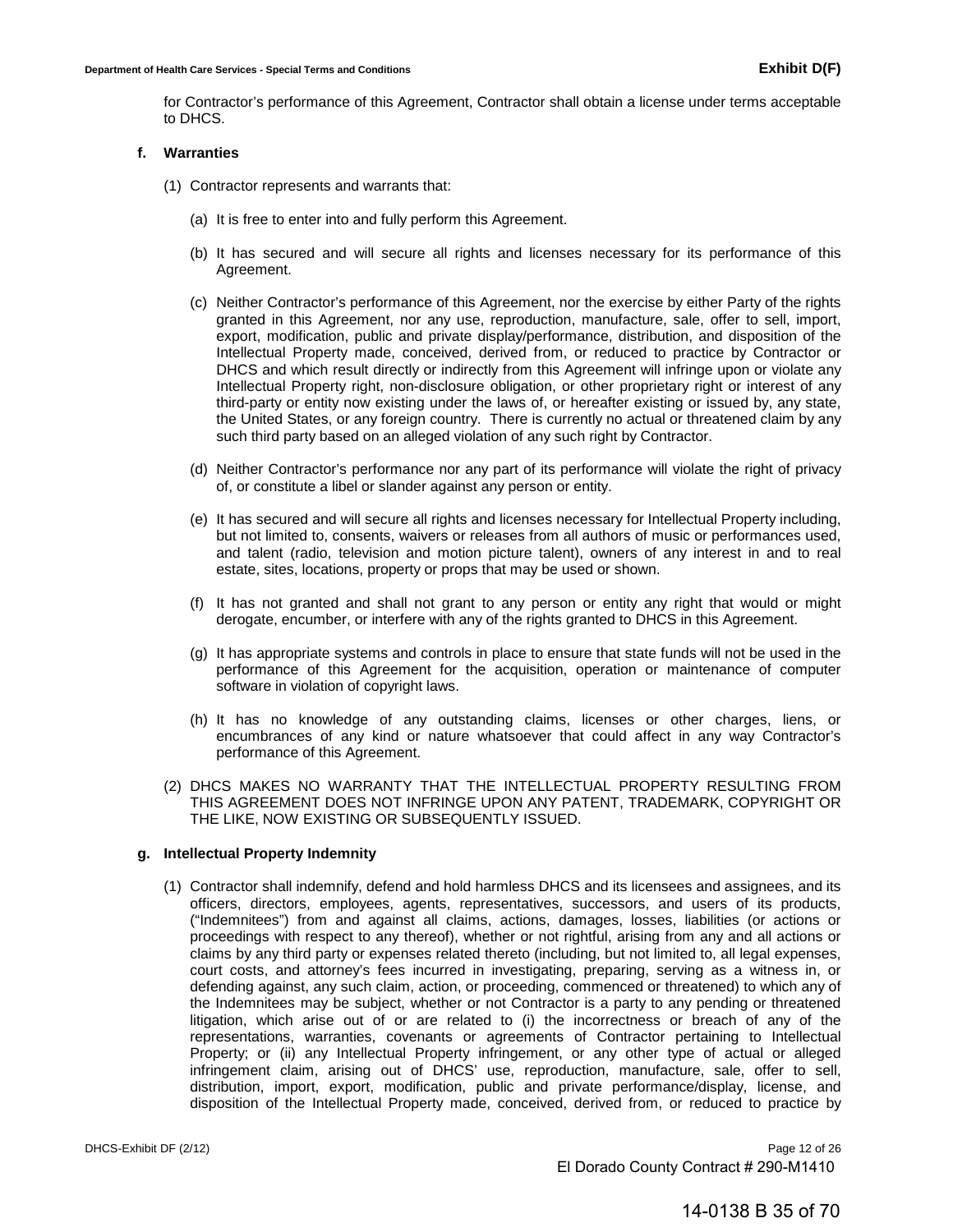Contractor or DHCS and which result directly or indirectly from this Agreement. This indemnity obligation shall apply irrespective of whether the infringement claim is based on a patent, trademark or copyright registration that issued after the effective date of this Agreement. DHCS reserves the right to participate in and/or control, at Contractor's expense, any such infringement action brought against DHCS.

- (2) Should any Intellectual Property licensed by the Contractor to DHCS under this Agreement become the subject of an Intellectual Property infringement claim, Contractor will exercise its authority reasonably and in good faith to preserve DHCS' right to use the licensed Intellectual Property in accordance with this Agreement at no expense to DHCS. DHCS shall have the right to monitor and appear through its own counsel (at Contractor's expense) in any such claim or action. In the defense or settlement of the claim, Contractor may obtain the right for DHCS to continue using the licensed Intellectual Property; or, replace or modify the licensed Intellectual Property so that the replaced or modified Intellectual Property becomes non-infringing provided that such replacement or modification is functionally equivalent to the original licensed Intellectual Property. If such remedies are not reasonably available, DHCS shall be entitled to a refund of all monies paid under this Agreement, without restriction or limitation of any other rights and remedies available at law or in equity.
- (3) Contractor agrees that damages alone would be inadequate to compensate DHCS for breach of any term of this Intellectual Property Exhibit by Contractor. Contractor acknowledges DHCS would suffer irreparable harm in the event of such breach and agrees DHCS shall be entitled to obtain equitable relief, including without limitation an injunction, from a court of competent jurisdiction, without restriction or limitation of any other rights and remedies available at law or in equity.

#### **h. Federal Funding**

In any agreement funded in whole or in part by the federal government, DHCS may acquire and maintain the Intellectual Property rights, title, and ownership, which results directly or indirectly from the Agreement; except as provided in 37 Code of Federal Regulations part 401.14; however, the federal government shall have a non-exclusive, nontransferable, irrevocable, paid-up license throughout the world to use, duplicate, or dispose of such Intellectual Property throughout the world in any manner for governmental purposes and to have and permit others to do so.

#### **i. Survival**

The provisions set forth herein shall survive any termination or expiration of this Agreement or any project schedule.

#### **11. Air or Water Pollution Requirements**

Any federally funded agreement and/or subcontract in excess of \$100,000 must comply with the following provisions unless said agreement is exempt under 40 CFR 15.5.

- a. Government contractors agree to comply with all applicable standards, orders, or requirements issued under section 306 of the Clean Air Act [42 U.S.C. 1857(h)], section 508 of the Clean Water Act (33 U.S.C. 1368), Executive Order 11738, and Environmental Protection Agency regulations (40 CFR part 15).
- b. Institutions of higher education, hospitals, nonprofit organizations and commercial businesses agree to comply with all applicable standards, orders, or requirements issued under the Clean Air Act (42 U.S.C. 7401 et seq.), as amended, and the Federal Water Pollution Control Act (33 U.S.C. 1251 et seq.), as amended.

#### **12. Prior Approval of Training Seminars, Workshops or Conferences**

Contractor shall obtain prior DHCS approval of the location, costs, dates, agenda, instructors, instructional materials, and attendees at any reimbursable training seminar, workshop, or conference conducted pursuant to this Agreement and of any reimbursable publicity or educational materials to be made available for distribution. The Contractor shall acknowledge the support of the State whenever publicizing the work under this Agreement in any media. This provision does not apply to necessary staff meetings or training sessions held for the staff of the Contractor or Subcontractor to conduct routine business matters.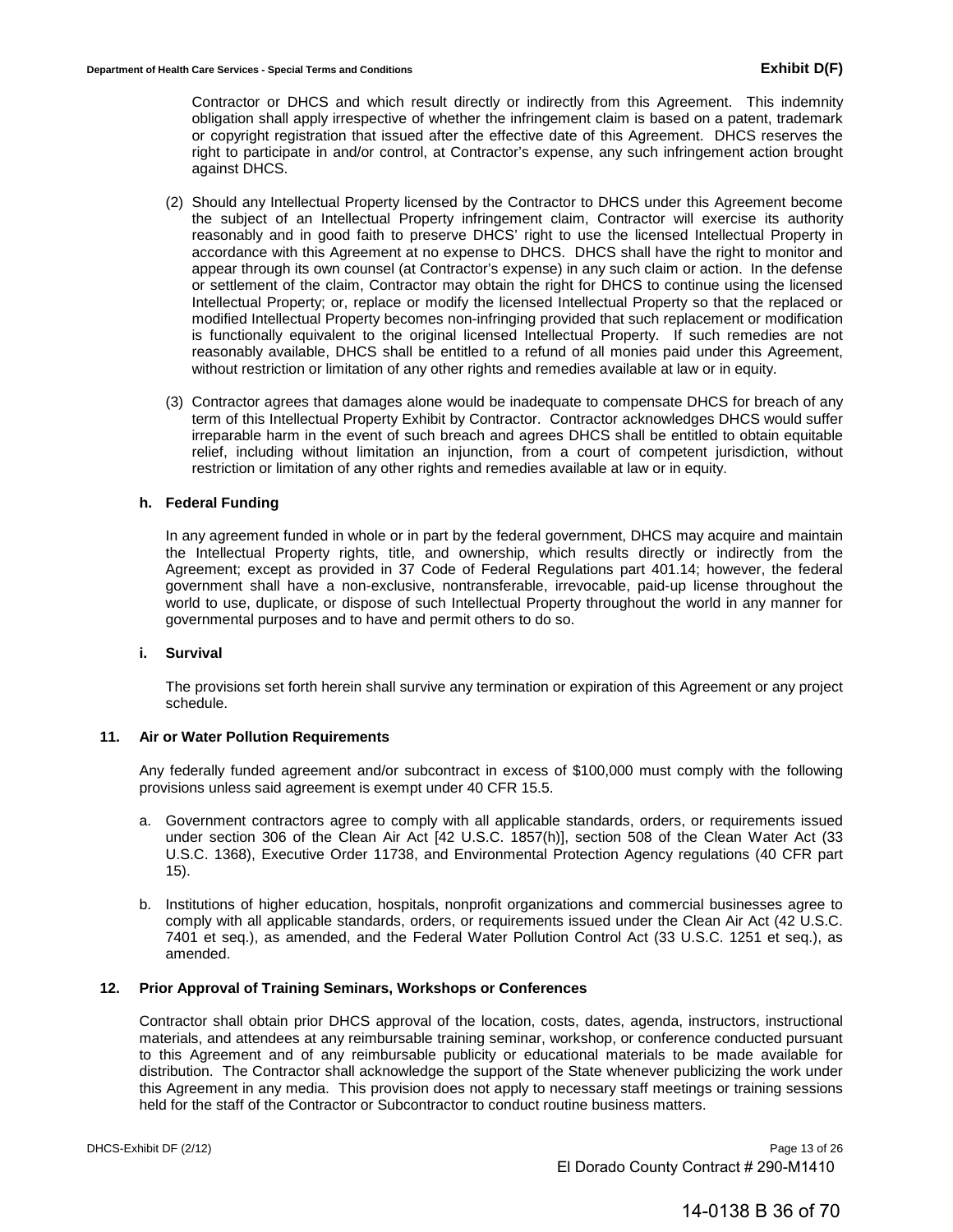#### **13. Confidentiality of Information**

- a. The Contractor and its employees, agents, or subcontractors shall protect from unauthorized disclosure names and other identifying information concerning persons either receiving services pursuant to this Agreement or persons whose names or identifying information become available or are disclosed to the Contractor, its employees, agents, or subcontractors as a result of services performed under this Agreement, except for statistical information not identifying any such person.
- b. The Contractor and its employees, agents, or subcontractors shall not use such identifying information for any purpose other than carrying out the Contractor's obligations under this Agreement.
- c. The Contractor and its employees, agents, or subcontractors shall promptly transmit to the DHCS Program Contract Manager all requests for disclosure of such identifying information not emanating from the client or person.
- d. The Contractor shall not disclose, except as otherwise specifically permitted by this Agreement or authorized by the client, any such identifying information to anyone other than DHCS without prior written authorization from the DHCS Program Contract Manager, except if disclosure is required by State or Federal law.
- e. For purposes of this provision, identity shall include, but not be limited to name, identifying number, symbol, or other identifying particular assigned to the individual, such as finger or voice print or a photograph.
- f. As deemed applicable by DHCS, this provision may be supplemented by additional terms and conditions covering personal health information (PHI) or personal, sensitive, and/or confidential information (PSCI). Said terms and conditions will be outlined in one or more exhibits that will either be attached to this Agreement or incorporated into this Agreement by reference.

#### **14. Documents, Publications and Written Reports**

(Applicable to agreements over \$5,000 under which publications, written reports and documents are developed or produced. Government Code Section 7550.)

Any document, publication or written report (excluding progress reports, financial reports and normal contractual communications) prepared as a requirement of this Agreement shall contain, in a separate section preceding the main body of the document, the number and dollar amounts of all contracts or agreements and subcontracts relating to the preparation of such document or report, if the total cost for work by nonemployees of the State exceeds \$5,000.

#### **15. Dispute Resolution Process**

- a. A Contractor grievance exists whenever there is a dispute arising from DHCS' action in the administration of an agreement. If there is a dispute or grievance between the Contractor and DHCS, the Contractor must seek resolution using the procedure outlined below.
	- (1) The Contractor should first informally discuss the problem with the DHCS Program Contract Manager. If the problem cannot be resolved informally, the Contractor shall direct its grievance together with any evidence, in writing, to the program Branch Chief. The grievance shall state the issues in dispute, the legal authority or other basis for the Contractor's position and the remedy sought. The Branch Chief shall render a decision within ten (10) working days after receipt of the written grievance from the Contractor. The Branch Chief shall respond in writing to the Contractor indicating the decision and reasons therefore. If the Contractor disagrees with the Branch Chief's decision, the Contractor may appeal to the second level.
	- (2) When appealing to the second level, the Contractor must prepare an appeal indicating the reasons for disagreement with Branch Chief's decision. The Contractor shall include with the appeal a copy of the Contractor's original statement of dispute along with any supporting evidence and a copy of the Branch Chief's decision. The appeal shall be addressed to the Deputy Director of the division in which the branch is organized within ten (10) working days from receipt of the Branch Chief's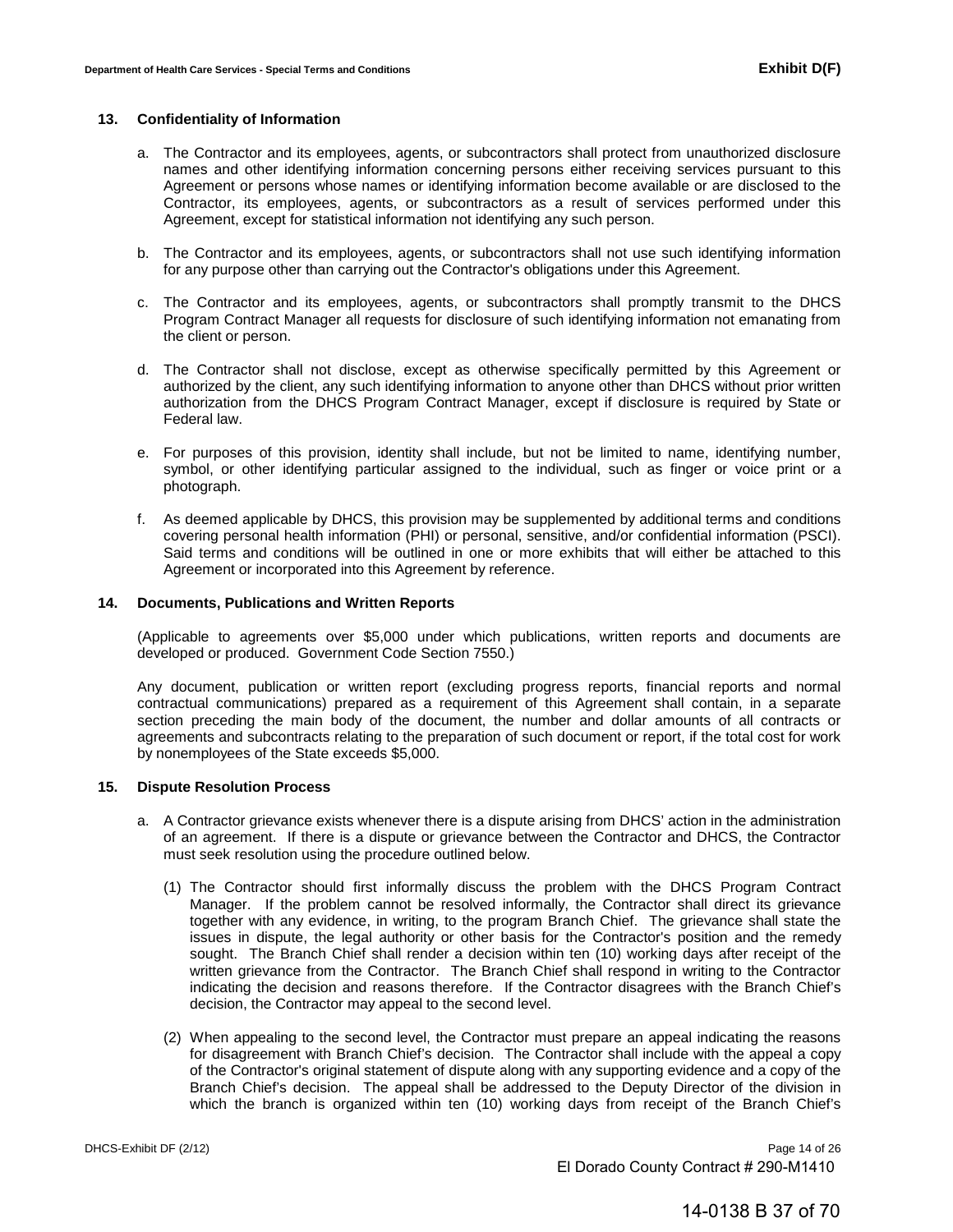decision. The Deputy Director of the division in which the branch is organized or his/her designee shall meet with the Contractor to review the issues raised. A written decision signed by the Deputy Director of the division in which the branch is organized or his/her designee shall be directed to the Contractor within twenty (20) working days of receipt of the Contractor's second level appeal.

- b. If the Contractor wishes to appeal the decision of the Deputy Director of the division in which the branch is organized or his/her designee, the Contractor shall follow the procedures set forth in Health and Safety Code Section 100171.
- c. Unless otherwise stipulated in writing by DHCS, all dispute, grievance and/or appeal correspondence shall be directed to the DHCS Program Contract Manager.
- d. There are organizational differences within DHCS' funding programs and the management levels identified in this dispute resolution provision may not apply in every contractual situation. When a grievance is received and organizational differences exist, the Contractor shall be notified in writing by the DHCS Program Contract Manager of the level, name, and/or title of the appropriate management official that is responsible for issuing a decision at a given level.

### **16. Financial and Compliance Audit Requirements**

- a. The definitions used in this provision are contained in Section 38040 of the Health and Safety Code, which by this reference is made a part hereof.
- b. Direct service contract means a contract or agreement for services contained in local assistance or subvention programs or both (see Health and Safety [H&S] Code Section 38020). Direct service contracts shall not include contracts, agreements, grants, or subventions to other governmental agencies or units of government nor contracts or agreements with regional centers or area agencies on aging (H&S Code Section 38030).
- c. The Contractor, as indicated below, agrees to obtain one of the following audits:
	- (1) *If the Contractor is a nonprofit organization (as defined in H&S Code Section 38040)* and receives **\$25,000 or more** from any State agency under a direct service contract or agreement; the Contractor agrees to obtain an annual single, organization wide, financial and compliance audit. Said audit shall be conducted according to Generally Accepted Auditing Standards. This audit does not fulfill the audit requirements of Paragraph c(3) below. The audit shall be completed by the 15th day of the fifth month following the end of the Contractor's fiscal year, **and/or**
	- (2) *If the Contractor is a nonprofit organization (as defined in H&S Code Section 38040)* and receives **less than \$25,000** per year from any State agency under a direct service contract or agreement, the Contractor agrees to obtain a biennial single, organization wide financial and compliance audit, unless there is evidence of fraud or other violation of state law in connection with this Agreement. This audit does not fulfill the audit requirements of Paragraph c(3) below. The audit shall be completed by the 15th day of the fifth month following the end of the Contractor's fiscal year, **and/or**
	- (3) *If the Contractor is a State or Local Government entity or Nonprofit organization (as defined by the Federal Office of Management and Budget [OMB] Circular A-133)* and expends \$500,000 or more in Federal awards, the Contractor agrees to obtain an annual single, organization wide, financial and compliance audit according to the requirements specified in OMB Circular A-133 entitled "Audits of States, Local Governments, and Non-Profit Organizations". An audit conducted pursuant to this provision will fulfill the audit requirements outlined in Paragraphs c(1) and c(2) above. The audit shall be completed by the end of the ninth month following the end of the audit period. The requirements of this provision apply if:
		- (a) The Contractor is a recipient expending Federal awards received directly from Federal awarding agencies, or
		- (b) The Contractor is a subrecipient expending Federal awards received from a pass-through entity such as the State, County or community based organization.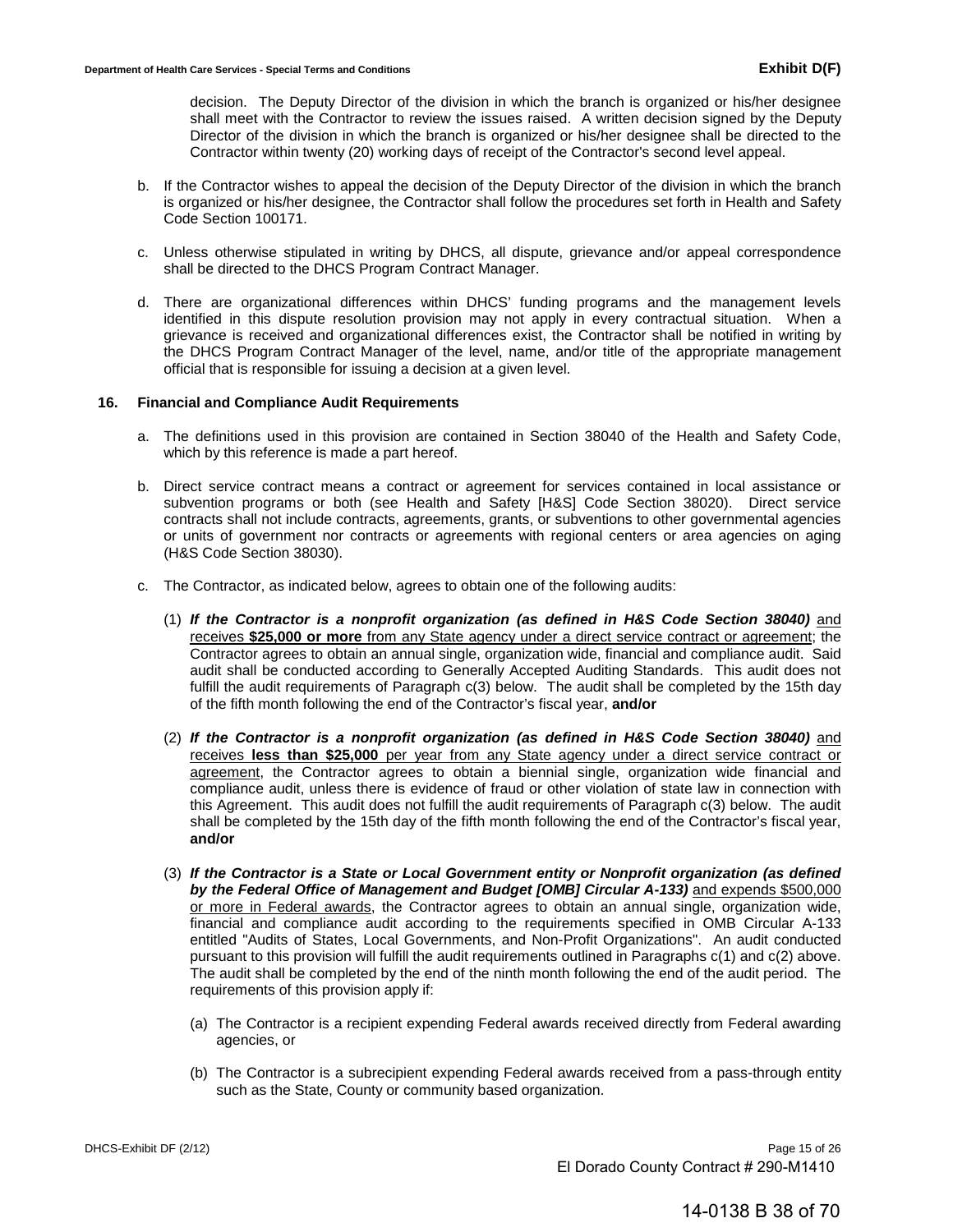- (4) If the Contractor submits to DHCS a report of an audit other than an OMB A-133 audit, the Contractor must also submit a certification indicating the Contractor has not expended \$500,000 or more in federal funds for the year covered by the audit report.
- d. Two copies of the audit report shall be delivered to the DHCS program funding this Agreement. The audit report must identify the Contractor's legal name and the number assigned to this Agreement. The audit report shall be due within 30 days after the completion of the audit. Upon receipt of said audit report, the DHCS Program Contract Manager shall forward the audit report to DHCS' Audits and Investigations Unit if the audit report was submitted under Section 16.c(3), unless the audit report is from a City, County, or Special District within the State of California whereby the report will be retained by the funding program.
- e. The cost of the audits described herein may be included in the funding for this Agreement up to the proportionate amount this Agreement represents of the Contractor's total revenue. The DHCS program funding this Agreement must provide advance written approval of the specific amount allowed for said audit expenses.
- f. The State or its authorized designee, including the Bureau of State Audits, is responsible for conducting agreement performance audits which are not financial and compliance audits. Performance audits are defined by Generally Accepted Government Auditing Standards.
- g. Nothing in this Agreement limits the State's responsibility or authority to enforce State law or regulations, procedures, or reporting requirements arising thereto.
- h. Nothing in this provision limits the authority of the State to make audits of this Agreement, provided however, that if independent audits arranged for by the Contractor meet Generally Accepted Governmental Auditing Standards, the State shall rely on those audits and any additional audit work and shall build upon the work already done.
- i. The State may, at its option, direct its own auditors to perform either of the audits described above. The Contractor will be given advance written notification, if the State chooses to exercise its option to perform said audits.
- j. The Contractor shall include a clause in any agreement the Contractor enters into with the audit firm doing the single organization wide audit to provide access by the State or Federal Government to the working papers of the independent auditor who prepares the single organization wide audit for the Contractor.
- k. Federal or state auditors shall have "expanded scope auditing" authority to conduct specific program audits during the same period in which a single organization wide audit is being performed, but the audit report has not been issued. The federal or state auditors shall review and have access to the current audit work being conducted and will not apply any testing or review procedures which have not been satisfied by previous audit work that has been completed.

The term "expanded scope auditing" is applied and defined in the U.S. General Accounting Office (GAO) issued Standards for *Audit of Government Organizations, Programs, Activities and Functions*, better known as the "yellow book".

# **17. Human Subjects Use Requirements**

(Applicable only to federally funded agreements/grants in which performance, directly or through a subcontract/subaward, includes any tests or examination of materials derived from the human body.)

By signing this Agreement, Contractor agrees that if any performance under this Agreement or any subcontract or subagreement includes any tests or examination of materials derived from the human body for the purpose of providing information, diagnosis, prevention, treatment or assessment of disease, impairment, or health of a human being, all locations at which such examinations are performed shall meet the requirements of 42 U.S.C. Section 263a (CLIA) and the regulations thereunder.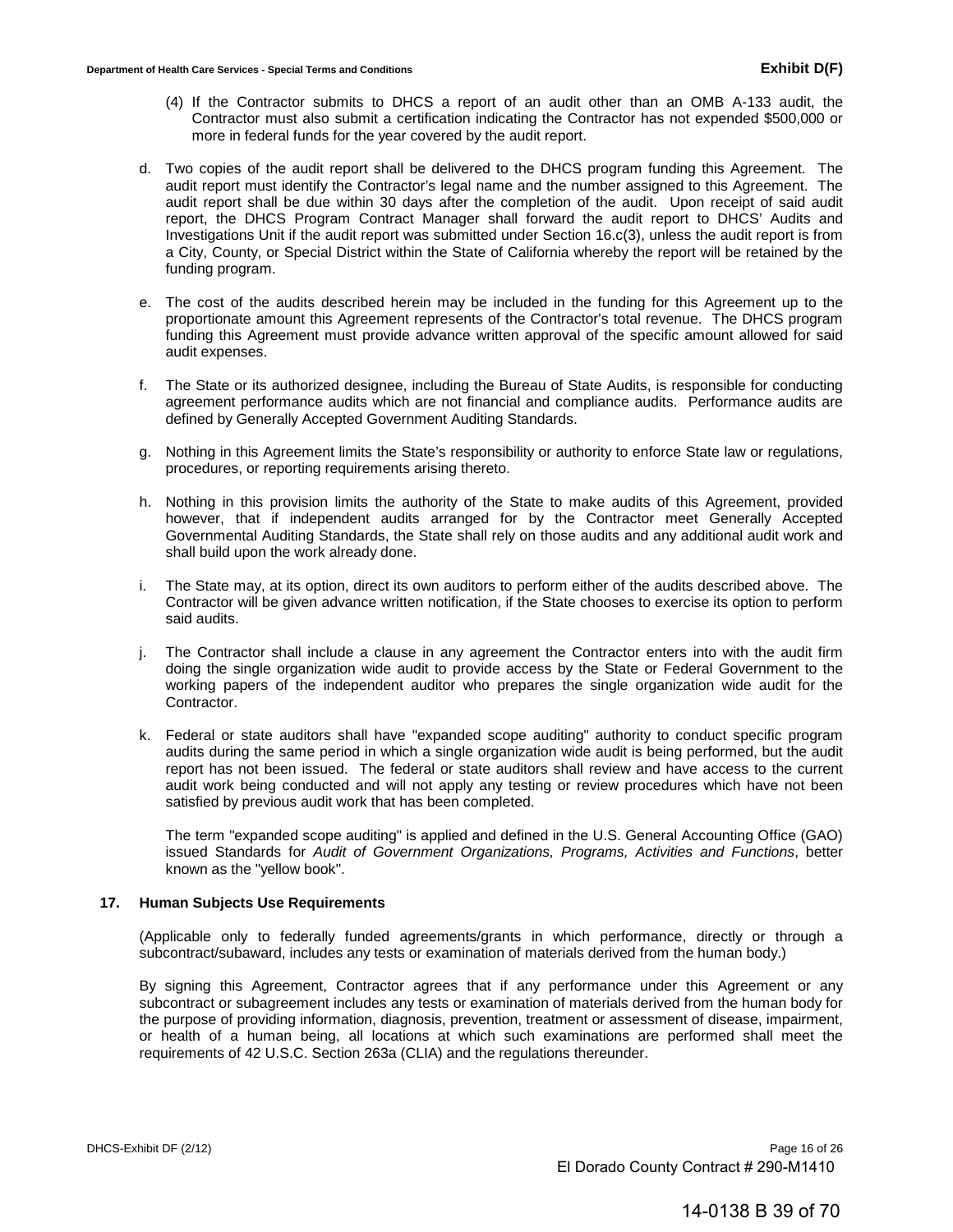#### **18. Novation Requirements**

If the Contractor proposes any novation agreement, DHCS shall act upon the proposal within 60 days after receipt of the written proposal. DHCS may review and consider the proposal, consult and negotiate with the Contractor, and accept or reject all or part of the proposal. Acceptance or rejection of the proposal may be made orally within the 60-day period and confirmed in writing within five days of said decision. Upon written acceptance of the proposal, DHCS will initiate an amendment to this Agreement to formally implement the approved proposal.

#### **19. Debarment and Suspension Certification**

(Applicable to all agreements funded in part or whole with federal funds.)

- a. By signing this Agreement, the Contractor/Grantee agrees to comply with applicable federal suspension and debarment regulations including, but not limited to 7 CFR Part 3017, 45 CFR 76, 40 CFR 32 or 34 CFR 85.
- b. By signing this Agreement, the Contractor certifies to the best of its knowledge and belief, that it and its principals:
	- (1) Are not presently debarred, suspended, proposed for debarment, declared ineligible, or voluntarily excluded by any federal department or agency;
	- (2) Have not within a three-year period preceding this application/proposal/agreement been convicted of or had a civil judgment rendered against them for commission of fraud or a criminal offense in connection with obtaining, attempting to obtain, or performing a public (Federal, State or local) transaction or contract under a public transaction; violation of Federal or State antitrust statutes or commission of embezzlement, theft, forgery, bribery, falsification or destruction of records, making false statements, or receiving stolen property;
	- (3) Are not presently indicted for or otherwise criminally or civilly charged by a governmental entity (Federal, State or local) with commission of any of the offenses enumerated in Paragraph b(2) herein; and
	- (4) Have not within a three-year period preceding this application/proposal/agreement had one or more public transactions (Federal, State or local) terminated for cause or default.
	- (5) Shall not knowingly enter into any lower tier covered transaction with a person who is proposed for debarment under federal regulations (i.e., 48 CFR part 9, subpart 9.4), debarred, suspended, declared ineligible, or voluntarily excluded from participation in such transaction, unless authorized by the State.
	- (6) Will include a clause entitled, "Debarment and Suspension Certification'' that essentially sets forth the provisions herein, in all lower tier covered transactions and in all solicitations for lower tier covered transactions.
- c. If the Contractor is unable to certify to any of the statements in this certification, the Contractor shall submit an explanation to the DHCS Program Contract Manager.
- d. The terms and definitions herein have the meanings set out in the Definitions and Coverage sections of the rules implementing Federal Executive Order 12549.
- e. If the Contractor knowingly violates this certification, in addition to other remedies available to the Federal Government, the DHCS may terminate this Agreement for cause or default.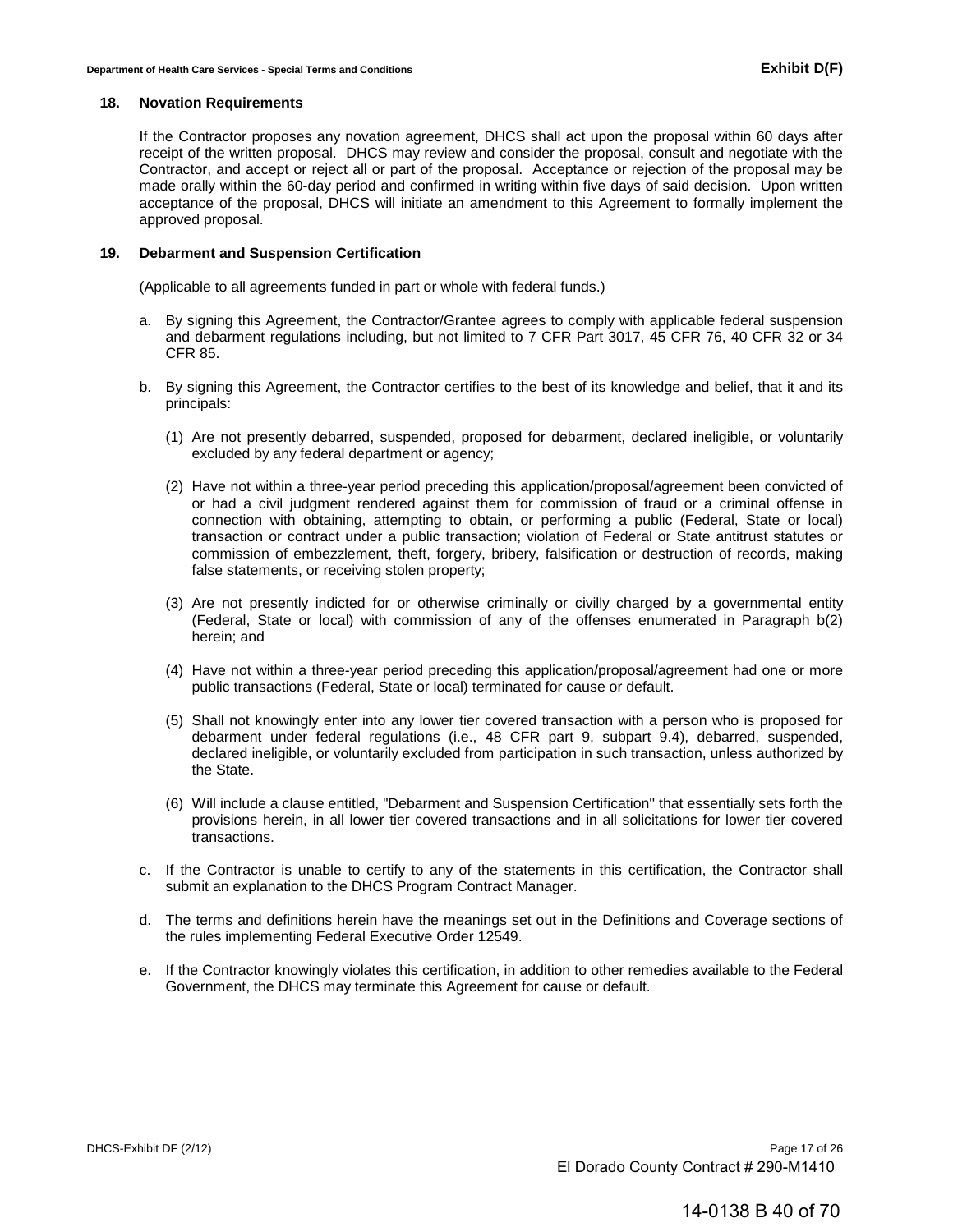#### **20. Smoke-Free Workplace Certification**

(Applicable to federally funded agreements/grants and subcontracts/subawards, that provide health, day care, early childhood development services, education or library services to children under 18 directly or through local governments.)

- a. Public Law 103-227, also known as the Pro-Children Act of 1994 (Act), requires that smoking not be permitted in any portion of any indoor facility owned or leased or contracted for by an entity and used routinely or regularly for the provision of health, day care, early childhood development services, education or library services to children under the age of 18, if the services are funded by federal programs either directly or through state or local governments, by federal grant, contract, loan, or loan guarantee. The law also applies to children's services that are provided in indoor facilities that are constructed, operated, or maintained with such federal funds. The law does not apply to children's services provided in private residences; portions of facilities used for inpatient drug or alcohol treatment; service providers whose sole source of applicable federal funds is Medicare or Medicaid; or facilities where WIC coupons are redeemed.
- b. Failure to comply with the provisions of the law may result in the imposition of a civil monetary penalty of up to \$1,000 for each violation and/or the imposition of an administrative compliance order on the responsible party.
- c. By signing this Agreement, Contractor or Grantee certifies that it will comply with the requirements of the Act and will not allow smoking within any portion of any indoor facility used for the provision of services for children as defined by the Act. The prohibitions herein are effective December 26, 1994.
- d. Contractor or Grantee further agrees that it will insert this certification into any subawards (subcontracts or subgrants) entered into that provide for children's services as described in the Act.

#### **21. Covenant Against Contingent Fees**

(Applicable only to federally funded agreements.)

The Contractor warrants that no person or selling agency has been employed or retained to solicit/secure this Agreement upon an agreement of understanding for a commission, percentage, brokerage, or contingent fee, except *bona fide* employees or *bona fide* established commercial or selling agencies retained by the Contractor for the purpose of securing business. For breach or violation of this warranty, DHCS shall have the right to annul this Agreement without liability or in its discretion to deduct from the Agreement price or consideration, or otherwise recover, the full amount of such commission, percentage, and brokerage or contingent fee.

#### **22. Payment Withholds**

(Applicable only if a final report is required by this Agreement. Not applicable to government entities.)

Unless waived or otherwise stipulated in this Agreement, DHCS may, at its discretion, withhold 10 percent (10%) of the face amount of the Agreement, 50 percent (50%) of the final invoice, or \$3,000 whichever is greater, until DHCS receives a final report that meets the terms, conditions and/or scope of work requirements of this Agreement.

#### **23. Performance Evaluation**

(Not applicable to grant agreements.)

DHCS may, at its discretion, evaluate the performance of the Contractor at the conclusion of this Agreement. If performance is evaluated, the evaluation shall not be a public record and shall remain on file with DHCS. Negative performance evaluations may be considered by DHCS prior to making future contract awards.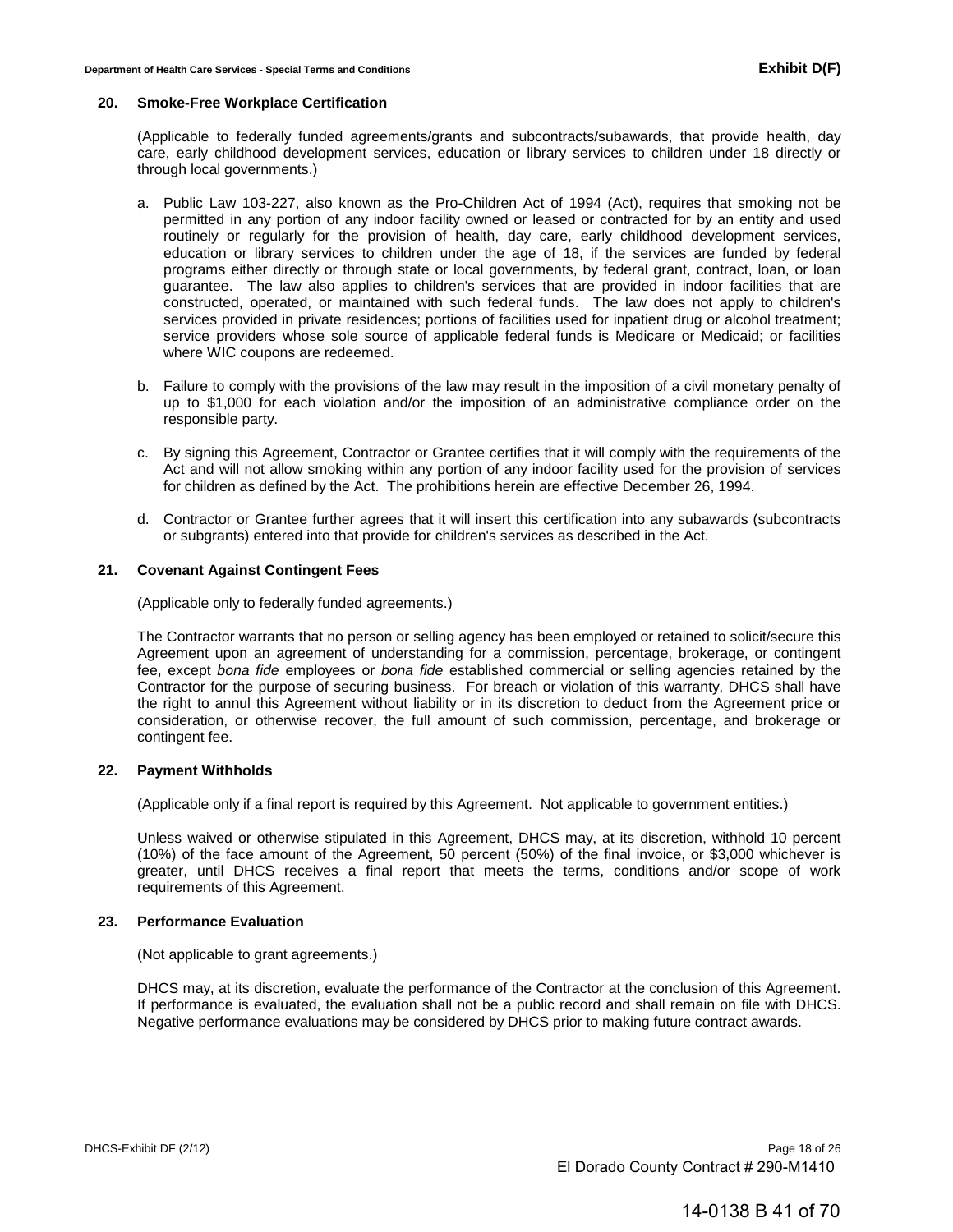#### **24. Officials Not to Benefit**

No members of or delegate of Congress or the State Legislature shall be admitted to any share or part of this Agreement, or to any benefit that may arise therefrom. This provision shall not be construed to extend to this Agreement if made with a corporation for its general benefits.

#### **25. Four-Digit Date Compliance**

(Applicable to agreements in which Information Technology (IT) services are provided to DHCS or if IT equipment is procured.)

Contractor warrants that it will provide only Four-Digit Date Compliant (as defined below) Deliverables and/or services to the State. "Four Digit Date compliant" Deliverables and services can accurately process, calculate, compare, and sequence date data, including without limitation date data arising out of or relating to leap years and changes in centuries. This warranty and representation is subject to the warranty terms and conditions of this Contract and does not limit the generality of warranty obligations set forth elsewhere herein.

#### **26. Prohibited Use of State Funds for Software**

(Applicable to agreements in which computer software is used in performance of the work.)

Contractor certifies that it has appropriate systems and controls in place to ensure that state funds will not be used in the performance of this Agreement for the acquisition, operation or maintenance of computer software in violation of copyright laws.

#### **27. Use of Small, Minority Owned and Women's Businesses**

(Applicable to that portion of an agreement that is federally funded and entered into with institutions of higher education, hospitals, nonprofit organizations or commercial businesses.)

Positive efforts shall be made to use small businesses, minority-owned firms and women's business enterprises, whenever possible (i.e., procurement of goods and/or services). Contractors shall take all of the following steps to further this goal.

- (1) Ensure that small businesses, minority-owned firms, and women's business enterprises are used to the fullest extent practicable.
- (2) Make information on forthcoming purchasing and contracting opportunities available and arrange time frames for purchases and contracts to encourage and facilitate participation by small businesses, minority-owned firms, and women's business enterprises.
- (3) Consider in the contract process whether firms competing for larger contracts intend to subcontract with small businesses, minority-owned firms, and women's business enterprises.
- (4) Encourage contracting with consortiums of small businesses, minority-owned firms and women's business enterprises when a contract is too large for one of these firms to handle individually.
- (5) Use the services and assistance, as appropriate, of such organizations as the Federal Small Business Administration and the U.S. Department of Commerce's Minority Business Development Agency in the solicitation and utilization of small businesses, minority-owned firms and women's business enterprises.

#### **28. Alien Ineligibility Certification**

(Applicable to sole proprietors entering federally funded agreements.)

By signing this Agreement, the Contractor certifies that he/she is not an alien that is ineligible for state and local benefits, as defined in Subtitle B of the Personal Responsibility and Work Opportunity Act. (8 U.S.C. 1601, et seq.)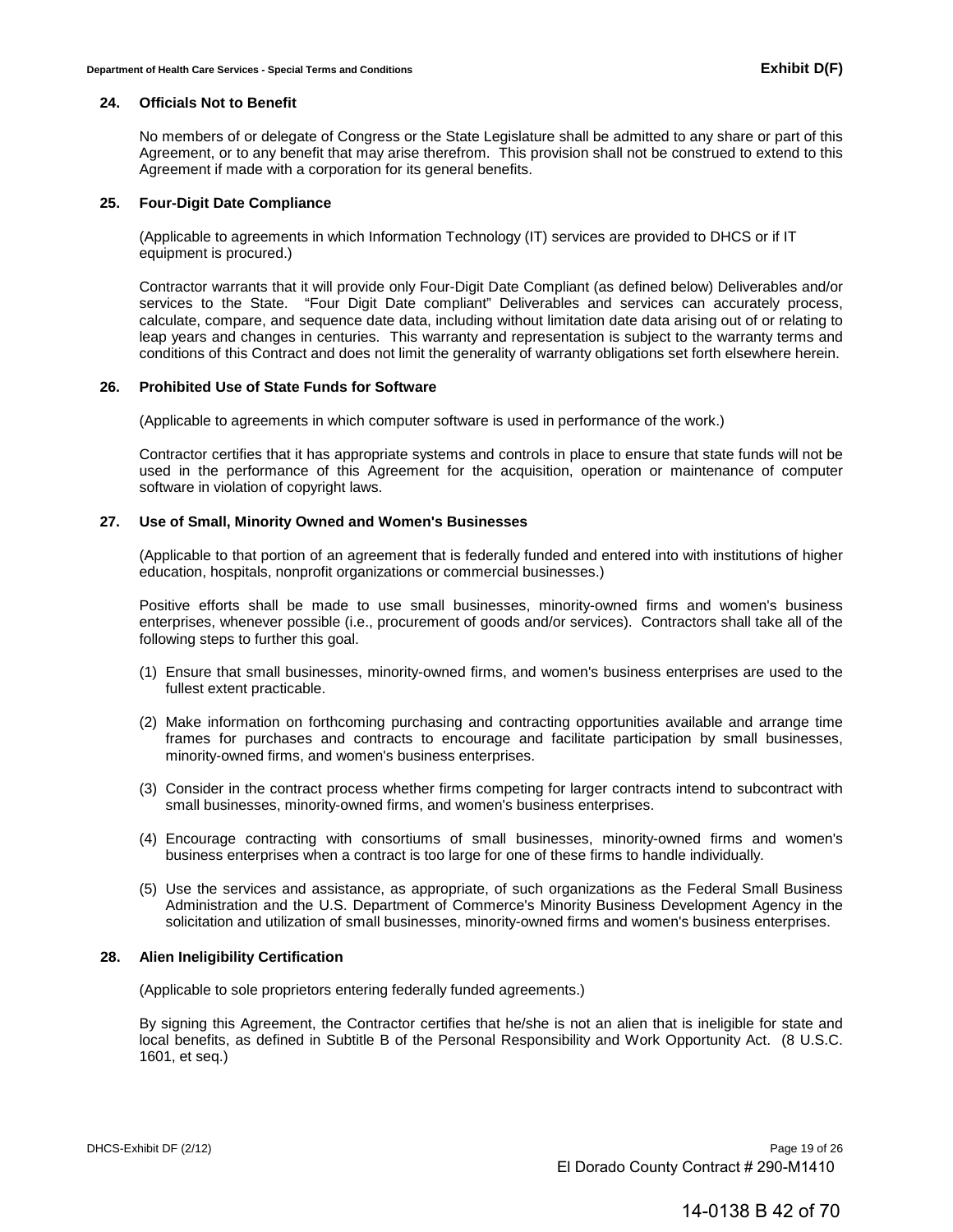#### **29. Union Organizing**

(Applicable only to grant agreements.)

Grantee, by signing this Agreement, hereby acknowledges the applicability of Government Code Sections 16645 through 16649 to this Agreement. Furthermore, Grantee, by signing this Agreement, hereby certifies that:

- a. No state funds disbursed by this grant will be used to assist, promote or deter union organizing.
- b. Grantee shall account for state funds disbursed for a specific expenditure by this grant, to show those funds were allocated to that expenditure.
- c. Grantee shall, where state funds are not designated as described in b herein, allocate, on a pro-rata basis, all disbursements that support the grant program.
- d. If Grantee makes expenditures to assist, promote or deter union organizing, Grantee will maintain records sufficient to show that no state funds were used for those expenditures, and that Grantee shall provide those records to the Attorney General upon request.

#### **30. Contract Uniformity (Fringe Benefit Allowability)**

(Applicable only to nonprofit organizations.)

Pursuant to the provisions of Article 7 (commencing with Section 100525) of Chapter 3 of Part 1 of Division 101 of the Health and Safety Code, DHCS sets forth the following policies, procedures, and guidelines regarding the reimbursement of fringe benefits.

- a. As used herein fringe benefits shall mean an employment benefit given by one's employer to an employee in addition to one's regular or normal wages or salary.
- b. As used herein, fringe benefits do not include:
	- (1) Compensation for personal services paid currently or accrued by the Contractor for services of employees rendered during the term of this Agreement, which is identified as regular or normal salaries and wages, annual leave, vacation, sick leave, holidays, jury duty and/or military leave/training.
	- (2) Director's and executive committee member's fees.
	- (3) Incentive awards and/or bonus incentive pay.
	- (4) Allowances for off-site pay.
	- (5) Location allowances.
	- (6) Hardship pay.
	- (7) Cost-of-living differentials
- c. Specific allowable fringe benefits include:
	- (1) Fringe benefits in the form of employer contributions for the employer's portion of payroll taxes (i.e., FICA, SUI, SDI), employee health plans (i.e., health, dental and vision), unemployment insurance, worker's compensation insurance, and the employer's share of pension/retirement plans, provided they are granted in accordance with established written organization policies and meet all legal and Internal Revenue Service requirements.
- d. To be an allowable fringe benefit, the cost must meet the following criteria:
	- (1) Be necessary and reasonable for the performance of the Agreement.
	- (2) Be determined in accordance with generally accepted accounting principles.
	- (3) Be consistent with policies that apply uniformly to all activities of the Contractor.
- e. Contractor agrees that all fringe benefits shall be at actual cost.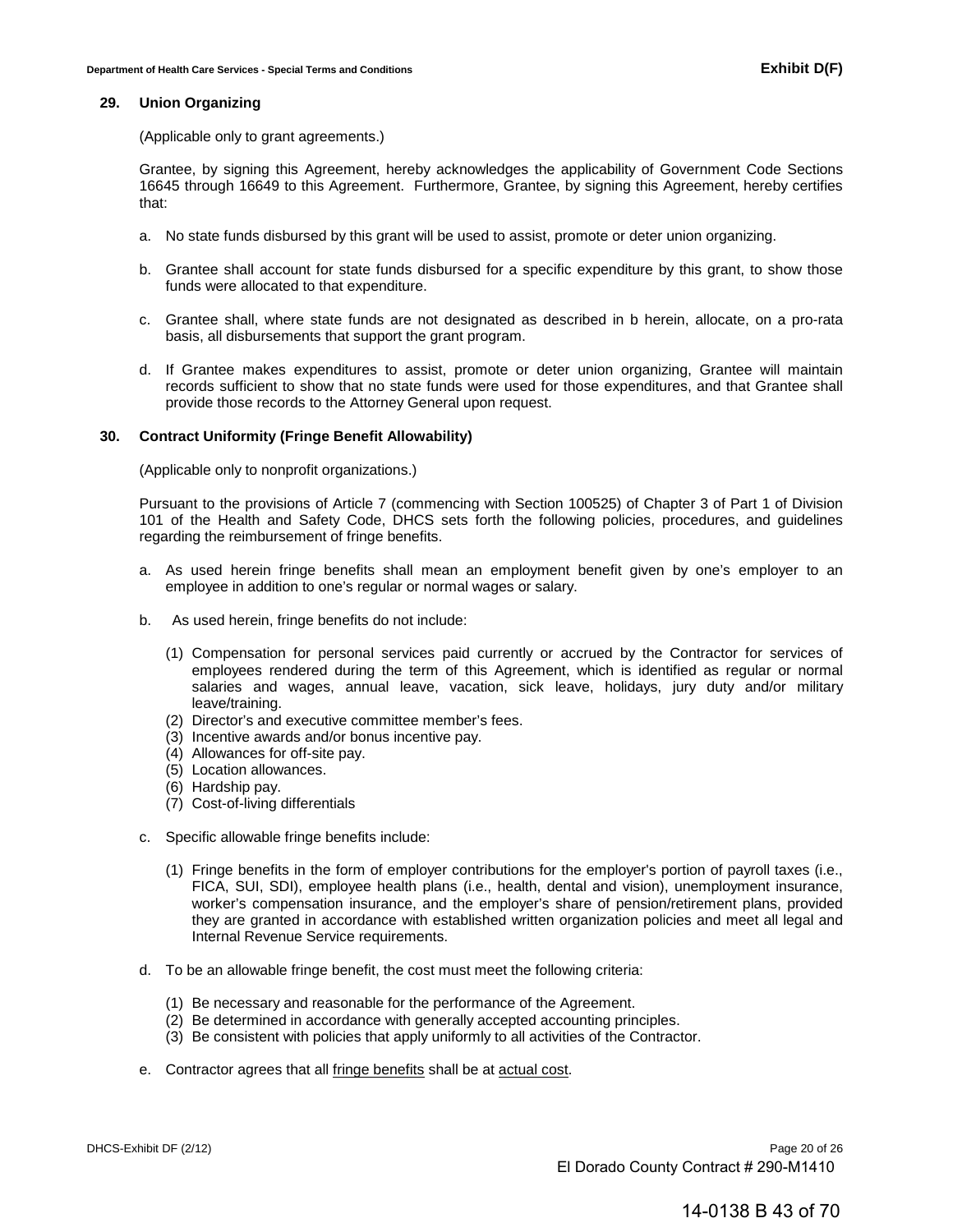#### f. Earned/Accrued Compensation

- (1) Compensation for vacation, sick leave and holidays is limited to that amount earned/accrued within the agreement term. Unused vacation, sick leave and holidays earned from periods prior to the agreement term cannot be claimed as allowable costs. See Provision f (3)(a) for an example.
- (2) For multiple year agreements, vacation and sick leave compensation, which is earned/accrued but not paid, due to employee(s) not taking time off may be carried over and claimed within the overall term of the multiple years of the Agreement. Holidays cannot be carried over from one agreement year to the next. See Provision  $f(3)(b)$  for an example.
- (3) For single year agreements, vacation, sick leave and holiday compensation that is earned/accrued but not paid, due to employee(s) not taking time off within the term of the Agreement, cannot be claimed as an allowable cost. See Provision f (3)(c) for an example.

#### (a) **Example No. 1:**

If an employee, John Doe, earns/accrues three weeks of vacation and twelve days of sick leave each year, then that is the maximum amount that may be claimed during a one year agreement. If John Doe has five weeks of vacation and eighteen days of sick leave at the beginning of an agreement, the Contractor during a one-year budget period may only claim up to three weeks of vacation and twelve days of sick leave as actually used by the employee. Amounts earned/accrued in periods prior to the beginning of the Agreement are not an allowable cost.

#### (b) **Example No. 2:**

If during a three-year (multiple year) agreement, John Doe does not use his three weeks of vacation in year one, or his three weeks in year two, but he does actually use nine weeks in year three; the Contractor would be allowed to claim all nine weeks paid for in year three. The total compensation over the three-year period cannot exceed 156 weeks (3 x 52 weeks).

#### (c) **Example No. 3:**

If during a single year agreement, John Doe works fifty weeks and used one week of vacation and one week of sick leave and all fifty-two weeks have been billed to DHCS, the remaining unused two weeks of vacation and seven days of sick leave may not be claimed as an allowable cost.

#### **31. Suspension or Stop Work Notification**

- a. DHCS may, at any time, issue a notice to suspend performance or stop work under this Agreement. The initial notification may be a verbal or written directive issued by the funding Program's Contract Manager. Upon receipt of said notice, the Contractor is to suspend and/or stop all, or any part, of the work called for by this Agreement.
- b. Written confirmation of the suspension or stop work notification with directions as to what work (if not all) is to be suspended and how to proceed will be provided within 30 working days of the verbal notification. The suspension or stop work notification shall remain in effect until further written notice is received from DHCS. The resumption of work (in whole or part) will be at DHCS' discretion and upon receipt of written confirmation.
	- (1) Upon receipt of a suspension or stop work notification, the Contractor shall immediately comply with its terms and take all reasonable steps to minimize or halt the incurrence of costs allocable to the performance covered by the notification during the period of work suspension or stoppage.
	- (2) Within 90 days of the issuance of a suspension or stop work notification, DHCS shall either:
		- (a) Cancel, extend, or modify the suspension or stop work notification; or
		- (b) Terminate the Agreement as provided for in the Cancellation / Termination clause of the Agreement.

DHCS-Exhibit DF (2/12) **Page 21 of 26** El Dorado County Contract # 290-M1410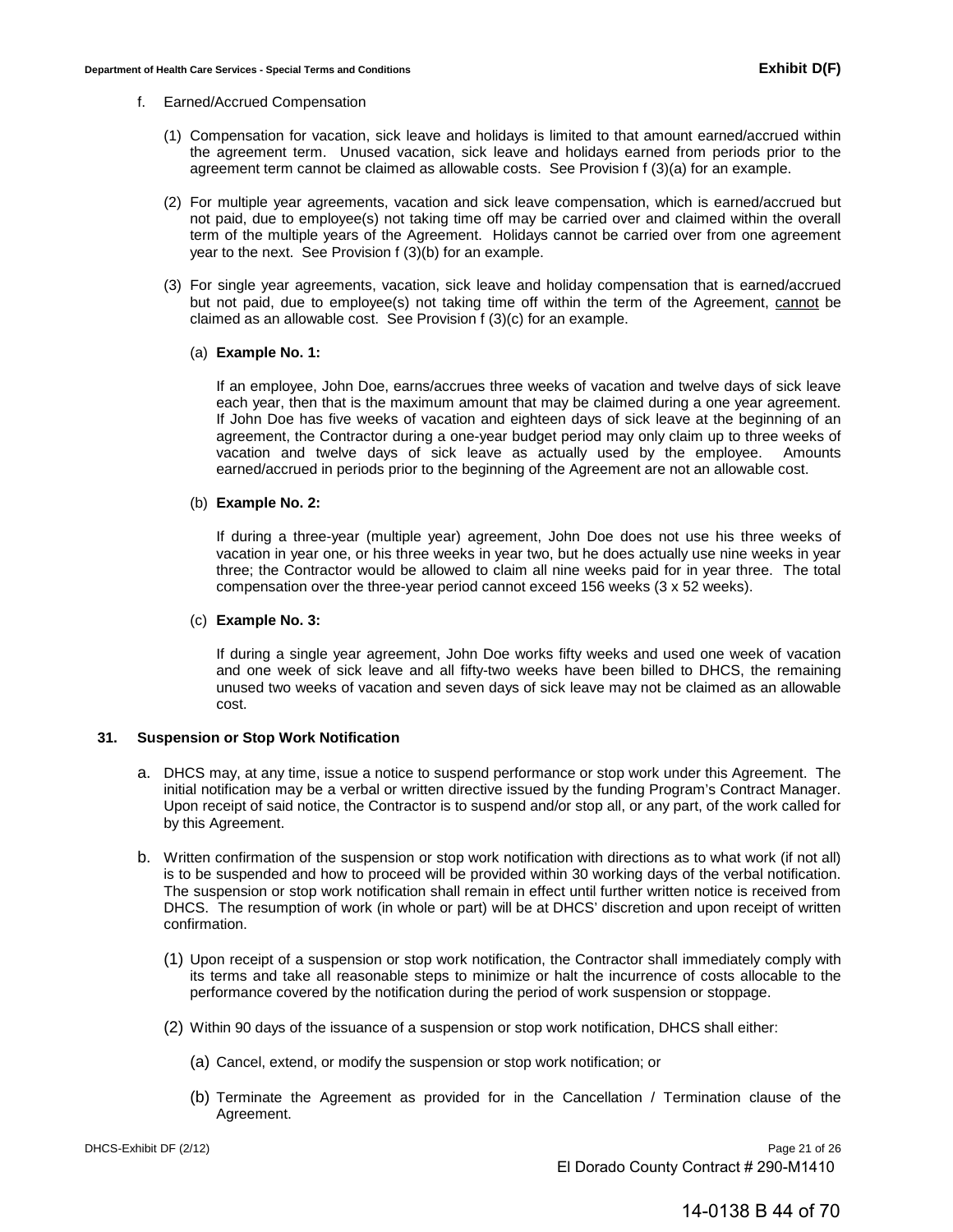- c. If a suspension or stop work notification issued under this clause is canceled or the period of suspension or any extension thereof is modified or expires, the Contractor may resume work only upon written concurrence of funding Program's Contract Manager.
- d. If the suspension or stop work notification is cancelled and the Agreement resumes, changes to the services, deliverables, performance dates, and/or contract terms resulting from the suspension or stop work notification shall require an amendment to the Agreement.
- e. If a suspension or stop work notification is not canceled and the Agreement is cancelled or terminated pursuant to the provision entitled Cancellation / Termination, DHCS shall allow reasonable costs resulting from the suspension or stop work notification in arriving at the settlement costs.
- f. DHCS shall not be liable to the Contractor for loss of profits because of any suspension or stop work notification issued under this clause.

#### **32. Lobbying Restrictions and Disclosure Certification**

(Applicable to federally funded agreements in excess of \$100,000 per Section 1352 of the 31, U.S.C.)

- a. Certification and Disclosure Requirements
	- (1) Each person (or recipient) who requests or receives a contract or agreement, subcontract, grant, or subgrant, which is subject to Section 1352 of the 31, U.S.C., and which exceeds \$100,000 at any tier, shall file a certification (in the form set forth in Attachment 1, consisting of one page, entitled "Certification Regarding Lobbying") that the recipient has not made, and will not make, any payment prohibited by Paragraph b of this provision.
	- (2) Each recipient shall file a disclosure (in the form set forth in Attachment 2, entitled "Standard Form-LLL 'disclosure of Lobbying Activities'") if such recipient has made or has agreed to make any payment using nonappropriated funds (to include profits from any covered federal action) in connection with a contract, or grant or any extension or amendment of that contract, or grant, which would be prohibited under Paragraph b of this provision if paid for with appropriated funds.
	- (3) Each recipient shall file a disclosure form at the end of each calendar quarter in which there occurs any event that requires disclosure or that materially affect the accuracy of the information contained in any disclosure form previously filed by such person under Paragraph a(2) herein. An event that materially affects the accuracy of the information reported includes:
		- (a) A cumulative increase of \$25,000 or more in the amount paid or expected to be paid for influencing or attempting to influence a covered federal action;
		- (b) A change in the person(s) or individuals(s) influencing or attempting to influence a covered federal action; or
		- (c) A change in the officer(s), employee(s), or member(s) contacted for the purpose of influencing or attempting to influence a covered federal action.
	- (4) Each person (or recipient) who requests or receives from a person referred to in Paragraph a(1) of this provision a contract or agreement, subcontract, grant or subgrant exceeding \$100,000 at any tier under a contract or agreement, or grant shall file a certification, and a disclosure form, if required, to the next tier above.
	- (5) All disclosure forms (but not certifications) shall be forwarded from tier to tier until received by the person referred to in Paragraph a(1) of this provision. That person shall forward all disclosure forms to DHCS Program Contract Manager.
- b. Prohibition

Section 1352 of Title 31, U.S.C., provides in part that no appropriated funds may be expended by the recipient of a federal contract or agreement, grant, loan, or cooperative agreement to pay any person for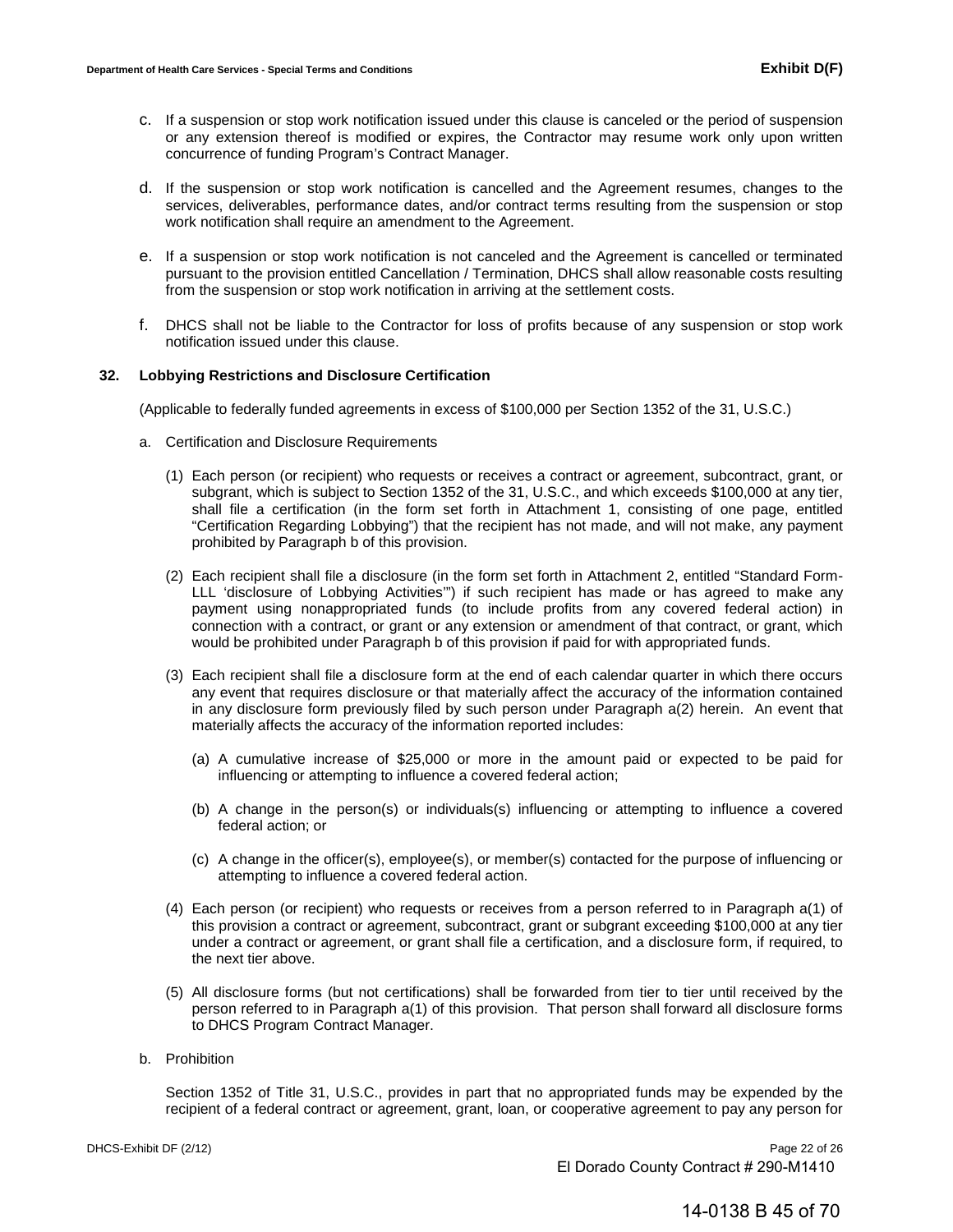influencing or attempting to influence an officer or employee of any agency, a Member of Congress, an officer or employee of Congress, or an employee of a Member of Congress in connection with any of the following covered federal actions: the awarding of any federal contract or agreement, the making of any federal grant, the making of any federal loan, entering into of any cooperative agreement, and the extension, continuation, renewal, amendment, or modification of any federal contract or agreement, grant, loan, or cooperative agreement.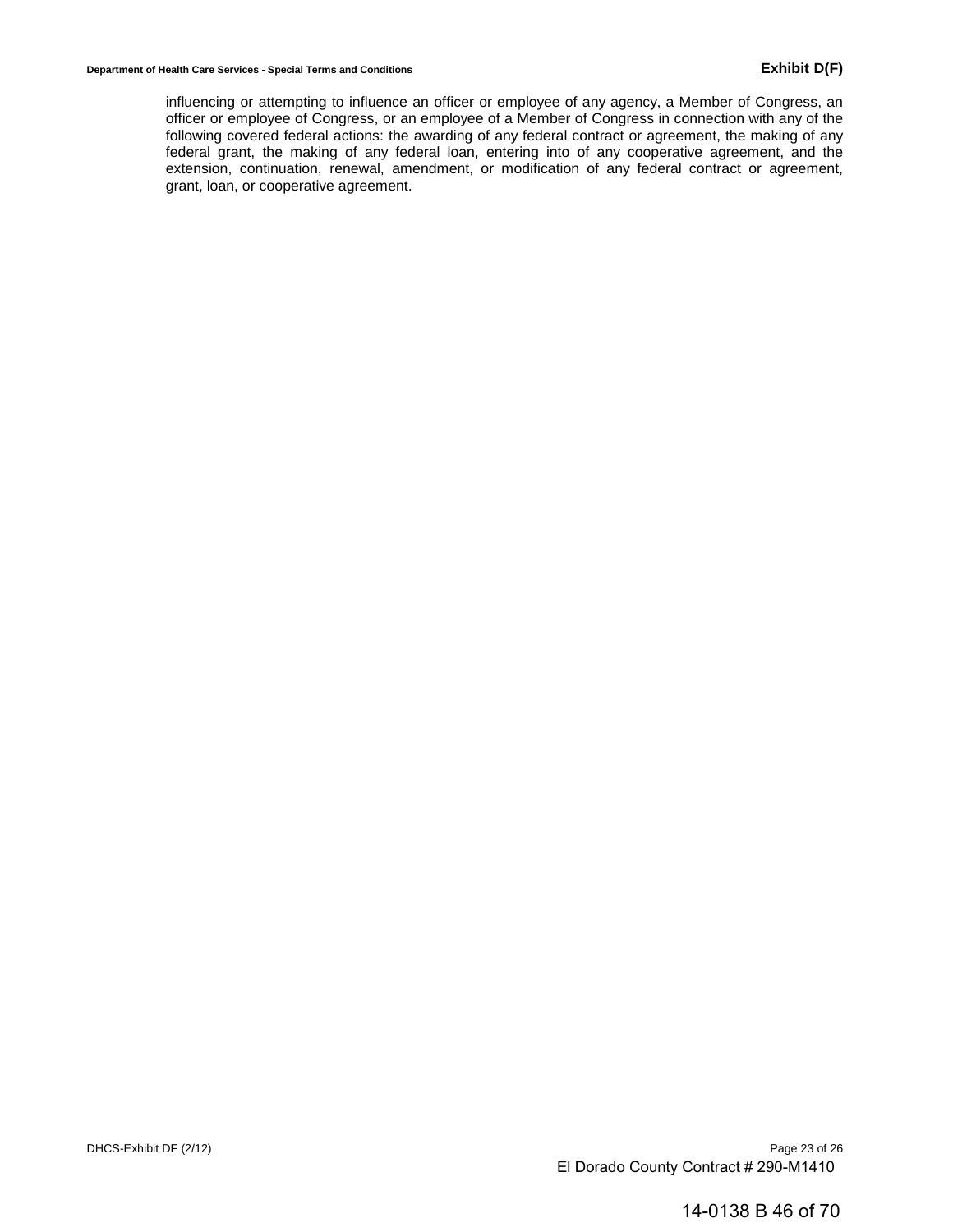### **Attachment 1 State of California Department of Health Care Services**

# **CERTIFICATION REGARDING LOBBYING**

The undersigned certifies, to the best of his or her knowledge and belief, that:

(1) No Federal appropriated funds have been paid or will be paid, by or on behalf of the undersigned, to any person for influencing or attempting to influence an officer or employee of an agency, a Member of Congress, an officer or employee of Congress, or an employee of a Member of Congress in connection with the making, awarding or entering into of this Federal contract, Federal grant, or cooperative agreement, and the extension, continuation, renewal, amendment, or modification of this Federal contract, grant, or cooperative agreement.

(2) If any funds other than Federal appropriated funds have been paid or will be paid to any person for influencing or attempting to influence an officer or employee of any agency of the United States Government, a Member of Congress, an officer or employee of Congress, or an employee of a Member of Congress in connection with this Federal contract, grant, or cooperative agreement, the undersigned shall complete and submit Standard Form LLL, "Disclosure of Lobbying Activities'' in accordance with its instructions.

(3) The undersigned shall require that the language of this certification be included in the award documents for all subawards at all tiers (including subcontractors, subgrants, and contracts under grants and cooperative agreements) of \$100,000 or more, and that all subrecipients shall certify and disclose accordingly.

This certification is a material representation of fact upon which reliance was placed when this transaction was made or entered into. Submission of this certification is a prerequisite for making or entering into this transaction imposed by Section 1352, Title 31, U.S.C., any person who fails to file the required certification shall be subject to a civil penalty of not less than \$10,000 and not more than \$100,000 for each such failure.

| County of El            | Norma                                         |
|-------------------------|-----------------------------------------------|
| Name of Contractor      | Printed Name of Person Signing for Contractor |
| $13 - 9030$             |                                               |
| Contract / Grant Number | Signature of Person Signing for Contractor    |
|                         |                                               |
|                         | Chair, Board of                               |
| Date                    | Title                                         |
|                         |                                               |

After execution by or on behalf of Contractor, please return to:

California Department of Health Care Services

DHCS reserves the right to notifiy the contractor in writing of an alternate submission address.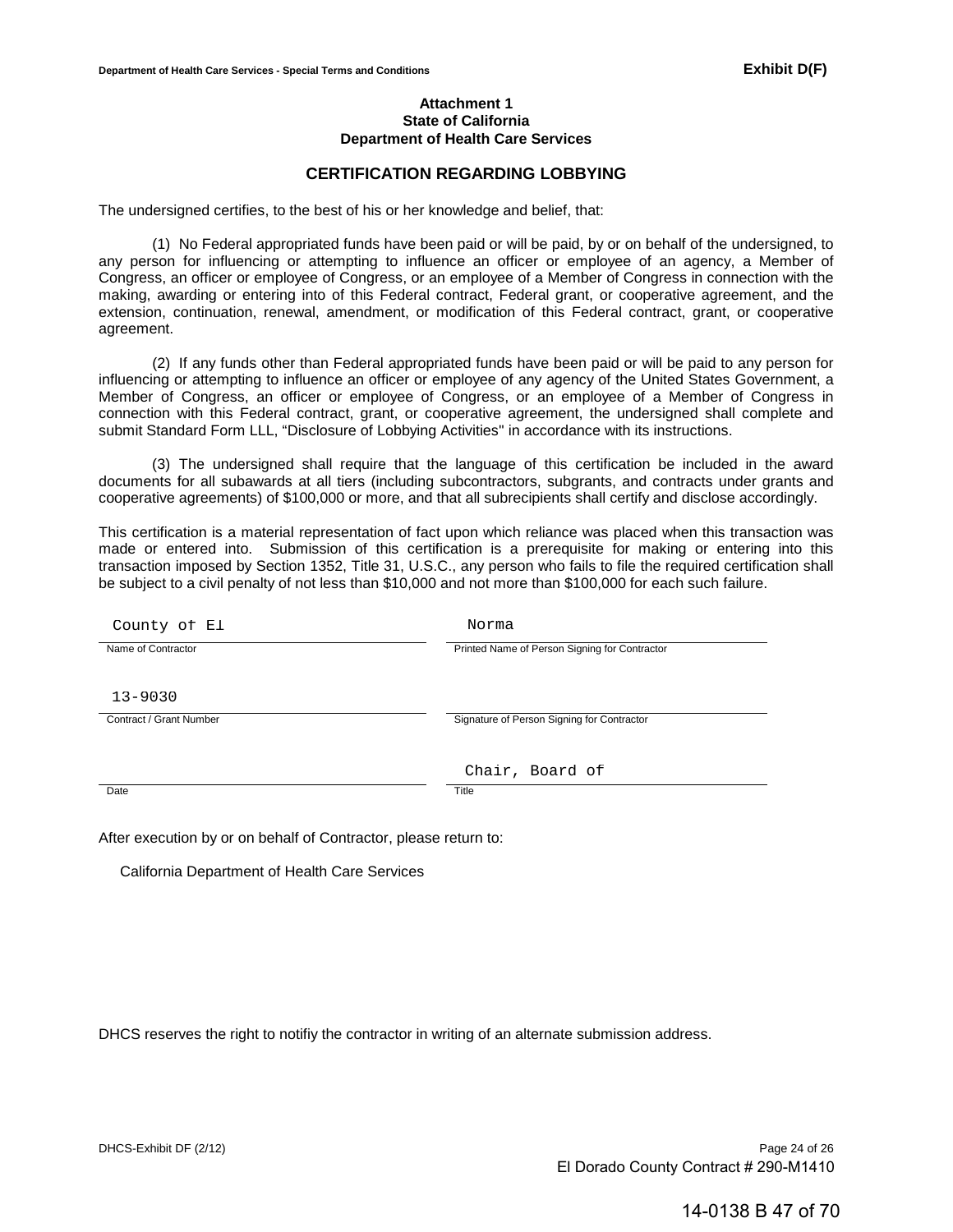## **Attachment 2**

# CERTIFICATION REGARDING LOBBYING Approved by OMB

Complete this form to disclose lobbying activities pursuant to 31 U.S.C. 1352 0348-0046 (See reverse for public burden disclosure)

| Type of Federal Action:<br>1.<br>contract<br>$\Box$<br>a.<br>b.<br>grant<br>cooperative agreement<br>c.<br>d.<br>loan<br>loan guarantee<br>е.<br>f.<br>loan insurance                                                                                                                                                                                                                                                                                                                                                                        | 2.<br>Status of Federal Action:<br>bid/offer/application<br>$\lceil$ $\rceil$<br>a.<br>initial award<br>b.<br>post-award<br>c. |                                                                                                                | 3. Report Type:<br>initial filing<br>$\Box$<br>а.<br>material change<br>b.<br>For Material Change Only:<br>Year quarter<br>date of last report ______. |
|----------------------------------------------------------------------------------------------------------------------------------------------------------------------------------------------------------------------------------------------------------------------------------------------------------------------------------------------------------------------------------------------------------------------------------------------------------------------------------------------------------------------------------------------|--------------------------------------------------------------------------------------------------------------------------------|----------------------------------------------------------------------------------------------------------------|--------------------------------------------------------------------------------------------------------------------------------------------------------|
| Name and Address of Reporting Entity:<br>4.<br>$\Box$ Prime<br><b>□ Subawardee</b>                                                                                                                                                                                                                                                                                                                                                                                                                                                           | Tier ___, if known:                                                                                                            | 5.<br>and Address of Prime:                                                                                    | If Reporting Entity in No. 4 is Subawardee, Enter Name                                                                                                 |
| Congressional District, If known:<br>Federal Department/Agency<br>6.                                                                                                                                                                                                                                                                                                                                                                                                                                                                         |                                                                                                                                | Congressional District, If known:<br>7. Federal Program Name/Description:<br>CDFA Number, if applicable: _____ |                                                                                                                                                        |
| Federal Action Number, if known:<br>8.                                                                                                                                                                                                                                                                                                                                                                                                                                                                                                       |                                                                                                                                | Award Amount, if known:<br>9.<br>\$                                                                            |                                                                                                                                                        |
| Name and Address of Lobbying Registrant<br>10.a.<br>(If individual, last name, first name, MI):                                                                                                                                                                                                                                                                                                                                                                                                                                              |                                                                                                                                | b.<br>different from 10a.<br>(Last name, First name, MI):                                                      | Individuals Performing Services (including address if                                                                                                  |
| Information requested through this form is authorized by title 31<br>11.<br>U.S.C. section 1352. This disclosure of lobbying activities is a material<br>representation of fact upon which reliance was placed by the tier<br>above when this transaction was made or entered into. This<br>disclosure is required pursuant to 31 U.S.C. 1352. This information<br>will be available for public inspection. Any person that fails to file the<br>required disclosure shall be subject to a not more than \$100,000 for<br>each such failure. |                                                                                                                                | Signature:<br>Print Name:<br>Title:<br>Telephone No.:                                                          | Date:                                                                                                                                                  |
| <b>Federal Use Only</b>                                                                                                                                                                                                                                                                                                                                                                                                                                                                                                                      |                                                                                                                                |                                                                                                                | Authorized for Local Reproduction<br>Standard Form-LLL (Rev. 7-97)                                                                                     |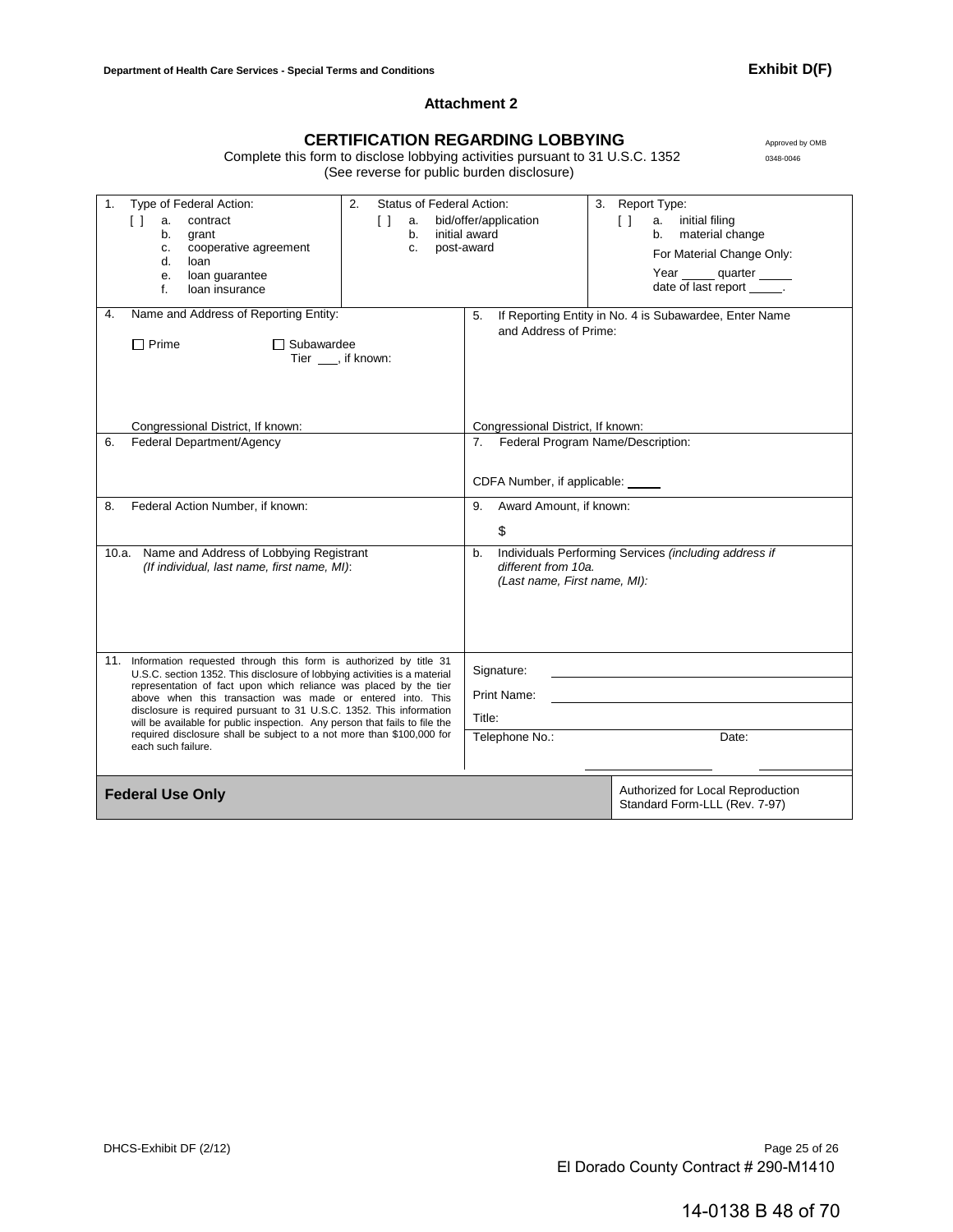#### **INSTRUCTIONS FOR COMPLETION OF SF-LLL, DISCLOSURE OF LOBBYING ACTIVITIES**

This disclosure form shall be completed by the reporting entity, whether subawardee or prime Federal recipient, at the initiation or receipt of a covered Federal action, or a material change to a previous filing, pursuant to title 31 U.S.C. section 1352. The filing of a form is required for each payment or agreement to make payment to any lobbying entity for influencing or attempting to influence an officer or employee of any agency, a Member of Congress, an officer or employee of Congress, or an employee of a Member of Congress in connection with a covered Federal action. Complete all items that apply for both the initial filing and material change report. Refer to the implementing guidance published by the Office of Management and Budget for additional information.

- 1. Identify the type of covered Federal action for which lobbying activity is and/or has been secured to influence the outcome of a covered Federal action.
- 2. Identify the status of the covered Federal action.
- 3. Identify the appropriateclassification of this report. If this is a followup report caused by a material change to the information previously reported, enter the year and quarter in which the change occurred. Enter the date of the last previously submitted report by this reporting entity for this covered Federal action.
- 4. Enter the full name, address, city, State and zip code of the reporting entity. Include Congressional District, if known. Check the appropriate classification of the reporting entity that designates if itis, or expects to be,a prime or subaward recipient. Identify the tier of the subawardee, e.g., the first subawardee of the prime is the 1st tier. Subawards include but are not limited to subcontracts, subgrants and contract awards under grants.
- 5. If the organization filing the report in item 4 checks "Subawardee," then enter the full name, address, city, State and zip code of the prime Federal recipient. Include Congressional District, if known.
- 6. Enter the name of the Federal agency making the award or loan commitment. Include at least one organizationallevel below agency name, if known. For example, Department of Transportation, United States Coast Guard.
- 7. Enter the Federal program name or description for the covered Federal action (item 1). If known, enter the full Catalog of Federal Domestic Assistance (CFDA) number for grants, cooperative agreements, loans, and loan commitments.
- 8. Enter the most appropriate Federal identifying number available for the Federal action identified in item 1 (e.g., Request for Proposal (RFP) number; Invitation for Bid (IFB) number; grant announcement number; the contract, grant, or loan award number; the application/proposal control number assigned by the Federal agency). Include prefixes, e.g., "RFP-DE-90-001".
- 9. For a covered Federal action where there has been an award or loan commitment by the Federal agency, enter the Federal amount of the award/loan commitment for the prime entity identified in item 4 or 5.
- 10. (a) Enter the full name, address, city, State and zip code of the lobbying registrant under the Lobbying Disclosure Act of 1995 engaged by the reporting entity identified in item 4 to influence the covered Federal action.
	- (b) Enter the full names of the individual(s) performing services, and include full address if different from 10 (a). Enter Last Name, First Name, and Middle Initial (MI).
- 11. The certifying official shall sign and date the form, print his/her name, title, and telephone number.

According to the Paperwork Reduction Act, as amended, no persons are required to respond to a collection of information unless it displays a valid OMB Control Number. The valid OMB control number for this information collection is OMB No. 0348-0046. Public reporting burden for this collection of information is estimated to average 10 minutes per response, including time for reviewing instructions, searching existing data sources, gathering and maintaining the data needed, and completing and reviewing the collection of information. Send comments regarding the burden estimate or any other aspect of this collection of information, including suggestions for reducing this burden, to the Office of Management and Budget, Paperwork Reduction Project (0348-0046), Washington, DC 20503.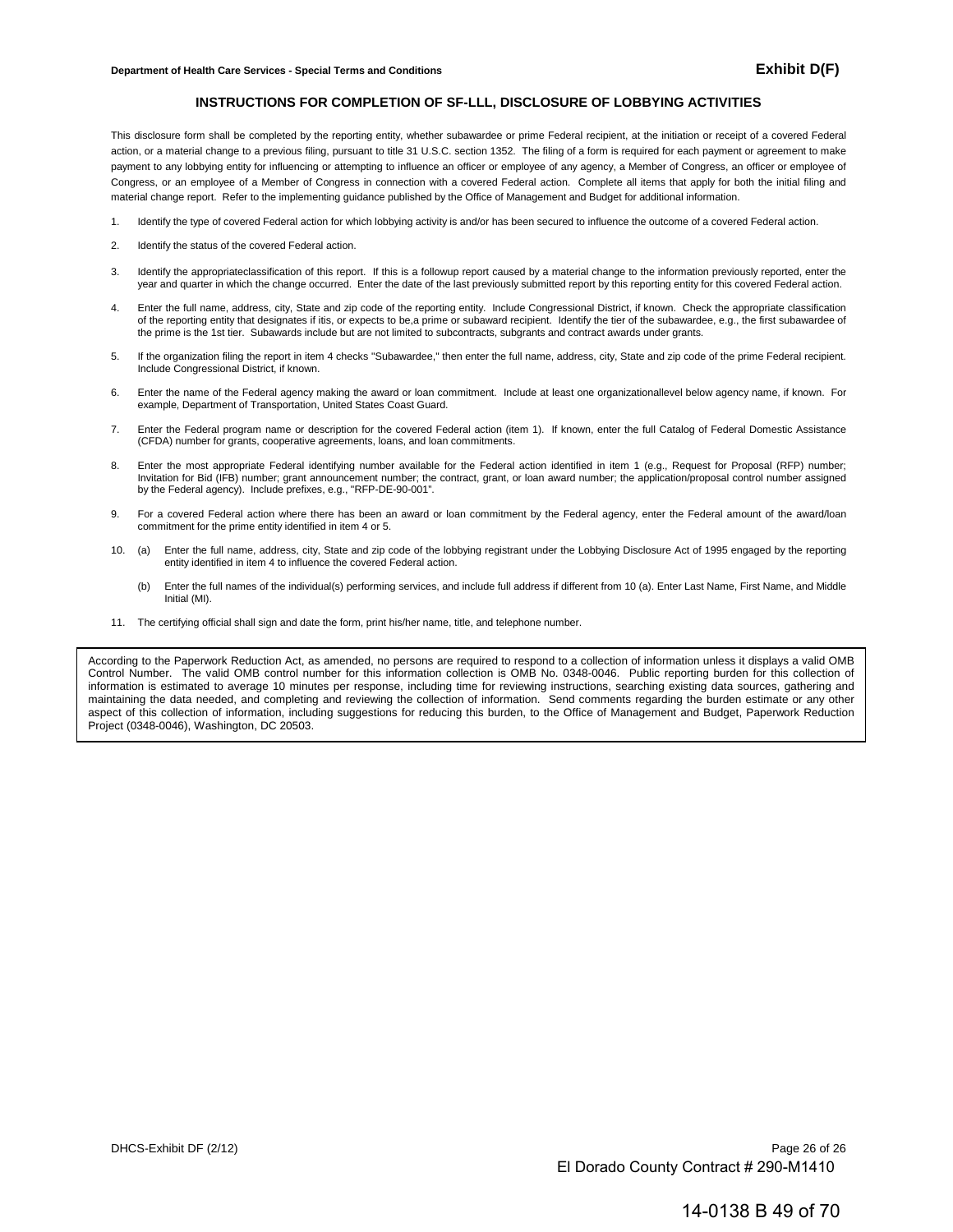# Information Confidentiality and Security Requirements

- 1. **Definitions***.* For purposes of this Exhibit, the following definitions shall apply:
	- A. **Public Information:** Information that is not exempt from disclosure under the provisions of the California Public Records Act (Government Code sections 6250-6265) or other applicable state or federal laws.
	- B. **Confidential Information:** Information that is exempt from disclosure under the provisions of the California Public Records Act (Government Code sections 6250-6265) or other applicable state or federal laws.
	- C. **Sensitive Information:** Information that requires special precautions to protect from unauthorized use, access, disclosure, modification, loss, or deletion. Sensitive Information may be either Public Information or Confidential Information. It is information that requires a higher than normal assurance of accuracy and completeness. Thus, the key factor for Sensitive Information is that of integrity. Typically, Sensitive Information includes records of agency financial transactions and regulatory actions.
	- D. **Personal Information:** Information that identifies or describes an individual, including, but not limited to, their name, social security number, physical description, home address, home telephone number, education, financial matters, and medical or employment history. **It is DHCS' policy to consider all information about individuals private unless such information is determined to be a public record.** This information must be protected from inappropriate access, use, or disclosure and must be made accessible to data subjects upon request. Personal Information includes the following:

Notice-triggering Personal Information: Specific items of personal information (name plus Social Security number, driver license/California identification card number, or financial account number) that may trigger a requirement to notify individuals if it is acquired by an unauthorized person. For purposes of this provision, identity shall include, but not be limited to name, identifying number, symbol, or other identifying particular assigned to the individual, such as finger or voice print or a photograph. See Civil Code sections 1798.29 and 1798.82.

- 2. **Nondisclosure**. The Contractor and its employees, agents, or subcontractors shall protect from unauthorized disclosure any Personal Information, Sensitive Information, or Confidential Information (hereinafter identified as PSCI).
- 3. The Contractor and its employees, agents, or subcontractors shall not use any PSCI for any purpose other than carrying out the Contractor's obligations under this Agreement.
- 4. The Contractor and its employees, agents, or subcontractors shall promptly transmit to the DHCS Program Contract Manager all requests for disclosure of any PSCI not emanating from the person who is the subject of PSCI.
- 5. The Contractor shall not disclose, except as otherwise specifically permitted by this Agreement or authorized by the person who is the subject of PSCI, any PSCI to anyone other than DHCS without prior written authorization from the DHCS Program Contract Manager, except if disclosure is required by State or Federal law.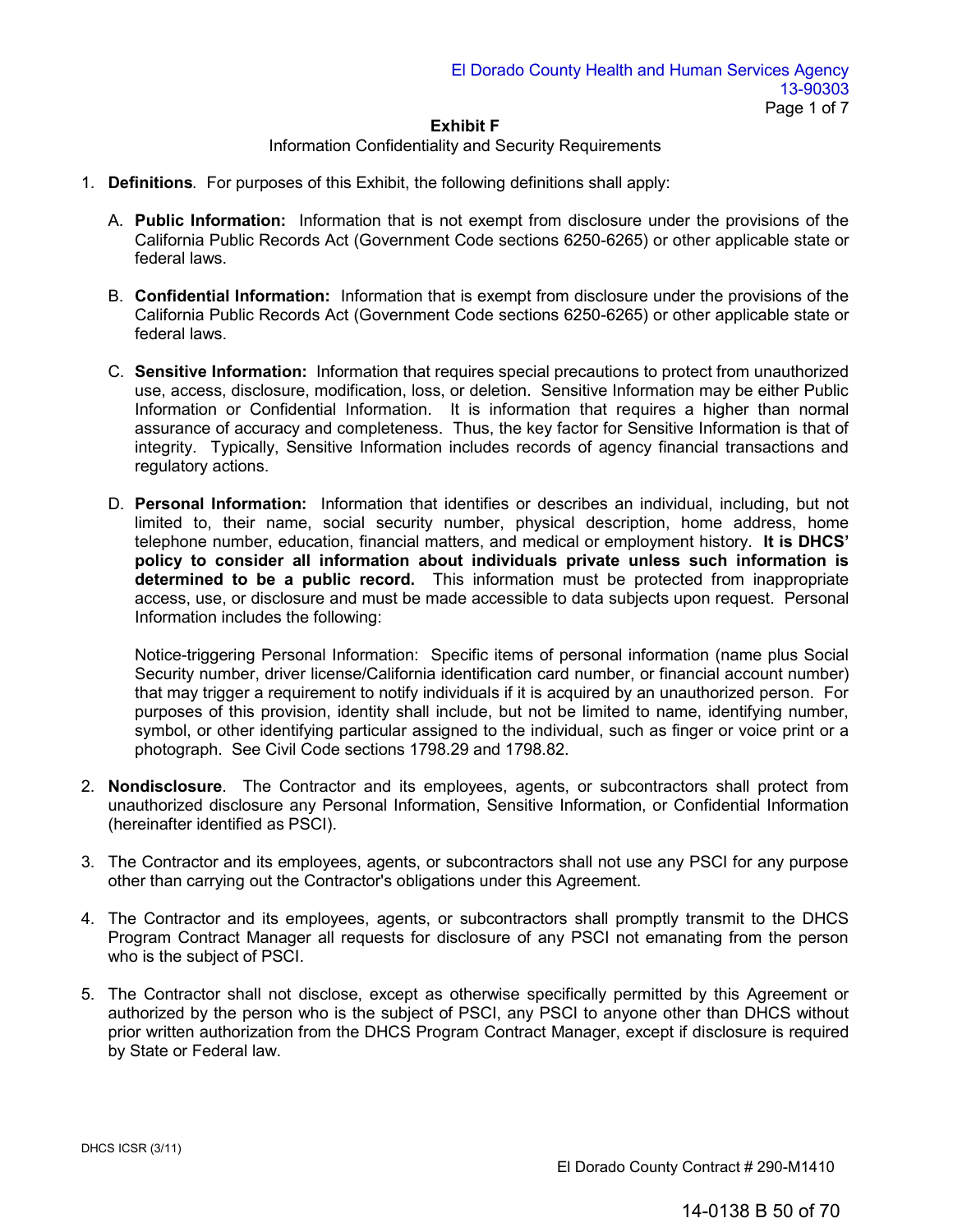# Information Confidentiality and Security Requirements

- 6. The Contractor shall observe the following requirements:
	- **A. Safeguards**. The Contractor shall implement administrative, physical, and technical safeguards that reasonably and appropriately protect the confidentiality, integrity, and availability of the PSCI, including electronic PSCI that it creates, receives, maintains, uses, or transmits on behalf of DHCS. Contractor shall develop and maintain a written information privacy and security program that includes administrative, technical and physical safeguards appropriate to the size and complexity of the Contractor's operations and the nature and scope of its activities, Including at a minimum the following safeguards:

# **1) Personnel Controls**

- **a.** *Employee Training.* All workforce members who assist in the performance of functions or activities on behalf of DHCS, or access or disclose DHCS PSCI, must complete information privacy and security training, at least annually, at Business Associate's expense. Each workforce member who receives information privacy and security training must sign a certification, indicating the member's name and the date on which the training was completed. These certifications must be retained for a period of six (6) years following contract termination.
- **b.** *Employee Discipline.* Appropriate sanctions must be applied against workforce members who fail to comply with privacy policies and procedures or any provisions of these requirements, including termination of employment where appropriate.
- **c.** *Confidentiality Statement.* All persons that will be working with DHCS PHI or PI must sign a confidentiality statement that includes, at a minimum, General Use, Security and Privacy Safeguards, Unacceptable Use, and Enforcement Policies. The statement must be signed by the workforce member prior to access to DHCS PHI or PI. The statement must be renewed annually. The Contractor shall retain each person's written The Contractor shall retain each person's written confidentiality statement for DHCS inspection for a period of six (6) years following contract termination.
- **d.** *Background Check.* Before a member of the workforce may access DHCS PHI or PI, a thorough background check of that worker must be conducted, with evaluation of the results to assure that there is no indication that the worker may present a risk to the security or integrity of confidential data or a risk for theft or misuse of confidential data. The Contractor shall retain each workforce member's background check documentation for a period of three (3) years following contract termination.

# **2) Technical Security Controls**

- **a.** *Workstation/Laptop encryption.* All workstations and laptops that process and/or store DHCS PHI or PI must be encrypted using a FIPS 140-2 certified algorithm which is 128bit or higher, such as Advanced Encryption Standard (AES). The encryption solution must be full disk unless approved by the DHCS Information Security Office.
- **b.** *Server Security.* Servers containing unencrypted DHCS PHI or PI must have sufficient administrative, physical, and technical controls in place to protect that data, based upon a risk assessment/system security review.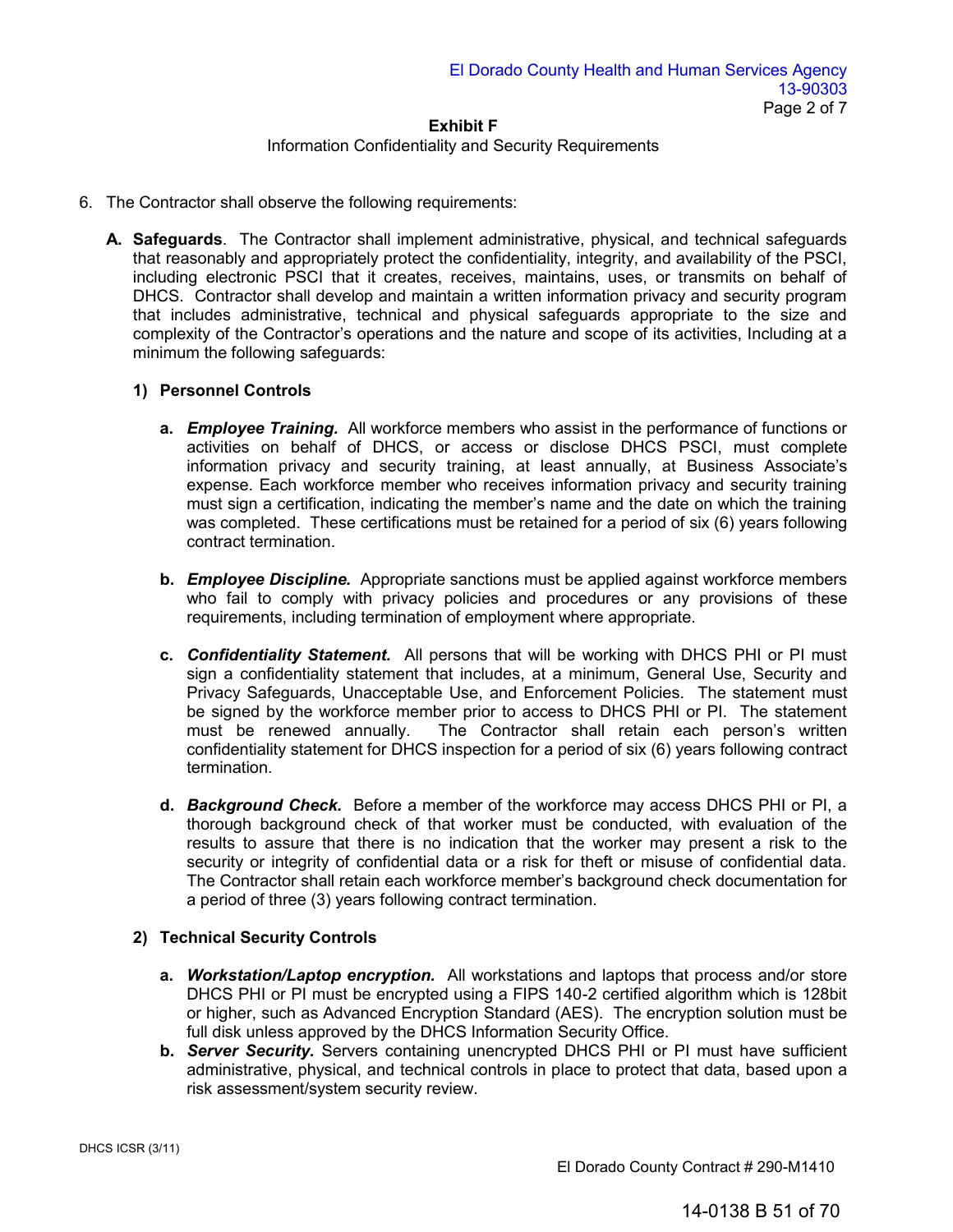Information Confidentiality and Security Requirements

- **c.** *Minimum Necessary.* Only the minimum necessary amount of DHCS PHI or PI required to perform necessary business functions may be copied, downloaded, or exported.
- **d.** *Removable media devices.* All electronic files that contain DHCS PHI or PI data must be encrypted when stored on any removable media or portable device (i.e. USB thumb drives, floppies, CD/DVD, Blackberry, backup tapes etc.). Encryption must be a FIPS 140-2 certified algorithm which is 128bit or higher, such as AES.
- **e.** *Antivirus software.* All workstations, laptops and other systems that process and/or store DHCS PHI or PI must install and actively use comprehensive anti-virus software solution with automatic updates scheduled at least daily.
- **f.** *Patch Management.* All workstations, laptops and other systems that process and/or store DHCS PHI or PI must have critical security patches applied, with system reboot if necessary. There must be a documented patch management process which determines installation timeframe based on risk assessment and vendor recommendations. At a maximum, all applicable patches must be installed within 30 days of vendor release.
- **g.** *User IDs and Password Controls.* All users must be issued a unique user name for accessing DHCS PHI or PI. Username must be promptly disabled, deleted, or the password changed upon the transfer or termination of an employee with knowledge of the password, at maximum within 24 hours. Passwords are not to be shared. Passwords must be at least eight characters and must be a non-dictionary word. Passwords must not be stored in readable format on the computer. Passwords must be changed every 90 days, preferably every 60 days. Passwords must be changed if revealed or compromised. Passwords must be composed of characters from at least three of the following four groups from the standard keyboard:
	- Upper case letters (A-Z)
	- Lower case letters (a-z)
	- Arabic numerals (0-9)
	- Non-alphanumeric characters (punctuation symbols)
- **h.** *Data Destruction.* When no longer needed, all DHCS PHI or PI must be wiped using the Gutmann or US Department of Defense (DoD) 5220.22-M (7 Pass) standard, or by degaussing. Media may also be physically destroyed in accordance with NIST Special Publication 800-88. Other methods require prior written permission of the DHCS Information Security Office.
- **i.** *System Timeout.* The system providing access to DHCS PHI or PI must provide an automatic timeout, requiring re-authentication of the user session after no more than 20 minutes of inactivity.
- **j.** *Warning Banners.* All systems providing access to DHCS PHI or PI must display a warning banner stating that data is confidential, systems are logged, and system use is for business purposes only by authorized users. User must be directed to log off the system if they do not agree with these requirements.
- **k.** *System Logging***.** The system must maintain an automated audit trail which can identify the user or system process which initiates a request for DHCS PHI or PI, or which alters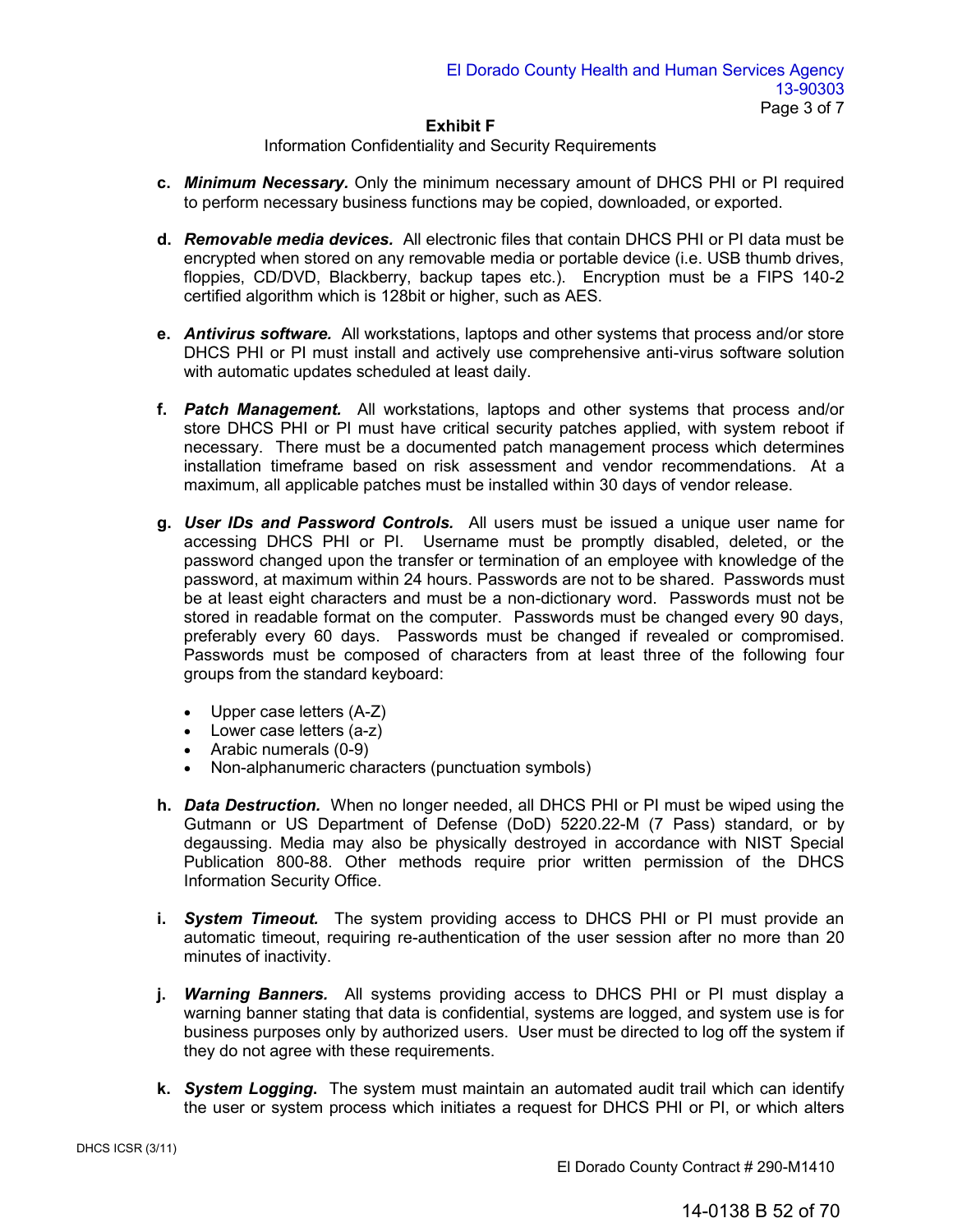# Information Confidentiality and Security Requirements

DHCS PHI or PI. The audit trail must be date and time stamped, must log both successful and failed accesses, must be read only, and must be restricted to authorized users. If DHCS PHI or PI is stored in a database, database logging functionality must be enabled. Audit trail data must be archived for at least 3 years after occurrence.

- **l.** *Access Controls.* The system providing access to DHCS PHI or PI must use role based access controls for all user authentications, enforcing the principle of least privilege.
- **m.** *Transmission encryption.* All data transmissions of DHCS PHI or PI outside the secure internal network must be encrypted using a FIPS 140-2 certified algorithm which is 128bit or higher, such as AES. Encryption can be end to end at the network level, or the data files containing PHI can be encrypted. This requirement pertains to any type of PHI or PI in motion such as website access, file transfer, and E-Mail.
- **n.** *Intrusion Detection***.** All systems involved in accessing, holding, transporting, and protecting DHCS PHI or PI that are accessible via the Internet must be protected by a comprehensive intrusion detection and prevention solution.

# **3) Audit Controls**

- **a.** *System Security Review.* All systems processing and/or storing DHCS PHI or PI must have at least an annual system risk assessment/security review which provides assurance that administrative, physical, and technical controls are functioning effectively and providing adequate levels of protection. Reviews should include vulnerability scanning tools.
- **b.** *Log Reviews.* All systems processing and/or storing DHCS PHI or PI must have a routine procedure in place to review system logs for unauthorized access.
- **c.** *Change Control.* All systems processing and/or storing DHCS PHI or PI must have a documented change control procedure that ensures separation of duties and protects the confidentiality, integrity and availability of data.

# **4) Business Continuity / Disaster Recovery Controls**

- **a.** *Emergency Mode Operation Plan.* Contractor must establish a documented plan to enable continuation of critical business processes and protection of the security of electronic DHCS PHI or PI in the event of an emergency. Emergency means any circumstance or situation that causes normal computer operations to become unavailable for use in performing the work required under this Agreement for more than 24 hours.
- **b.** *Data Backup Plan.* Contractor must have established documented procedures to backup DHCS PHI to maintain retrievable exact copies of DHCS PHI or PI. The plan must include a regular schedule for making backups, storing backups offsite, an inventory of backup media, and an estimate of the amount of time needed to restore DHCS PHI or PI should it be lost. At a minimum, the schedule must be a weekly full backup and monthly offsite storage of DHCS data.

# **5) Paper Document Controls**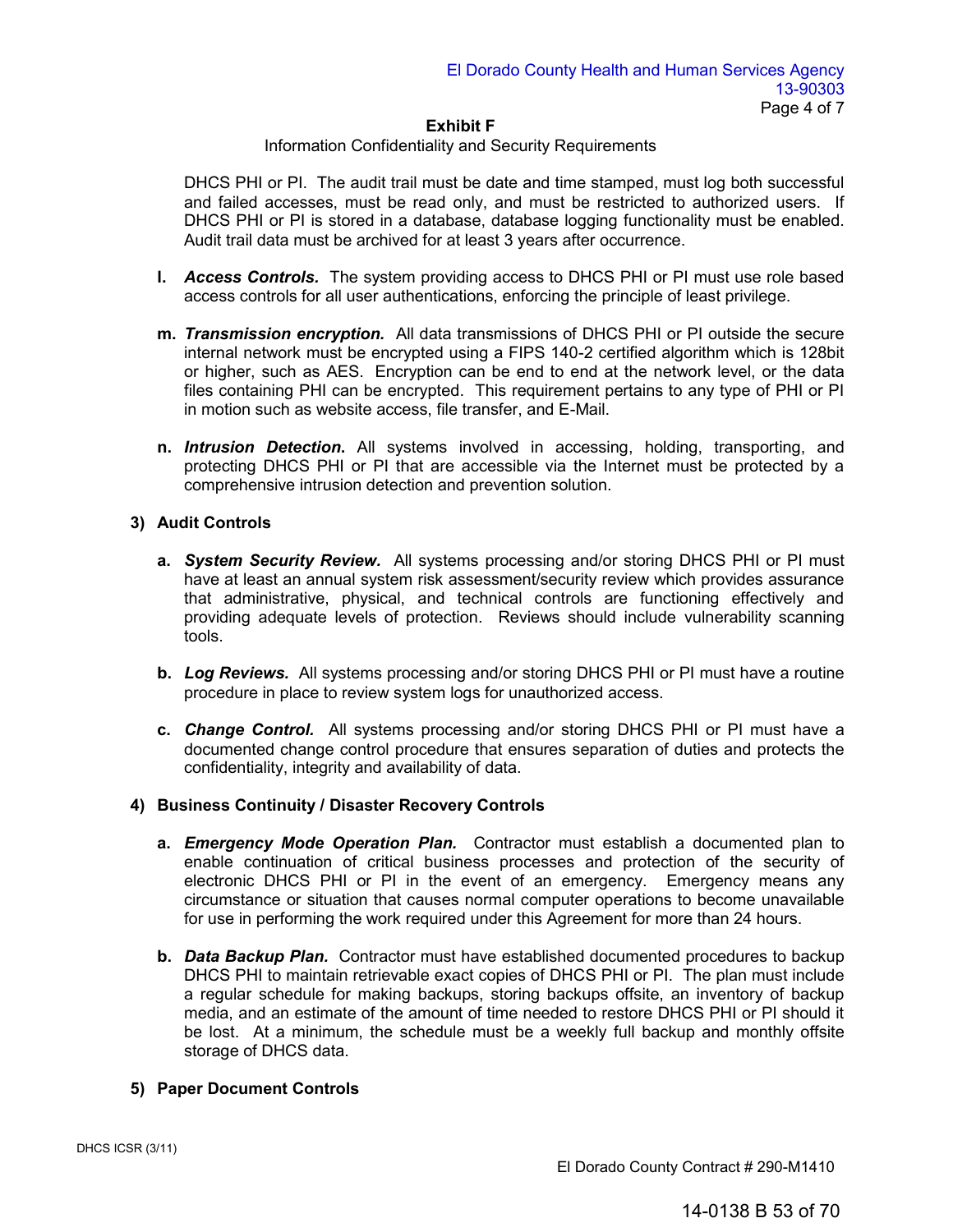# Information Confidentiality and Security Requirements

- **a.** *Supervision of Data.* DHCS PHI or PI in paper form shall not be left unattended at any time, unless it is locked in a file cabinet, file room, desk or office. Unattended means that information is not being observed by an employee authorized to access the information. DHCS PHI or PI in paper form shall not be left unattended at any time in vehicles or planes and shall not be checked in baggage on commercial airplanes.
- **b.** *Escorting Visitors.*Visitors to areas where DHCS PHI or PI is contained shall be escorted and DHCS PHI or PI shall be kept out of sight while visitors are in the area.
- **c.** *Confidential Destruction.*DHCS PHI or PI must be disposed of through confidential means, such as cross cut shredding and pulverizing.
- **d.** *Removal of Data.*DHCS PHI or PI must not be removed from the premises of the Contractor except with express written permission of DHCS.
- **e.** *Faxing.*Faxes containing DHCS PHI or PI shall not be left unattended and fax machines shall be in secure areas. Faxes shall contain a confidentiality statement notifying persons receiving faxes in error to destroy them. Fax numbers shall be verified with the intended recipient before sending the fax.
- **f.** *Mailing.* Mailings of DHCS PHI or PI shall be sealed and secured from damage or inappropriate viewing of PHI or PI to the extent possible. Mailings which include 500 or more individually identifiable records of DHCS PHI or PI in a single package shall be sent using a tracked mailing method which includes verification of delivery and receipt, unless the prior written permission of DHCS to use another method is obtained.
- **B.** *Security Officer.*The Contractor shall designate a Security Officer to oversee its data security program who will be responsible for carrying out its privacy and security programs and for communicating on security matters with DHCS.
- **C.** *Discovery and Notification of Breach*. The Contractor shall notify DHCS **immediately by telephone call plus email or fax** upon the discovery of breach of security of PSCI in computerized form if the PSCI was, or is reasonably believed to have been, acquired by an unauthorized person, or upon the discovery of a suspected security incident that involves data provided to DHCS by the Social Security Administration **or within twenty-four (24) hours by email or fax** of the discovery of any suspected security incident, intrusion or unauthorized use or disclosure of PSCI in violation of this Agreement, or potential loss of confidential data affecting this Agreement. Notification shall be provided to the DHCS Program Contract Manager, the DHCS Privacy Officer and the DHCS Information Security Officer. Notice shall be made using the "DHCS Privacy Incident Report" form, including all information known at the time. The Contractor shall us[e the most current](http://www.dhcs.ca.gov/) version of this form, which is posted on the DHCS Privacy Office website (www.dhcs.ca.gov, then select "Privacy" in the left column and then "Business Use" near<br>the the sage of the page or use this link: the [middle of the page\) or use this](http://www.dhcs.ca.gov/formsandpubs/laws/priv/Pages/DHCSBusinessAssociatesOnly.aspx) link: http://www.dhcs.ca.gov/formsandpubs/laws/priv/Pages/DHCSBusinessAssociatesOnly.aspx If the incident occurs after business hours or on a weekend or holiday and involves electronic PSCI, notification shall be provided by calling the DHCS Information Technology Services Division (ITSD) Help Desk. Contractor shall take:
	- 1) Prompt corrective action to mitigate any risks or damages involved with the breach and to protect the operating environment and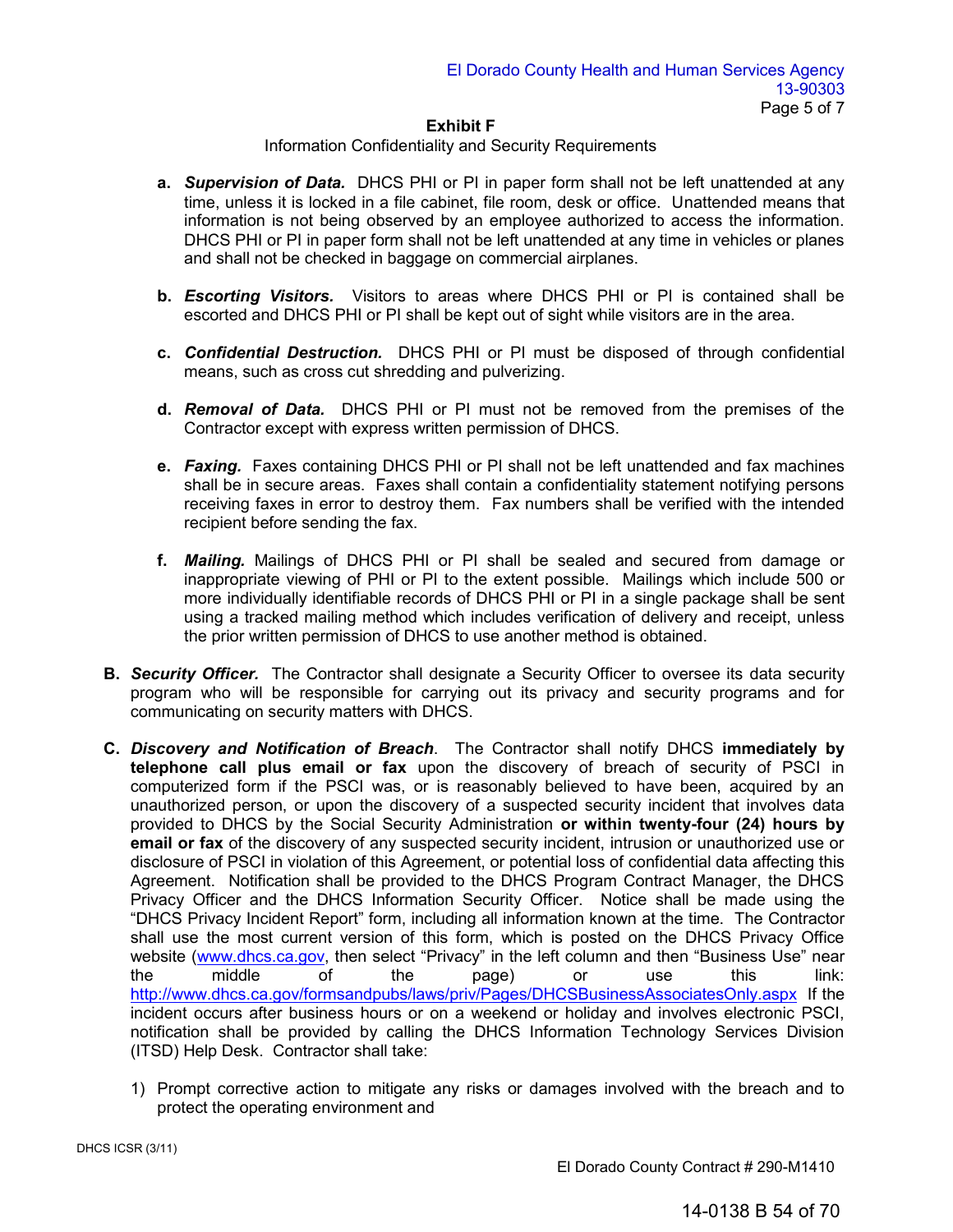# Information Confidentiality and Security Requirements

- 2) Any action pertaining to such unauthorized disclosure required by applicable Federal and State laws and regulations.
- **D.** *Investigation of Breach*. The Contractor shall immediately investigate such security incident, breach, or unauthorized use or disclosure of PSCI and within seventy-two (72) hours of the discovery, The Contractor shall submit an updated "DHCS Privacy Incident Report" containing the information marked with an asterisk and all other applicable information listed on the form, to the extent known at that time, to the DHCS Program Contract Manager, the DHCS Privacy Officer, and the DHCS Information Security Officer:
- **E.** *Written Report*. The Contractor shall provide a written report of the investigation to the DHCS Program Contract Manager, the DHCS Privacy Officer, and the DHCS Information Security Officer within ten (10) working days of the discovery of the breach or unauthorized use or disclosure. The report shall include, but not be limited to, the information specified above, as well as a full, detailed corrective action plan, including information on measures that were taken to halt and/or contain the improper use or disclosure.
- **F.** *Notification of Individuals*. The Contractor shall notify individuals of the breach or unauthorized use or disclosure when notification is required under state or federal law and shall pay any costs of such notifications, as well as any costs associated with the breach. The DHCS Program Contract Manager, the DHCS Privacy Officer, and the DHCS Information Security Officer shall approve the time, manner and content of any such notifications.
- 7. **Affect on lower tier transactions.** The terms of this Exhibit shall apply to all contracts, subcontracts, and subawards, regardless of whether they are for the acquisition of services, goods, or commodities. The Contractor shall incorporate the contents of this Exhibit into each subcontract or subaward to its agents, subcontractors, or independent consultants.
- 8. **Contact Information***.* To direct communications to the above referenced DHCS staff, the Contractor shall initiate contact as indicated herein. DHCS reserves the right to make changes to the contact information below by giving written notice to the Contractor. Said changes shall not require an amendment to this Exhibit or the Agreement to which it is incorporated.

| <b>DHCS Program Contract</b><br><b>Manager</b>                                         | <b>DHCS Privacy Officer</b>                                                                                                                                                                                             | <b>DHCS Information Security Officer</b>                                                                                                                                                                                       |
|----------------------------------------------------------------------------------------|-------------------------------------------------------------------------------------------------------------------------------------------------------------------------------------------------------------------------|--------------------------------------------------------------------------------------------------------------------------------------------------------------------------------------------------------------------------------|
| See the Scope of Work<br>exhibit for Program<br><b>Contract Manager</b><br>information | <b>Privacy Officer</b><br>c/o Office of Legal Services<br>Department of Health Care Services<br>P.O. Box 997413, MS 0011<br>Sacramento, CA 95899-7413<br>Email: privacyofficer@dhcs.ca.gov<br>Telephone: (916) 445-4646 | Information Security Officer<br><b>DHCS Information Security Office</b><br>P.O. Box 997413, MS 6400<br>Sacramento, CA 95899-7413<br>Email: iso@dhcs.ca.gov<br>Telephone: ITSD Help Desk<br>(916) 440-7000 or<br>(800) 579-0874 |

9. **Audits and Inspections.** From time to time, DHCS may inspect the facilities, systems, books and records of the Contractor to monitor compliance with the safeguards required in the Information Confidentiality and Security Requirements (ICSR) exhibit. Contractor shall promptly remedy any violation of any provision of this ICSR exhibit. The fact that DHCS inspects, or fails to inspect, or has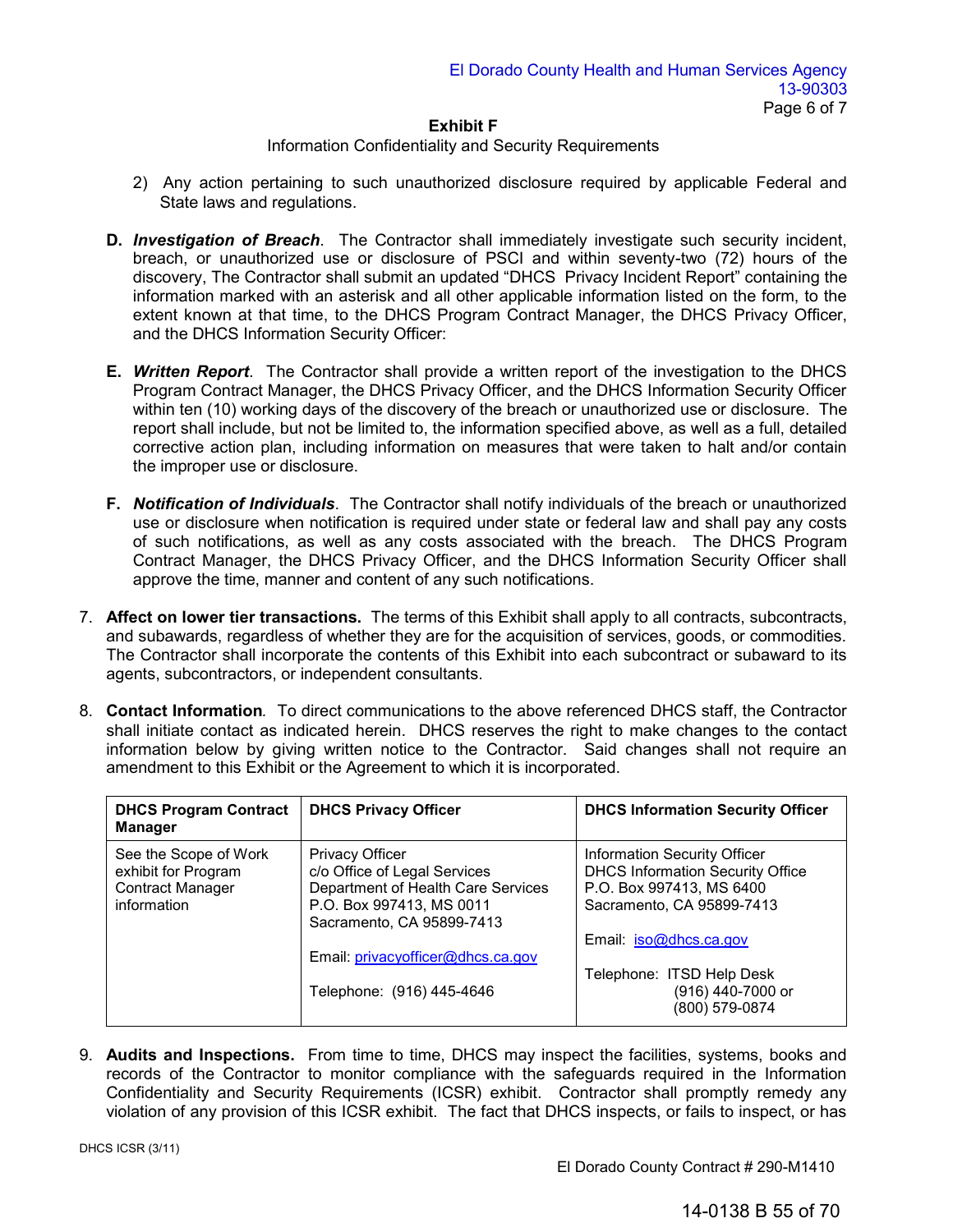# Information Confidentiality and Security Requirements

the right to inspect, Contractor's facilities, systems and procedures does not relieve Contractor of its responsibility to comply with this ICSR exhibit.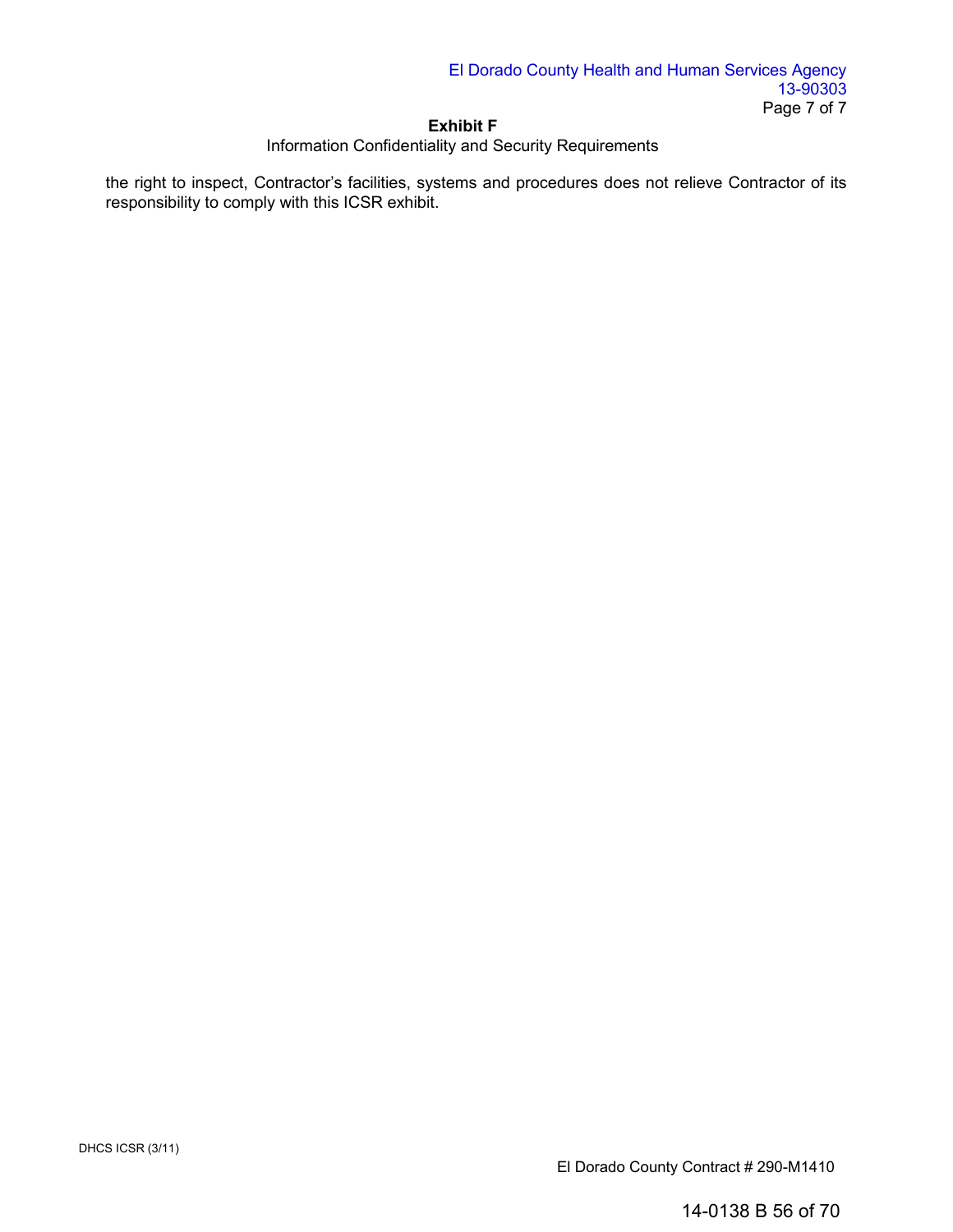## HIPAA Business Associate Addendum

# **I. Recitals**

- A. This Contract (Agreement) has been determined to constitute a business associate relationship under the Health Insurance Portability and Accountability Act of 1996, Public Law 104-191 ("HIPAA"), the Health Information Technology for Economic and Clinical Health Act, Public Law 111-005 ('the HITECH Act"), 42 U.S.C. section 17921 et seq., and their implementing privacy and security regulations at 45 CFR Parts 160 and 164 ("the HIPAA regulations").
- B. The Department of Health Care Services ("DHCS") wishes to disclose to Business Associate certain information pursuant to the terms of this Agreement, some of which may constitute Protected Health Information ("PHI"), including protected health information in electronic media ("ePHI"), under federal law, and personal information ("PI") under state law.
- C. As set forth in this Agreement, Contractor, here and after, is the Business Associate of DHCS acting on DHCS' behalf and provides services, arranges, performs or assists in the performance of functions or activities on behalf of DHCS and creates, receives, maintains, transmits, uses or discloses PHI and PI. DHCS and Business Associate are each a party to this Agreement and are collectively referred to as the "parties."
- D. The purpose of this Addendum is to protect the privacy and security of the PHI and PI that may be created, received, maintained, transmitted, used or disclosed pursuant to this Agreement, and to comply with certain standards and requirements of HIPAA, the HITECH Act and the HIPAA regulations, including, but not limited to, the requirement that DHCS must enter into a contract containing specific requirements with Contractor prior to the disclosure of PHI to Contractor, as set forth in 45 CFR Parts 160 and 164 and the HITECH Act.
- E. The terms used in this Addendum, but not otherwise defined, shall have the same meanings as those terms have in the HIPAA regulations. Any reference to statutory or regulatory language shall be to such language as in effect or as amended.

# **II. Definitions**

- A. Breach shall have the meaning given to such term under HIPAA, the HITECH Act, and the HIPAA regulations.
- B. Business Associate shall have the meaning given to such term under HIPAA, the HITECH Act, and the HIPAA regulations.
- C. Covered Entity shall have the meaning given to such term under HIPAA, the HITECH Act, and the HIPAA regulations.
- D. Electronic Health Record shall have the meaning given to such term in the HITECH Act, including, but not limited to, 42 U.S.C Section 17921 and implementing regulations.
- E. Electronic Protected Health Information (ePHI) means individually identifiable health information transmitted by electronic media or maintained in electronic media, including but not limited to electronic media as set forth under 45 CFR section 160.103.
- F. Individually Identifiable Health Information means health information, including demographic information collected from an individual, that is created or received by a health care provider, health plan, employer or health care clearinghouse, and relates to the past, present or future physical or mental health or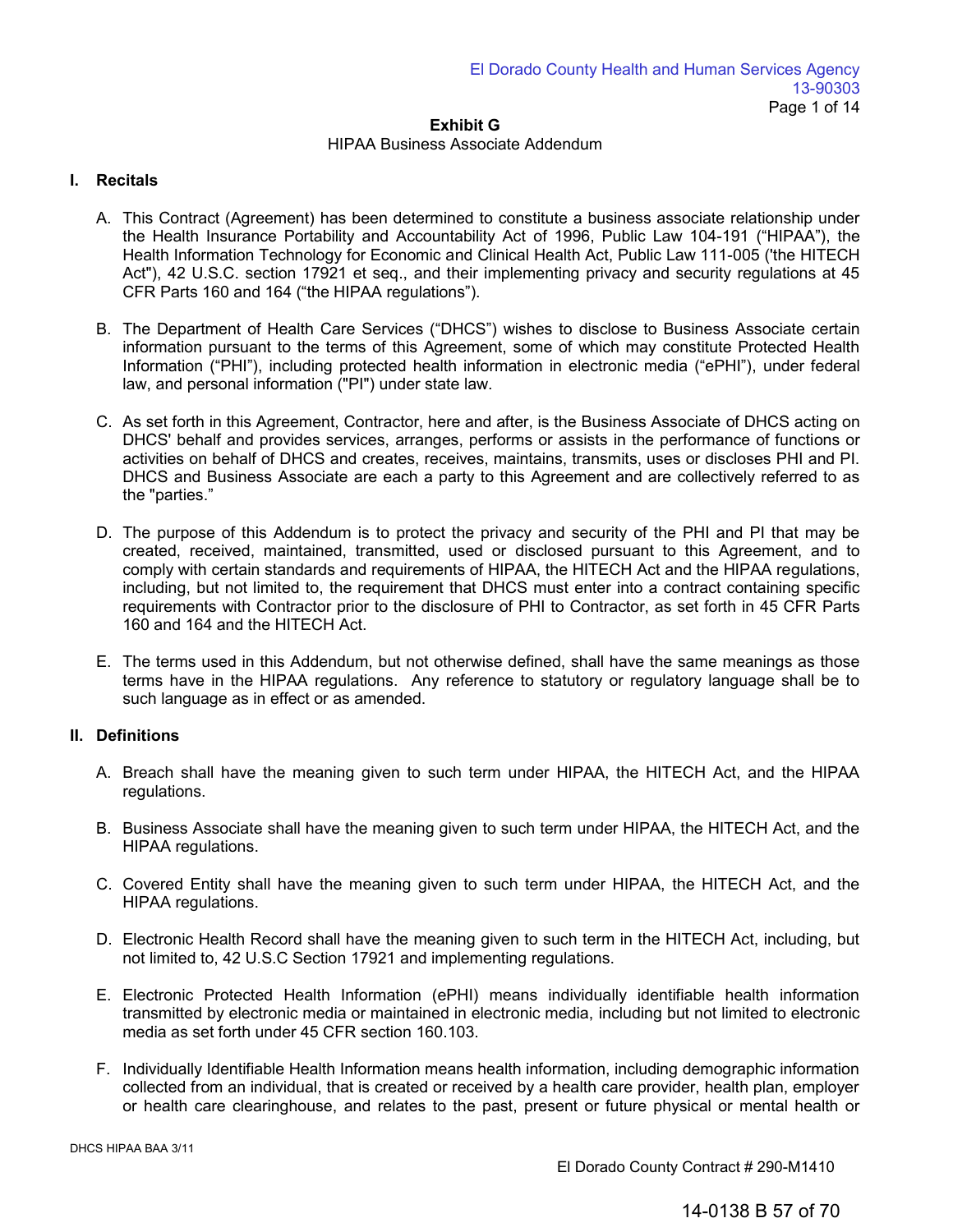#### HIPAA Business Associate Addendum

condition of an individual, the provision of health care to an individual, or the past, present, or future payment for the provision of health care to an individual, that identifies the individual or where there is a reasonable basis to believe the information can be used to identify the individual, as set forth under 45 CFR section 160.103.

- G. Privacy Rule shall mean the HIPAA Regulation that is found at 45 CRF Parts 160 and 164.
- H. Personal Information shall have the meaning given to such term in California Civil Code section 1798.29.
- I. Protected Health Information means individually identifiable health information that is transmitted by electronic media, maintained in electronic media, or is transmitted or maintained in any other form or medium, as set forth under 45 CFR section 160.103.
- J. Required by law, as set forth under 45 CFR section 164.103, means a mandate contained in law that compels an entity to make a use or disclosure of PHI that is enforceable in a court of law. This includes, but is not limited to, court orders and court-ordered warrants, subpoenas or summons issued by a court, grand jury, a governmental or tribal inspector general, or an administrative body authorized to require the production of information, and a civil or an authorized investigative demand. It also includes Medicare conditions of participation with respect to health care providers participating in the program, and statutes or regulations that require the production of information, including statutes or regulations that require such information if payment is sought under a government program providing public benefits.
- K. Secretary means the Secretary of the U.S. Department of Health and Human Services ("HHS") or the Secretary's designee.
- L. Security Incident means the attempted or successful unauthorized access, use, disclosure, modification, or destruction of PHI or PI, or confidential data that is essential to the ongoing operation of the Business Associate's organization and intended for internal use; or interference with system operations in an information system.
- M. Security Rule shall mean the HIPAA regulation that is found at 45 CFR Parts 160 and 164.
- N. Unsecured PHI shall have the meaning given to such term under the HITECH Act, 42 U.S.C. section 17932(h), any guidance issued pursuant to such Act and the HIPAA regulations.

# **III. Terms of Agreement**

# **A. Permitted Uses and Disclosures of PHI by Business Associate**

*Permitted Uses and Disclosures.* Except as otherwise indicated in this Addendum, Business Associate may use or disclose PHI only to perform functions, activities or services specified in this Agreement, for, or on behalf of DHCS, provided that such use or disclosure would not violate the HIPAA regulations, if done by DHCS. Any such use or disclosure must, to the extent practicable, be limited to the limited data set, as defined in 45 CFR section 164.514(e)(2), or, if needed, to the minimum necessary to accomplish the intended purpose of such use or disclosure, in compliance with the HITECH Act and any guidance issued pursuant to such Act, and the HIPAA regulations.

1. *Specific Use and Disclosure Provisions.* Except as otherwise indicated in this Addendum, Business Associate may: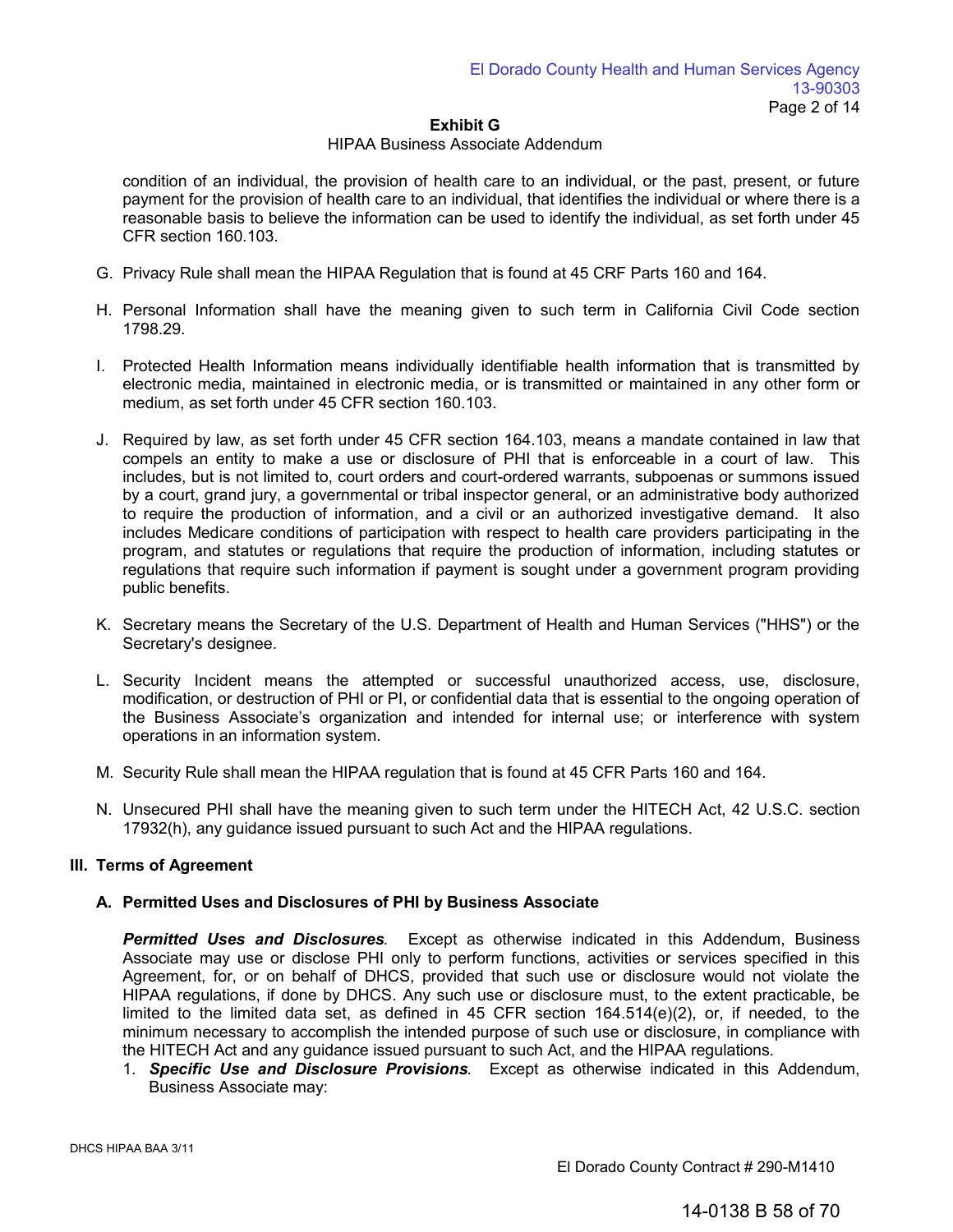#### HIPAA Business Associate Addendum

- a. *Use and disclose for management and administration.* Use and disclose PHI for the proper management and administration of the Business Associate provided that such disclosures are required by law, or the Business Associate obtains reasonable assurances from the person to whom the information is disclosed that it will remain confidential and will be used or further disclosed only as required by law or for the purpose for which it was disclosed to the person, and the person notifies the Business Associate of any instances of which it is aware that the confidentiality of the information has been breached.
- b. *Provision of Data Aggregation Services.* Use PHI to provide data aggregation services to DHCS. Data aggregation means the combining of PHI created or received by the Business Associate on behalf of DHCS with PHI received by the Business Associate in its capacity as the Business Associate of another covered entity, to permit data analyses that relate to the health care operations of DHCS.

## **B. Prohibited Uses and Disclosures**

- 1. Business Associate shall not disclose PHI about an individual to a health plan for payment or health care operations purposes if the PHI pertains solely to a health care item or service for which the health care provider involved has been paid out of pocket in full and the individual requests such restriction, in accordance with 42 U.S.C. section 17935(a) and 45 CFR section 164.522(a).
- 2. Business Associate shall not directly or indirectly receive remuneration in exchange for PHI, except with the prior written consent of DHCS and as permitted by 42 U.S.C. section 17935(d)(2).

### **C. Responsibilities of Business Associate**

Business Associate agrees:

- 1. *Nondisclosure.* Not to use or disclose Protected Health Information (PHI) other than as permitted or required by this Agreement or as required by law.
- 2. *Safeguards.* To implement administrative, physical, and technical safeguards that reasonably and appropriately protect the confidentiality, integrity, and availability of the PHI, including electronic PHI, that it creates, receives, maintains, uses or transmits on behalf of DHCS, in compliance with 45 CFR sections 164.308, 164.310 and 164.312, and to prevent use or disclosure of PHI other than as provided for by this Agreement. Business Associate shall implement reasonable and appropriate policies and procedures to comply with the standards, implementation specifications and other requirements of 45 CFR section 164, subpart C, in compliance with 45 CFR section 164.316. Business Associate shall develop and maintain a written information privacy and security program that includes administrative, technical and physical safeguards appropriate to the size and complexity of the Business Associate's operations and the nature and scope of its activities, and which incorporates the requirements of section 3, Security, below. Business Associate will provide DHCS with its current and updated policies.
- 3. *Security.* To take any and all steps necessary to ensure the continuous security of all computerized data systems containing PHI and/or PI, and to protect paper documents containing PHI and/or PI. These steps shall include, at a minimum:
	- a. Complying with all of the data system security precautions listed in Attachment A, the Business Associate Data Security Requirements;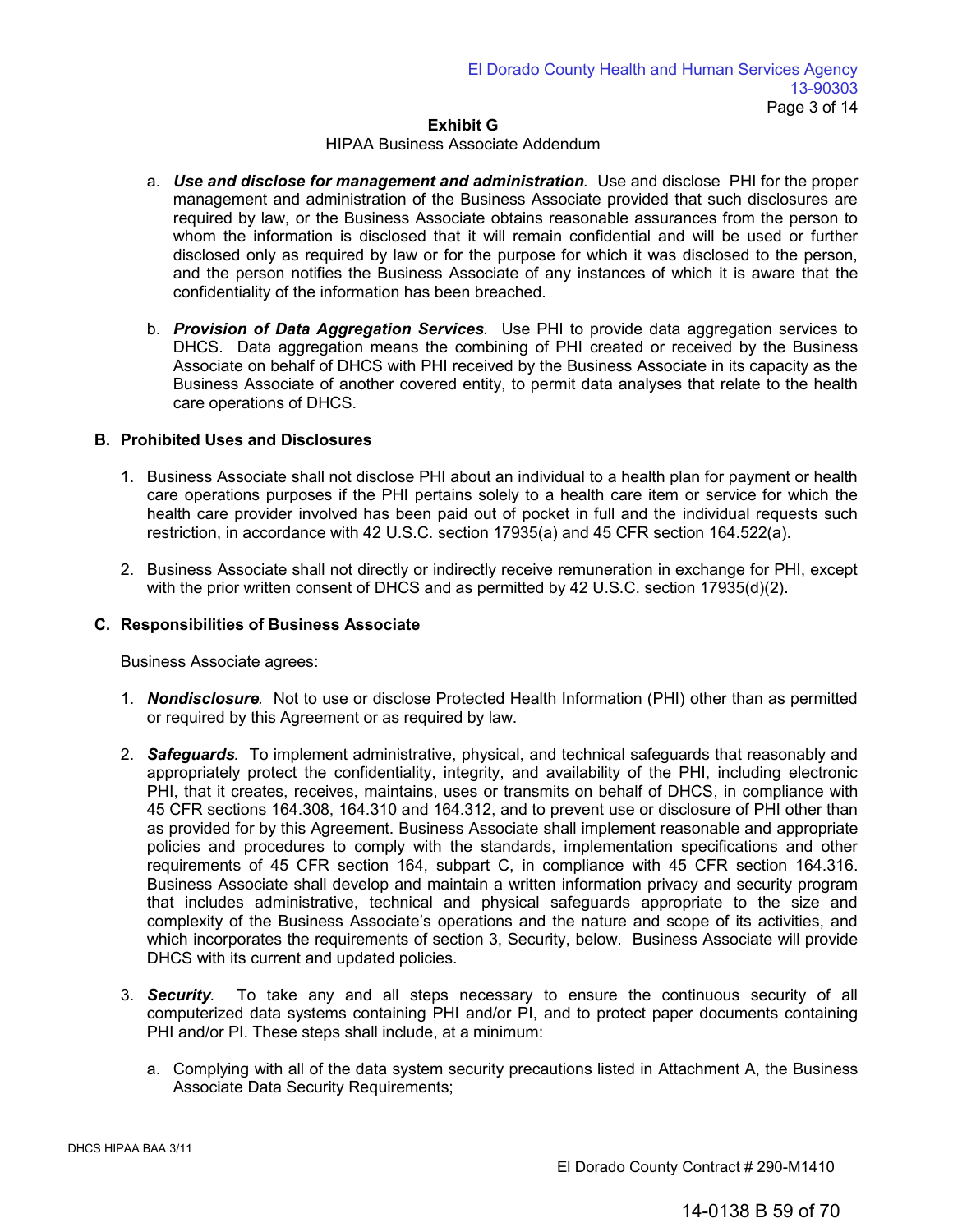#### HIPAA Business Associate Addendum

- b. Achieving and maintaining compliance with the HIPAA Security Rule (45 CFR Parts 160 and 164), as necessary in conducting operations on behalf of DHCS under this Agreement;
- c. Providing a level and scope of security that is at least comparable to the level and scope of security established by the Office of Management and Budget in OMB Circular No. A-130, Appendix III - Security of Federal Automated Information Systems, which sets forth guidelines for automated information systems in Federal agencies; and
- d. In case of a conflict between any of the security standards contained in any of these enumerated sources of security standards, the most stringent shall apply. The most stringent means that safeguard which provides the highest level of protection to PHI from unauthorized disclosure. Further, Business Associate must comply with changes to these standards that occur after the effective date of this Agreement.
- Business Associate shall designate a Security Officer to oversee its data security program who shall be responsible for carrying out the requirements of this section and for communicating on security matters with DHCS.
- **D.** *Mitigation of Harmful Effects*. To mitigate, to the extent practicable, any harmful effect that is known to Business Associate of a use or disclosure of PHI by Business Associate or its subcontractors in violation of the requirements of this Addendum.

## **E.** *Business Associate's Agents and Subcontractors.*

- 1. To enter into written agreements with any agents, including subcontractors and vendors, to whom Business Associate provides PHI or PI received from or created or received by Business Associate on behalf of DHCS, that impose the same restrictions and conditions on such agents, subcontractors and vendors that apply to Business Associate with respect to such PHI and PI under this Addendum, and that comply with all applicable provisions of HIPAA, the HITECH Act and the HIPAA regulations, including the requirement that any agents, subcontractors or vendors implement reasonable and appropriate administrative, physical, and technical safeguards to protect such PHI and PI. Business Associate shall incorporate, when applicable, the relevant provisions of this Addendum into each subcontract or subaward to such agents, subcontractors and vendors, including the requirement that any security incidents or breaches of unsecured PHI or PI be reported to Business Associate.
	- 2. In accordance with 45 CFR section 164.504(e)(1)(ii), upon Business Associate's knowledge of a material breach or violation by its subcontractor of the agreement between Business Associate and the subcontractor, Business Associate shall:
		- a. Provide an opportunity for the subcontractor to cure the breach or end the violation and terminate the agreement if the subcontractor does not cure the breach or end the violation within the time specified by DHCS; or
		- b. Immediately terminate the agreement if the subcontractor has breached a material term of the agreement and cure is not possible.
- **F.** *Availability of Information to DHCS and Individuals.* To provide access and information: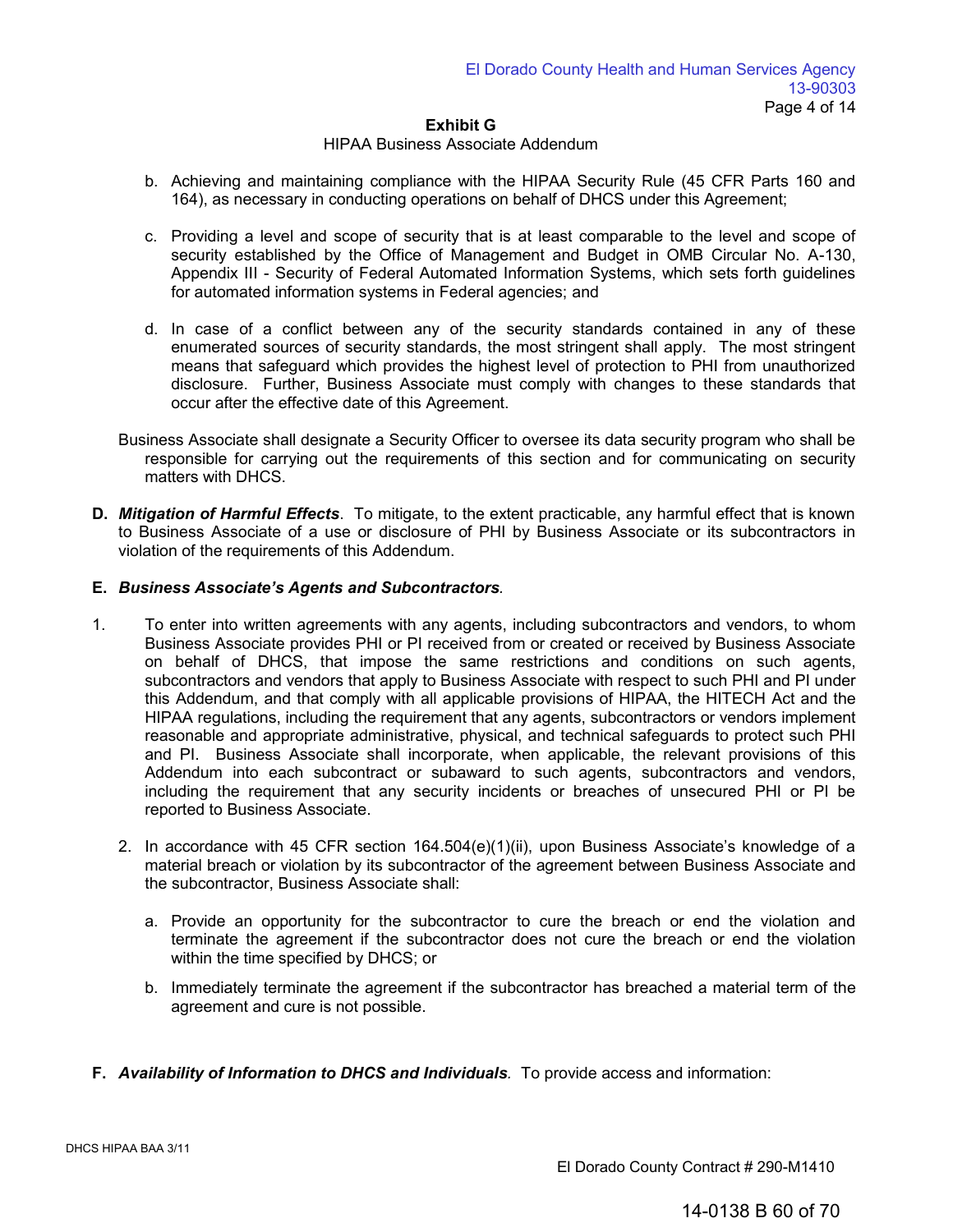### HIPAA Business Associate Addendum

- 1. To provide access as DHCS may require, and in the time and manner designated by DHCS (upon reasonable notice and during Business Associate's normal business hours) to PHI in a Designated Record Set, to DHCS (or, as directed by DHCS), to an Individual, in accordance with 45 CFR section 164.524. Designated Record Set means the group of records maintained for DHCS that includes medical, dental and billing records about individuals; enrollment, payment, claims adjudication, and case or medical management systems maintained for DHCS health plans; or those records used to make decisions about individuals on behalf of DHCS. Business Associate shall use the forms and processes developed by DHCS for this purpose and shall respond to requests for access to records transmitted by DHCS within fifteen (15) calendar days of receipt of the request by producing the records or verifying that there are none.
- 2. If Business Associate maintains an Electronic Health Record with PHI, and an individual requests a copy of such information in an electronic format, Business Associate shall provide such information in an electronic format to enable DHCS to fulfill its obligations under the HITECH Act, including but not limited to, 42 U.S.C. section 17935(e).
- 3. If Business Associate receives data from DHCS that was provided to DHCS by the Social Security Administration, upon request by DHCS, Business Associate shall provide DHCS with a list of all employees, contractors and agents who have access to the Social Security data, including employees, contractors and agents of its subcontractors and agents.
- **G.** *Amendment of PHI.*To make any amendment(s) to PHI that DHCS directs or agrees to pursuant to 45 CFR section 164.526, in the time and manner designated by DHCS.
- **H.** *Internal Practices.* To make Business Associate's internal practices, books and records relating to the use and disclosure of PHI received from DHCS, or created or received by Business Associate on behalf of DHCS, available to DHCS or to the Secretary of the U.S. Department of Health and Human Services in a time and manner designated by DHCS or by the Secretary, for purposes of determining DHCS' compliance with the HIPAA regulations. If any information needed for this purpose is in the exclusive possession of any other entity or person and the other entity or person fails or refuses to furnish the information to Business Associate, Business Associate shall so certify to DHCS and shall set forth the efforts it made to obtain the information.
- **I.** *Documentation of Disclosures.* To document and make available to DHCS or (at the direction of DHCS) to an Individual such disclosures of PHI, and information related to such disclosures, necessary to respond to a proper request by the subject Individual for an accounting of disclosures of PHI, in accordance with the HITECH Act and its implementing regulations, including but not limited to 45 CFR section 164.528 and 42 U.S.C. section 17935(c). If Business Associate maintains electronic health records for DHCS as of January 1, 2009, Business Associate must provide an accounting of disclosures, including those disclosures for treatment, payment or health care operations, effective with disclosures on or after January 1, 2014. If Business Associate acquires electronic health records for DHCS after January 1, 2009, Business Associate must provide an accounting of disclosures, including those disclosures for treatment, payment or health care operations, effective with disclosures on or after the date the electronic health record is acquired, or on or after January 1, 2011, whichever date is later. The electronic accounting of disclosures shall be for disclosures during the three years prior to the request for an accounting.
- **J.** *Breaches and Security Incidents.* During the term of this Agreement, Business Associate agrees to implement reasonable systems for the discovery and prompt reporting of any breach or security incident, and to take the following steps: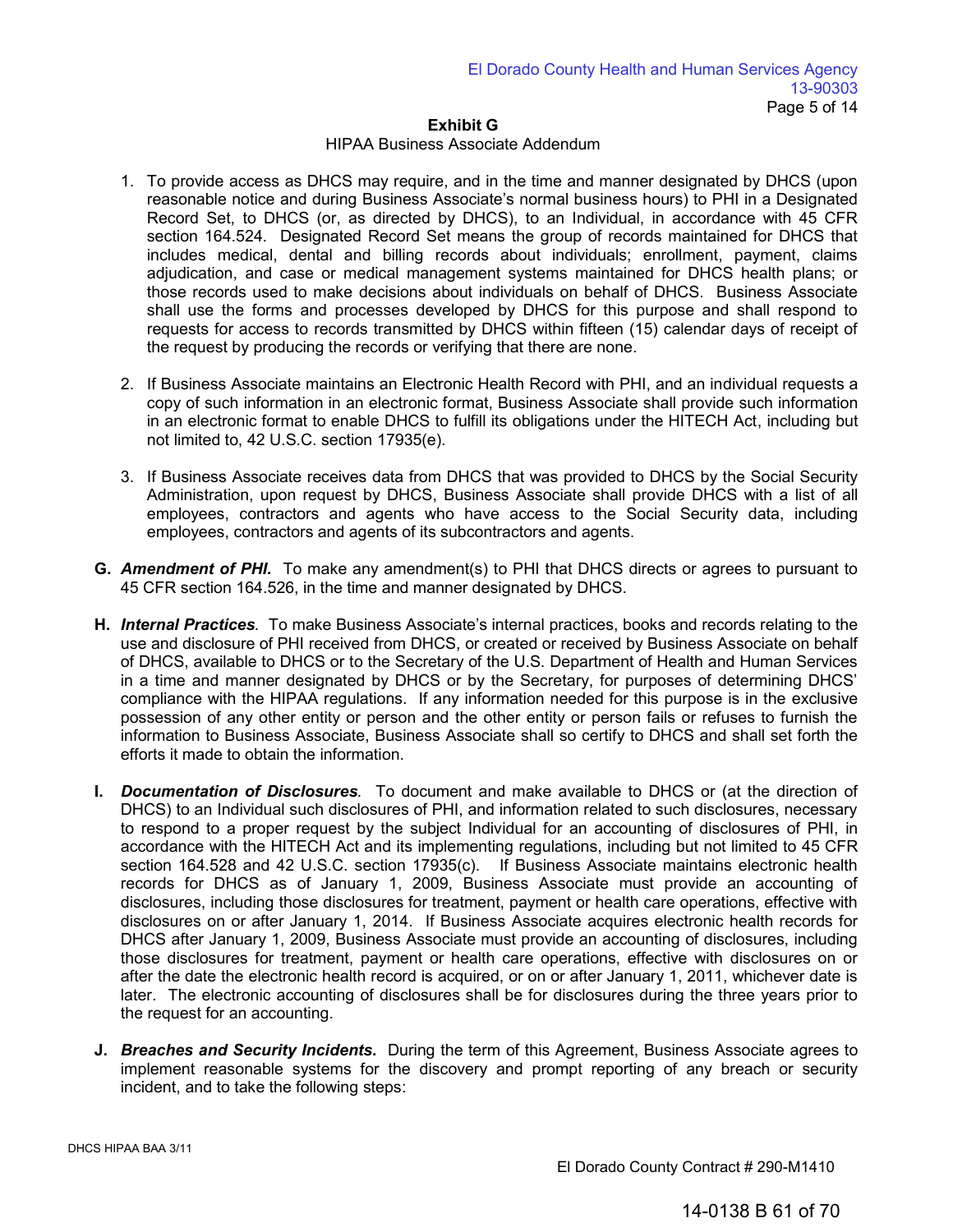## HIPAA Business Associate Addendum

1. *Notice to DHC***S.** (1) To notify DHCS **immediately by telephone call plus email or fax** upon the discovery of a breach of unsecured PHI or PI in electronic media or in any other media if the PHI or PI was, or is reasonably believed to have been, accessed or acquired by an unauthorized person, or upon the discovery of a suspected security incident that involves data provided to DHCS by the Social Security Administration. (2) To notify DHCS **within 24 hours by email or fax** of the discovery of any suspected security incident, intrusion or unauthorized access, use or disclosure of PHI or PI in violation of this Agreement and this Addendum, or potential loss of confidential data affecting this Agreement. A breach shall be treated as discovered by Business Associate as of the first day on which the breach is known, or by exercising reasonable diligence would have been known, to any person (other than the person committing the breach) who is an employee, officer or other agent of Business Associate.

Notice shall be provided to the DHCS Program Contract Manager, the DHCS Privacy Officer and the DHCS Information Security Officer. If the incident occurs after business hours or on a weekend or holiday and involves electronic PHI, notice shall be provided by calling the DHCS ITSD Service Desk. Notice shall be made using the "DHCS Privacy Incident Report" form, including all information known at the time. Business Associate shall use the most current version of this form, which is posted on the DHCS Privacy Office website [\(www.dhcs.ca.gov,](http://www.dhcs.ca.gov/) then select "Privacy" in the left column and then "Business Use" near the middle of the page) or use this link: <http://www.dhcs.ca.gov/formsandpubs/laws/priv/Pages/DHCSBusinessAssociatesOnly.aspx>

Upon discovery of a breach or suspected security incident, intrusion or unauthorized access, use or disclosure of PHI or PI, Business Associate shall take:

- a. Prompt corrective action to mitigate any risks or damages involved with the breach and to protect the operating environment; and
- b. Any action pertaining to such unauthorized disclosure required by applicable Federal and State laws and regulations.
- 2. *Investigation and Investigation Report.* To immediately investigate such security incident, breach, or unauthorized access, use or disclosure of PHI or PI. Within 72 hours of the discovery, Business Associate shall submit an updated "DHCS Privacy Incident Report" containing the information marked with an asterisk and all other applicable information listed on the form, to the extent known at that time, to the DHCS Program Contract Manager, the DHCS Privacy Officer, and the DHCS Information Security Officer:
- 3. *Complete Report.* To provide a complete report of the investigation to the DHCS Program Contract Manager, the DHCS Privacy Officer, and the DHCS Information Security Officer within ten (10) working days of the discovery of the breach or unauthorized use or disclosure. The report shall be submitted on the "DHCS Privacy Incident Report" form and shall include an assessment of all known factors relevant to a determination of whether a breach occurred under applicable provisions of HIPAA, the HITECH Act, the HIPAA regulations and/or state law. The report shall also include a full, detailed corrective action plan, including information on measures that were taken to halt and/or contain the improper use or disclosure. If DHCS requests information in addition to that listed on the "DHCS Privacy Incident Report" form, Business Associate shall make reasonable efforts to provide DHCS with such information. If necessary, a Supplemental Report may be used to submit revised or additional information after the completed report is submitted, by submitting the revised or additional information on an updated "DHCS Privacy Incident Report" form. DHCS will review and approve the determination of whether a breach occurred and individual notifications are required, and the corrective action plan.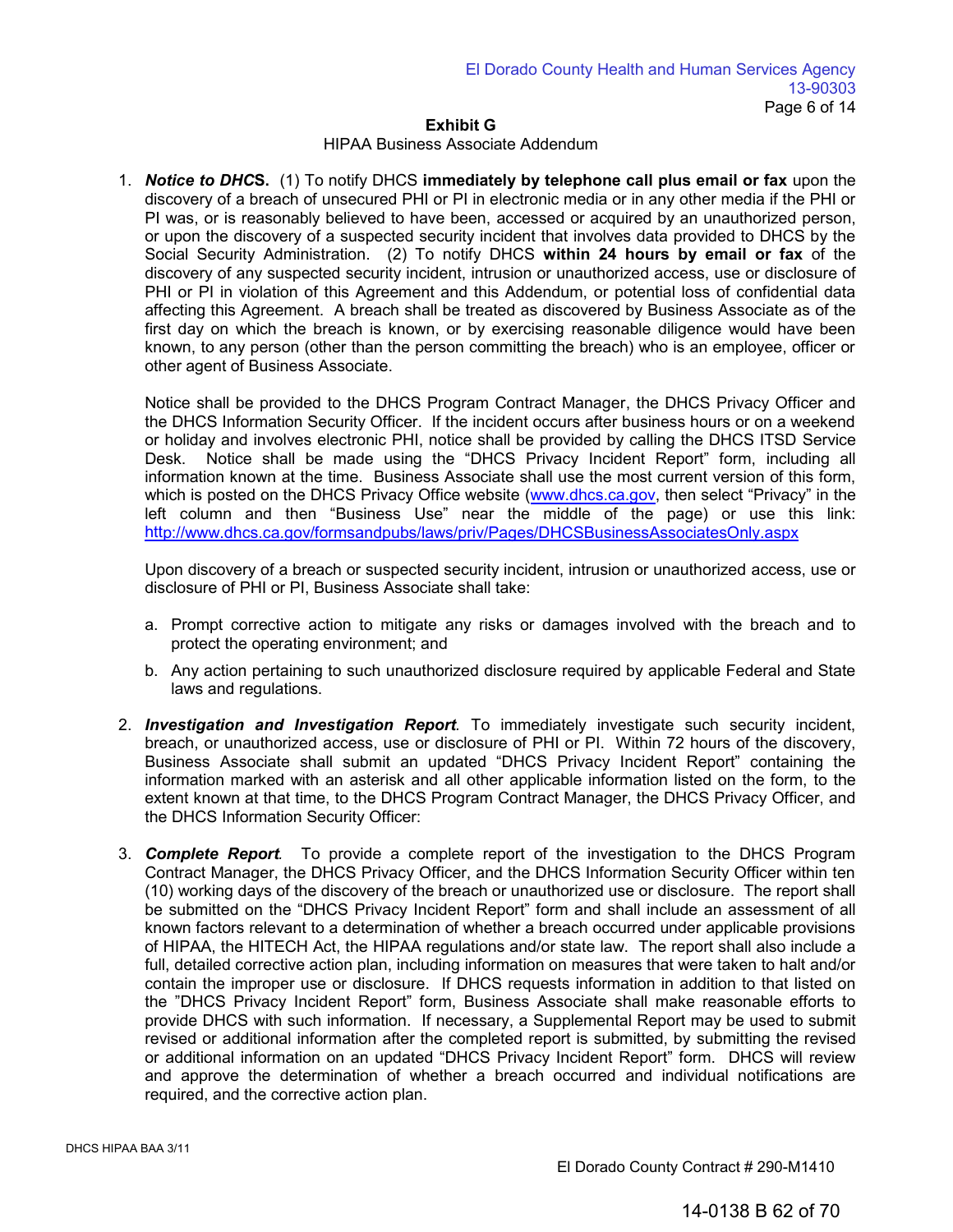## HIPAA Business Associate Addendum

- 4. *Notification of Individuals.* If the cause of a breach of PHI or PI is attributable to Business Associate or its subcontractors, agents or vendors, Business Associate shall notify individuals of the breach or unauthorized use or disclosure when notification is required under state or federal law and shall pay any costs of such notifications, as well as any costs associated with the breach. The notifications shall comply with the requirements set forth in 42 U.S.C. section 17932 and its implementing regulations, including, but not limited to, the requirement that the notifications be made without unreasonable delay and in no event later than 60 calendar days. The DHCS Program Contract Manager, the DHCS Privacy Officer, and the DHCS Information Security Officer shall approve the time, manner and content of any such notifications and their review and approval must be obtained before the notifications are made.
- 5. *Responsibility for Reporting of Breaches.* If the cause of a breach of PHI or PI is attributable to Business Associate or its agents, subcontractors or vendors, Business Associate is responsible for all required reporting of the breach as specified in 42 U.S.C. section 17932 and its implementing regulations, including notification to media outlets and to the Secretary. If a breach of unsecured PHI involves more than 500 residents of the State of California or its jurisdiction, Business Associate shall notify the Secretary of the breach immediately upon discovery of the breach. If Business Associate has reason to believe that duplicate reporting of the same breach or incident may occur because its subcontractors, agents or vendors may report the breach or incident to DHCS in addition to Business Associate, Business Associate shall notify DHCS, and DHCS and Business Associate may take appropriate action to prevent duplicate reporting. The breach reporting requirements of this paragraph are in addition to the reporting requirements set forth in subsection 1, above.
- 6. *DHCS Contact Information.* To direct communications to the above referenced DHCS staff, the Contractor shall initiate contact as indicated herein. DHCS reserves the right to make changes to the contact information below by giving written notice to the Contractor. Said changes shall not require an amendment to this Addendum or the Agreement to which it is incorporated.

| <b>DHCS Program</b><br><b>Contract Manager</b>                                  | <b>DHCS Privacy Officer</b>                                                                                                                                                                   | <b>DHCS Information Security Officer</b>                                                                                                                                                    |
|---------------------------------------------------------------------------------|-----------------------------------------------------------------------------------------------------------------------------------------------------------------------------------------------|---------------------------------------------------------------------------------------------------------------------------------------------------------------------------------------------|
| See the Scope of Work<br>exhibit for Program<br>Contract Manager<br>information | <b>Privacy Officer</b><br>c/o: Office of HIPAA Compliance<br>Department of Health Care Services<br>P.O. Box 997413, MS 4722<br>Sacramento, CA 95899-7413<br>Email: privacyofficer@dhcs.ca.gov | <b>Information Security Officer</b><br><b>DHCS Information Security Office</b><br>P.O. Box 997413, MS 6400<br>Sacramento, CA 95899-7413<br>Email: iso@dhcs.ca.gov<br>(916) 440-5537<br>Fax: |
|                                                                                 | Telephone: (916) 445-4646                                                                                                                                                                     | Telephone: ITSD Service Desk<br>(916) 440-7000 or                                                                                                                                           |
|                                                                                 | Fax: (916) 440-7680                                                                                                                                                                           | (800) 579-0874                                                                                                                                                                              |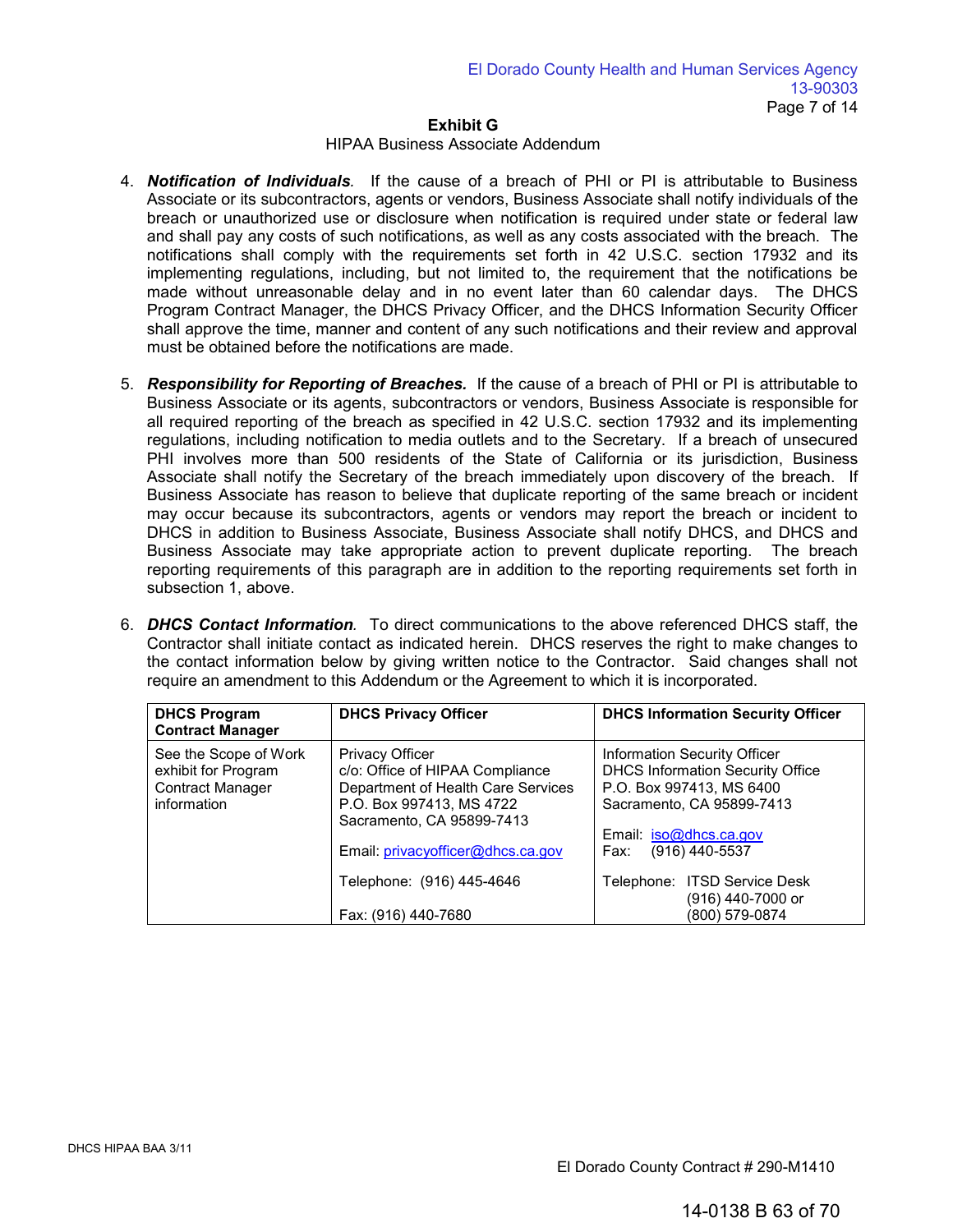#### HIPAA Business Associate Addendum

- **K.** *Termination of Agreement.* In accordance with Section 13404(b) of the HITECH Act and to the extent required by the HIPAA regulations, if Business Associate knows of a material breach or violation by DHCS of this Addendum, it shall take the following steps:
	- 1. Provide an opportunity for DHCS to cure the breach or end the violation and terminate the Agreement if DHCS does not cure the breach or end the violation within the time specified by Business Associate; or
	- 2. Immediately terminate the Agreement if DHCS has breached a material term of the Addendum and cure is not possible.
- **L.** *Due Diligence.* Business Associate shall exercise due diligence and shall take reasonable steps to ensure that it remains in compliance with this Addendum and is in compliance with applicable provisions of HIPAA, the HITECH Act and the HIPAA regulations, and that its agents, subcontractors and vendors are in compliance with their obligations as required by this Addendum.
- **M.** *Sanctions and/or Penalties*. Business Associate understands that a failure to comply with the provisions of HIPAA, the HITECH Act and the HIPAA regulations that are applicable to Business Associate may result in the imposition of sanctions and/or penalties on Business Associate under HIPAA, the HITECH Act and the HIPAA regulations.

# **IV. Obligations of DHCS**

DHCS agrees to:

- **A.** *Notice of Privacy Practices.* Provide Business Associate with the Notice of Privacy Practices that DHCS produces in accordance with 45 CFR section 164.520, as well as any changes to such notice. Visit the DHCS Privacy Office to view the most current Notice of Privacy Practices at: [http://www.dhcs.ca](http://www.dhcs.ca.gov/).gov/formsandpubs/laws/priv/Pages/default.aspx or the DHCS website at www.dhcs.ca.gov (select "Privacy in the left column and "Notice of Privacy Practices" on the right side of the page).
- **B.** *Permission by Individuals for Use and Disclosure of PHI.* Provide the Business Associate with any changes in, or revocation of, permission by an Individual to use or disclose PHI, if such changes affect the Business Associate's permitted or required uses and disclosures.
- **C.** *Notification of Restrictions.* Notify the Business Associate of any restriction to the use or disclosure of PHI that DHCS has agreed to in accordance with 45 CFR section 164.522, to the extent that such restriction may affect the Business Associate's use or disclosure of PHI.
- **D.** *Requests Conflicting with HIPAA Rules.* Not request the Business Associate to use or disclose PHI in any manner that would not be permissible under the HIPAA regulations if done by DHCS.

# **V. Audits, Inspection and Enforcement**

**A.** From time to time, DHCS may inspect the facilities, systems, books and records of Business Associate to monitor compliance with this Agreement and this Addendum. Business Associate shall promptly remedy any violation of any provision of this Addendum and shall certify the same to the DHCS Privacy Officer in writing. The fact that DHCS inspects, or fails to inspect, or has the right to inspect, Business Associate's facilities, systems and procedures does not relieve Business Associate of its responsibility to comply with this Addendum, nor does DHCS':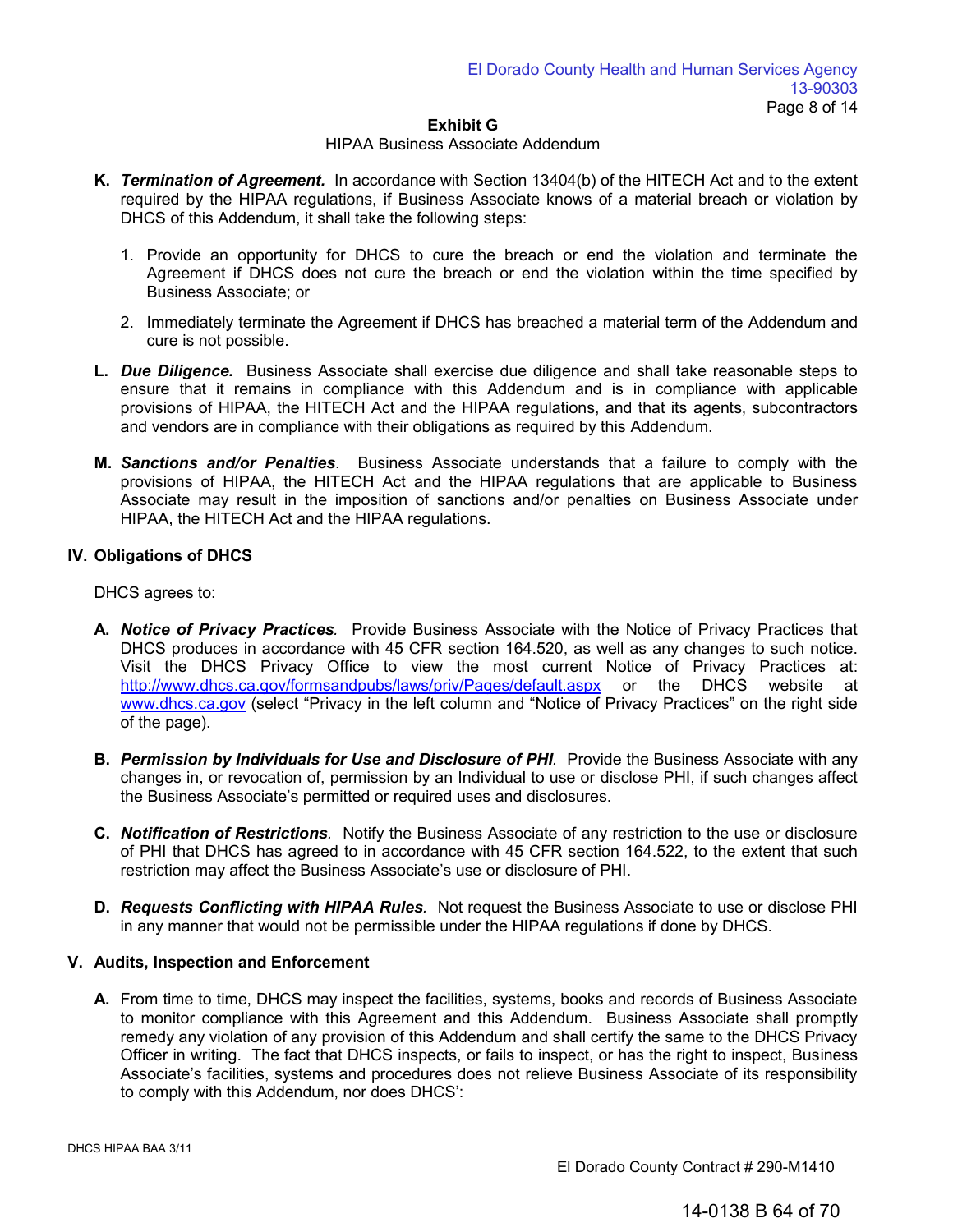## HIPAA Business Associate Addendum

- 1. Failure to detect or
- 2. Detection, but failure to notify Business Associate or require Business Associate's remediation of any unsatisfactory practices constitute acceptance of such practice or a waiver of DHCS' enforcement rights under this Agreement and this Addendum.
- **B.** If Business Associate is the subject of an audit, compliance review, or complaint investigation by the Secretary or the Office of Civil Rights, U.S. Department of Health and Human Services, that is related to the performance of its obligations pursuant to this HIPAA Business Associate Addendum, Business Associate shall notify DHCS and provide DHCS with a copy of any PHI or PI that Business Associate provides to the Secretary or the Office of Civil Rights concurrently with providing such PHI or PI to the Secretary. Business Associate is responsible for any civil penalties assessed due to an audit or investigation of Business Associate, in accordance with 42 U.S.C. section 17934(c).

# **VI. Termination**

- **A.** *Term.* The Term of this Addendum shall commence as of the effective date of this Addendum and shall extend beyond the termination of the contract and shall terminate when all the PHI provided by DHCS to Business Associate, or created or received by Business Associate on behalf of DHCS, is destroyed or returned to DHCS, in accordance with 45 CFR 164.504(e)(2)(ii)(I).
- **B.** *Termination for Cause.* In accordance with 45 CFR section 164.504(e)(1)(ii), upon DHCS' knowledge of a material breach or violation of this Addendum by Business Associate, DHCS shall:
	- 1. Provide an opportunity for Business Associate to cure the breach or end the violation and terminate this Agreement if Business Associate does not cure the breach or end the violation within the time specified by DHCS; or
	- 2. Immediately terminate this Agreement if Business Associate has breached a material term of this Addendum and cure is not possible.
- **C.** *Judicial or Administrative Proceedings.* Business Associate will notify DHCS if it is named as a defendant in a criminal proceeding for a violation of HIPAA. DHCS may terminate this Agreement if Business Associate is found guilty of a criminal violation of HIPAA. DHCS may terminate this Agreement if a finding or stipulation that the Business Associate has violated any standard or requirement of HIPAA, or other security or privacy laws is made in any administrative or civil proceeding in which the Business Associate is a party or has been joined.
- **D.** *Effect of Termination.* Upon termination or expiration of this Agreement for any reason, Business Associate shall return or destroy all PHI received from DHCS (or created or received by Business Associate on behalf of DHCS) that Business Associate still maintains in any form, and shall retain no copies of such PHI. If return or destruction is not feasible, Business Associate shall notify DHCS of the conditions that make the return or destruction infeasible, and DHCS and Business Associate shall determine the terms and conditions under which Business Associate may retain the PHI. Business Associate shall continue to extend the protections of this Addendum to such PHI, and shall limit further use of such PHI to those purposes that make the return or destruction of such PHI infeasible. This provision shall apply to PHI that is in the possession of subcontractors or agents of Business Associate.

# **VII. Miscellaneous Provisions**

**A.** *Disclaimer.* DHCS makes no warranty or representation that compliance by Business Associate with this Addendum, HIPAA or the HIPAA regulations will be adequate or satisfactory for Business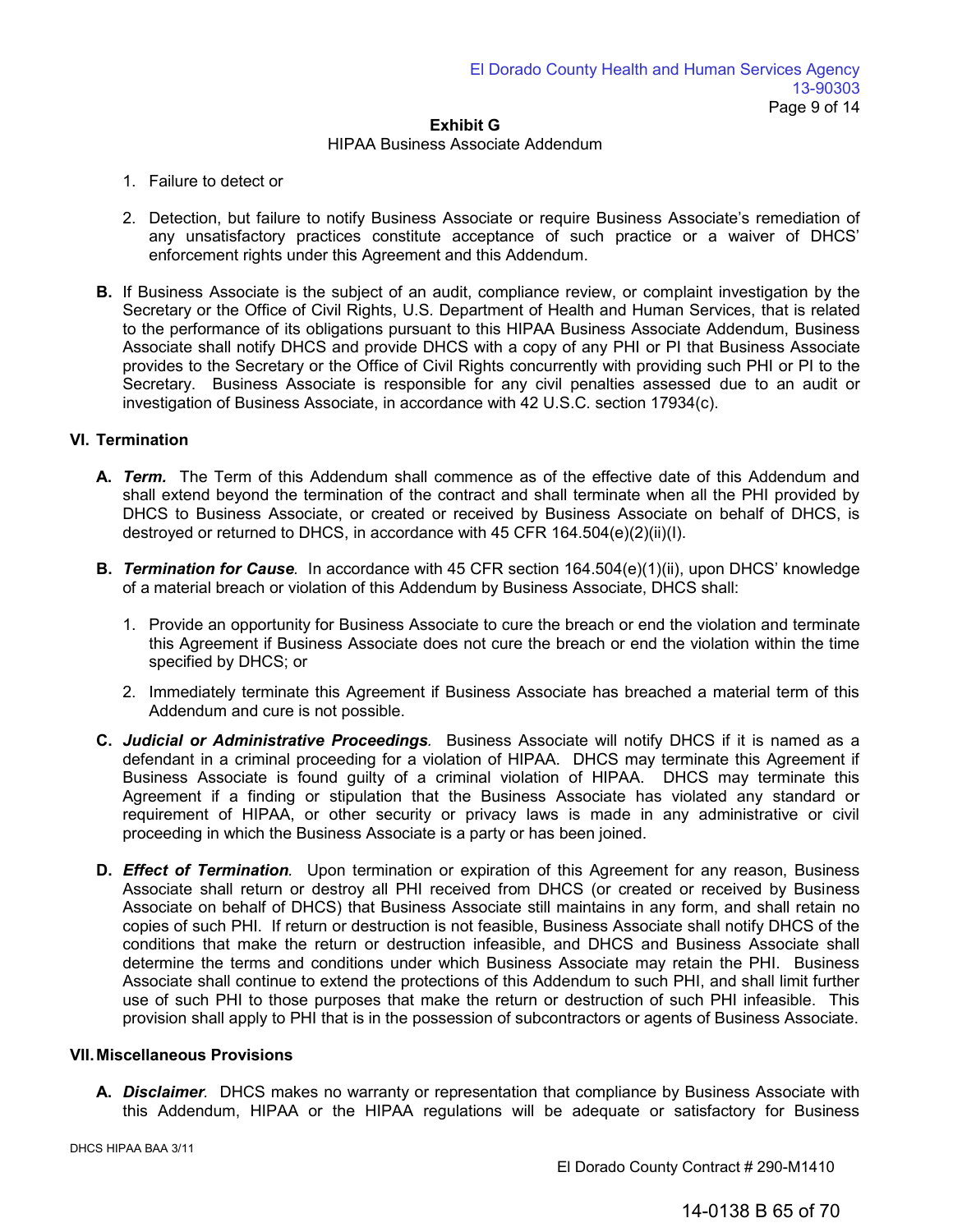#### HIPAA Business Associate Addendum

Associate's own purposes or that any information in Business Associate's possession or control, or transmitted or received by Business Associate, is or will be secure from unauthorized use or disclosure. Business Associate is solely responsible for all decisions made by Business Associate regarding the safeguarding of PHI.

- **B.** *Amendment.* The parties acknowledge that federal and state laws relating to electronic data security and privacy are rapidly evolving and that amendment of this Addendum may be required to provide for procedures to ensure compliance with such developments. The parties specifically agree to take such action as is necessary to implement the standards and requirements of HIPAA, the HITECH Act, the HIPAA regulations and other applicable laws relating to the security or privacy of PHI. Upon DHCS' request, Business Associate agrees to promptly enter into negotiations with DHCS concerning an amendment to this Addendum embodying written assurances consistent with the standards and requirements of HIPAA, the HITECH Act, the HIPAA regulations or other applicable laws. DHCS may terminate this Agreement upon thirty (30) days written notice in the event:
	- 1. Business Associate does not promptly enter into negotiations to amend this Addendum when requested by DHCS pursuant to this Section; or
	- 2. Business Associate does not enter into an amendment providing assurances regarding the safeguarding of PHI that DHCS in its sole discretion, deems sufficient to satisfy the standards and requirements of HIPAA and the HIPAA regulations.
- **C.** *Assistance in Litigation or Administrative Proceedings.* Business Associate shall make itself and any subcontractors, employees or agents assisting Business Associate in the performance of its obligations under this Agreement, available to DHCS at no cost to DHCS to testify as witnesses, or otherwise, in the event of litigation or administrative proceedings being commenced against DHCS, its directors, officers or employees based upon claimed violation of HIPAA, the HIPAA regulations or other laws relating to security and privacy, which involves inactions or actions by the Business Associate, except where Business Associate or its subcontractor, employee or agent is a named adverse party.
- **D.** *No Third-Party Beneficiaries.* Nothing express or implied in the terms and conditions of this Addendum is intended to confer, nor shall anything herein confer, upon any person other than DHCS or Business Associate and their respective successors or assignees, any rights, remedies, obligations or liabilities whatsoever.
- **E.** *Interpretation*. The terms and conditions in this Addendum shall be interpreted as broadly as necessary to implement and comply with HIPAA, the HITECH Act, the HIPAA regulations and applicable state laws. The parties agree that any ambiguity in the terms and conditions of this Addendum shall be resolved in favor of a meaning that complies and is consistent with HIPAA, the HITECH Act and the HIPAA regulations.
- **F.** *Regulatory References.* A reference in the terms and conditions of this Addendum to a section in the HIPAA regulations means the section as in effect or as amended.
- **G.** *Survival.*The respective rights and obligations of Business Associate under Section VI.D of this Addendum shall survive the termination or expiration of this Agreement.
- **H.** *No Waiver of Obligations*. No change, waiver or discharge of any liability or obligation hereunder on any one or more occasions shall be deemed a waiver of performance of any continuing or other obligation, or shall prohibit enforcement of any obligation, on any other occasion.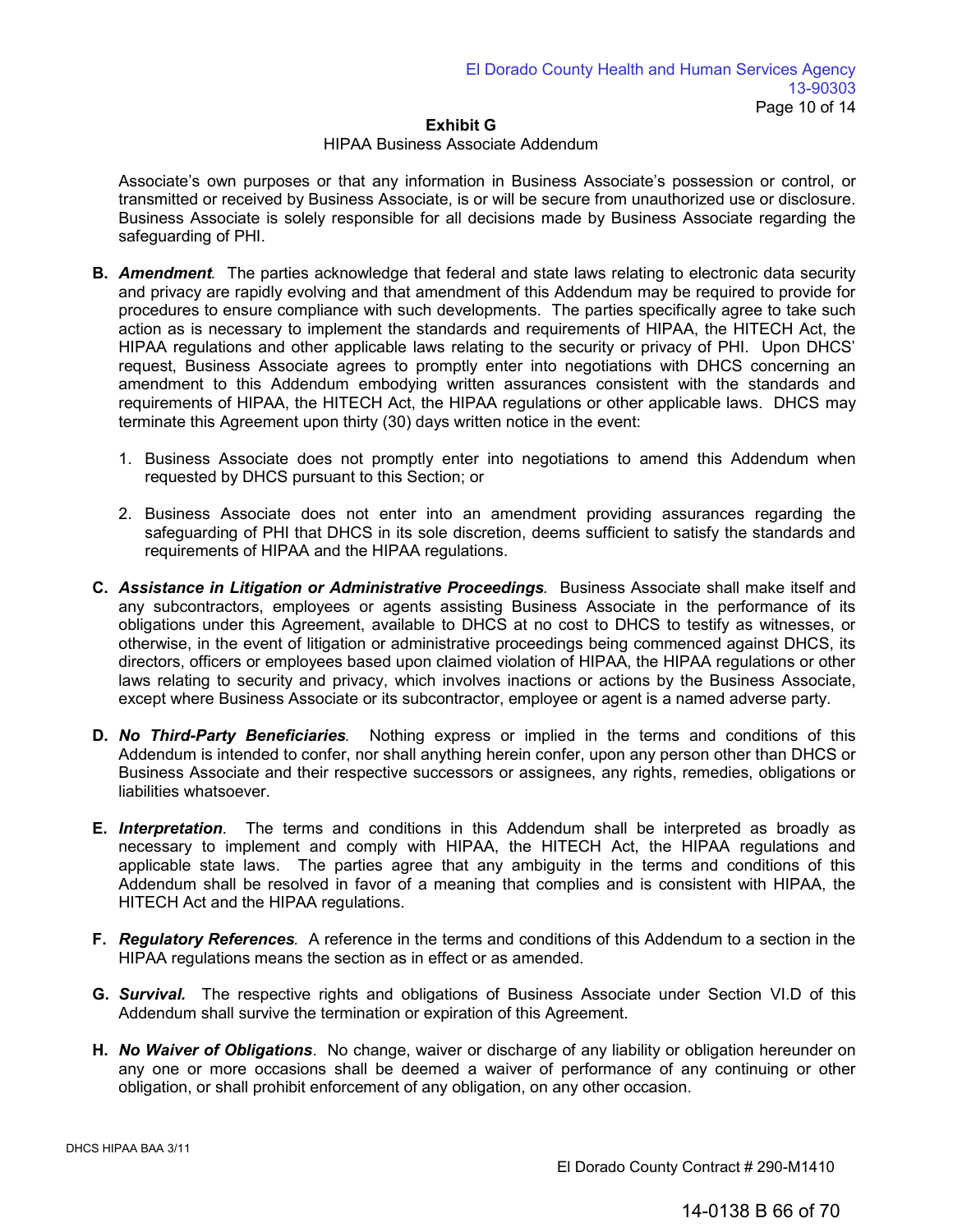## HIPAA Business Associate Addendum

# **Attachment A**

Business Associate Data Security Requirements

# **I. Personnel Controls**

- **A.** *Employee Training.* All workforce members who assist in the performance of functions or activities on behalf of DHCS, or access or disclose DHCS PHI or PI must complete information privacy and security training, at least annually, at Business Associate's expense. Each workforce member who receives information privacy and security training must sign a certification, indicating the member's name and the date on which the training was completed. These certifications must be retained for a period of six (6) years following contract termination.
- **B.** *Employee Discipline.* Appropriate sanctions must be applied against workforce members who fail to comply with privacy policies and procedures or any provisions of these requirements, including termination of employment where appropriate.
- **C.** *Confidentiality Statement.* All persons that will be working with DHCS PHI or PI must sign a confidentiality statement that includes, at a minimum, General Use, Security and Privacy Safeguards, Unacceptable Use, and Enforcement Policies. The statement must be signed by the workforce member prior to access to DHCS PHI or PI. The statement must be renewed annually. The Contractor shall retain each person's written confidentiality statement for DHCS inspection for a period of six (6) years following contract termination.
- **D.** *Background Check.* Before a member of the workforce may access DHCS PHI or PI, a thorough background check of that worker must be conducted, with evaluation of the results to assure that there is no indication that the worker may present a risk to the security or integrity of confidential data or a risk for theft or misuse of confidential data. The Contractor shall retain each workforce member's background check documentation for a period of three (3) years following contract termination.

# **II. Technical Security Controls**

- **A.** *Workstation/Laptop encryption.* All workstations and laptops that process and/or store DHCS PHI or PI must be encrypted using a FIPS 140-2 certified algorithm which is 128bit or higher, such as Advanced Encryption Standard (AES). The encryption solution must be full disk unless approved by the DHCS Information Security Office.
- **B.** *Server Security.* Servers containing unencrypted DHCS PHI or PI must have sufficient administrative, physical, and technical controls in place to protect that data, based upon a risk assessment/system security review.
- **C.** *Minimum Necessary.* Only the minimum necessary amount of DHCS PHI or PI required to perform necessary business functions may be copied, downloaded, or exported.
- **D.** *Removable media devices.* All electronic files that contain DHCS PHI or PI data must be encrypted when stored on any removable media or portable device (i.e. USB thumb drives, floppies, CD/DVD, Blackberry, backup tapes etc.). Encryption must be a FIPS 140-2 certified algorithm which is 128bit or higher, such as AES.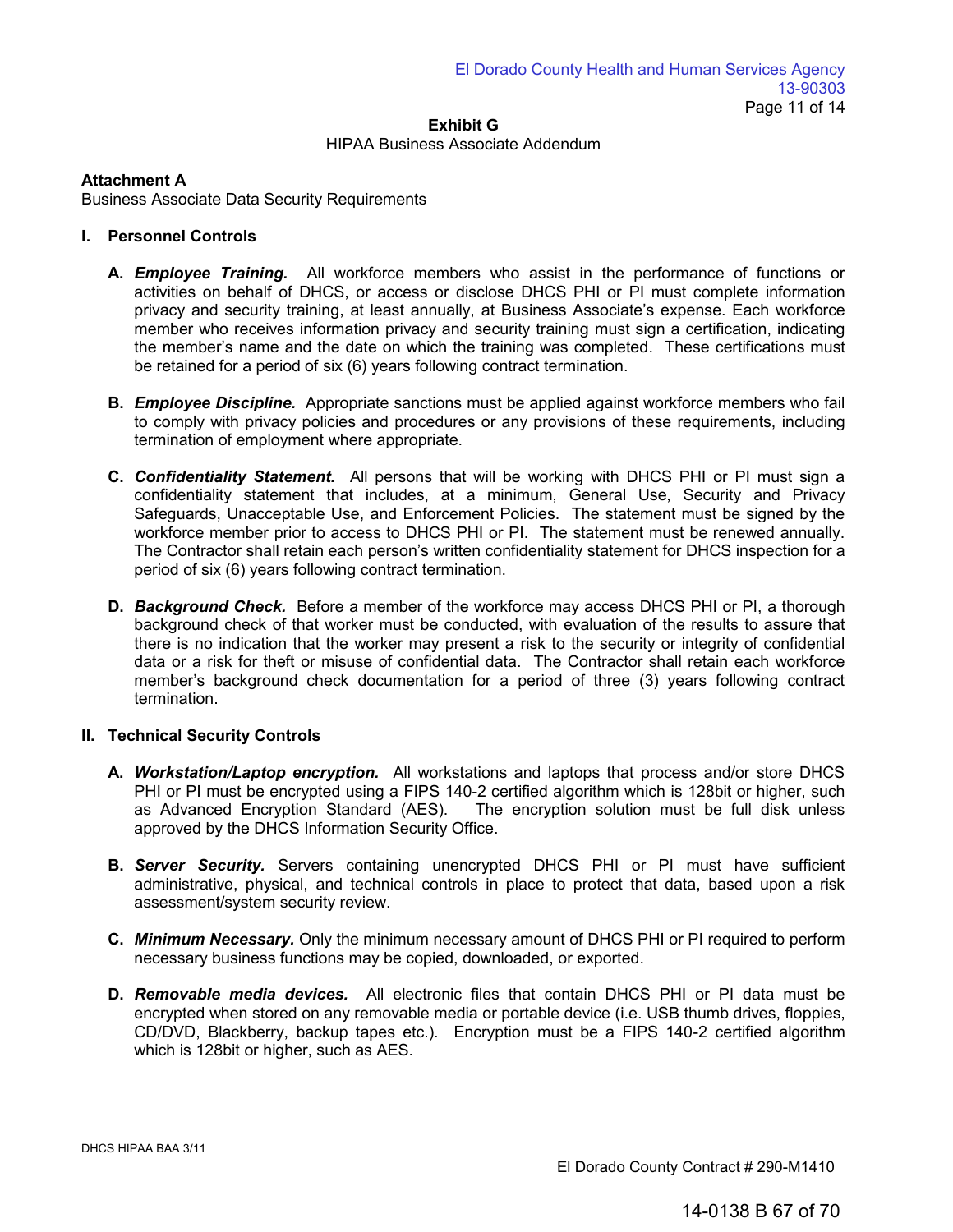#### HIPAA Business Associate Addendum

- **E.** *Antivirus software.* All workstations, laptops and other systems that process and/or store DHCS PHI or PI must install and actively use comprehensive anti-virus software solution with automatic updates scheduled at least daily.
- **F.** *Patch Management.* All workstations, laptops and other systems that process and/or store DHCS PHI or PI must have critical security patches applied, with system reboot if necessary. There must be a documented patch management process which determines installation timeframe based on risk assessment and vendor recommendations. At a maximum, all applicable patches must be installed within 30 days of vendor release.
- **G.** *User IDs and Password Controls.* All users must be issued a unique user name for accessing DHCS PHI or PI. Username must be promptly disabled, deleted, or the password changed upon the transfer or termination of an employee with knowledge of the password, at maximum within 24 hours. Passwords are not to be shared. Passwords must be at least eight characters and must be a non-dictionary word. Passwords must not be stored in readable format on the computer. Passwords must be changed every 90 days, preferably every 60 days. Passwords must be changed if revealed or compromised. Passwords must be composed of characters from at least three of the following four groups from the standard keyboard:
	- Upper case letters (A-Z)
	- Lower case letters (a-z)
	- Arabic numerals (0-9)
	- Non-alphanumeric characters (punctuation symbols)
- **H.** *Data Destruction.* When no longer needed, all DHCS PHI or PI must be wiped using the Gutmann or US Department of Defense (DoD) 5220.22-M (7 Pass) standard, or by degaussing. Media may also be physically destroyed in accordance with NIST Special Publication 800-88. Other methods require prior written permission of the DHCS Information Security Office.
- **I.** *System Timeout.* The system providing access to DHCS PHI or PI must provide an automatic timeout, requiring re-authentication of the user session after no more than 20 minutes of inactivity.
- **J.** *Warning Banners.* All systems providing access to DHCS PHI or PI must display a warning banner stating that data is confidential, systems are logged, and system use is for business purposes only by authorized users. User must be directed to log off the system if they do not agree with these requirements.
- **K.** *System Logging***.** The system must maintain an automated audit trail which can identify the user or system process which initiates a request for DHCS PHI or PI, or which alters DHCS PHI or PI. The audit trail must be date and time stamped, must log both successful and failed accesses, must be read only, and must be restricted to authorized users. If DHCS PHI or PI is stored in a database, database logging functionality must be enabled. Audit trail data must be archived for at least 3 years after occurrence.
- **L.** *Access Controls.* The system providing access to DHCS PHI or PI must use role based access controls for all user authentications, enforcing the principle of least privilege.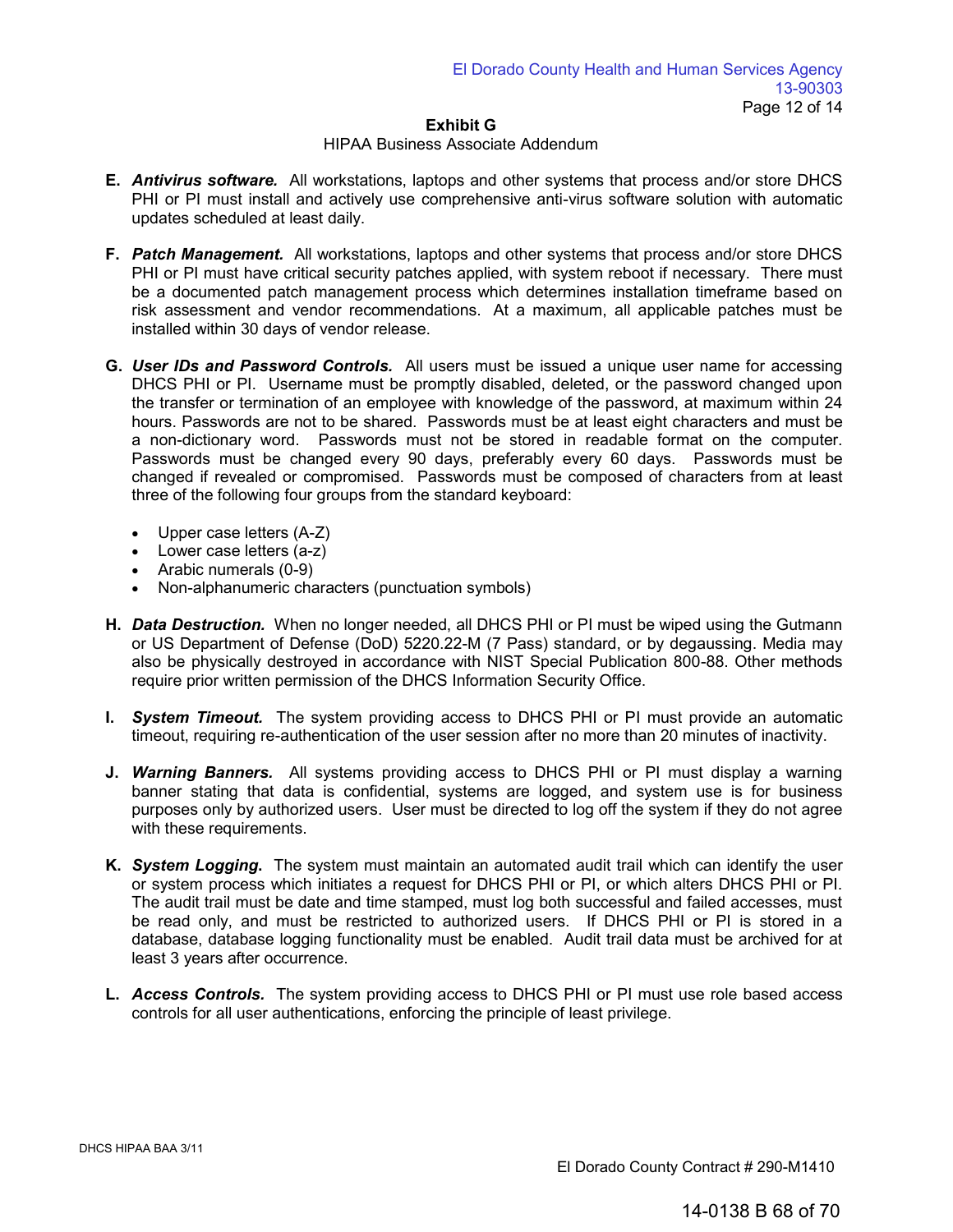## HIPAA Business Associate Addendum

- **M.** *Transmission encryption.* All data transmissions of DHCS PHI or PI outside the secure internal network must be encrypted using a FIPS 140-2 certified algorithm which is 128bit or higher, such as AES. Encryption can be end to end at the network level, or the data files containing PHI can be encrypted. This requirement pertains to any type of PHI or PI in motion such as website access, file transfer, and E-Mail.
- **N.** *Intrusion Detection*. All systems involved in accessing, holding, transporting, and protecting DHCS PHI or PI that are accessible via the Internet must be protected by a comprehensive intrusion detection and prevention solution.

# **III. Audit Controls**

- **A.** *System Security Review.* All systems processing and/or storing DHCS PHI or PI must have at least an annual system risk assessment/security review which provides assurance that administrative, physical, and technical controls are functioning effectively and providing adequate levels of protection. Reviews should include vulnerability scanning tools.
- **B.** *Log Reviews.* All systems processing and/or storing DHCS PHI or PI must have a routine procedure in place to review system logs for unauthorized access.
- **C.** *Change Control.* All systems processing and/or storing DHCS PHI or PI must have a documented change control procedure that ensures separation of duties and protects the confidentiality, integrity and availability of data.

# **IV. Business Continuity / Disaster Recovery Controls**

- **A.** *Emergency Mode Operation Plan.* Contractor must establish a documented plan to enable continuation of critical business processes and protection of the security of electronic DHCS PHI or PI in the event of an emergency. Emergency means any circumstance or situation that causes normal computer operations to become unavailable for use in performing the work required under this Agreement for more than 24 hours.
- **B.** *Data Backup Plan.* Contractor must have established documented procedures to backup DHCS PHI to maintain retrievable exact copies of DHCS PHI or PI. The plan must include a regular schedule for making backups, storing backups offsite, an inventory of backup media, and an estimate of the amount of time needed to restore DHCS PHI or PI should it be lost. At a minimum, the schedule must be a weekly full backup and monthly offsite storage of DHCS data.

# **V. Paper Document Controls**

- **A.** *Supervision of Data.* DHCS PHI or PI in paper form shall not be left unattended at any time, unless it is locked in a file cabinet, file room, desk or office. Unattended means that information is not being observed by an employee authorized to access the information. DHCS PHI or PI in paper form shall not be left unattended at any time in vehicles or planes and shall not be checked in baggage on commercial airplanes.
- **B.** *Escorting Visitors.*Visitors to areas where DHCS PHI or PI is contained shall be escorted and DHCS PHI or PI shall be kept out of sight while visitors are in the area.